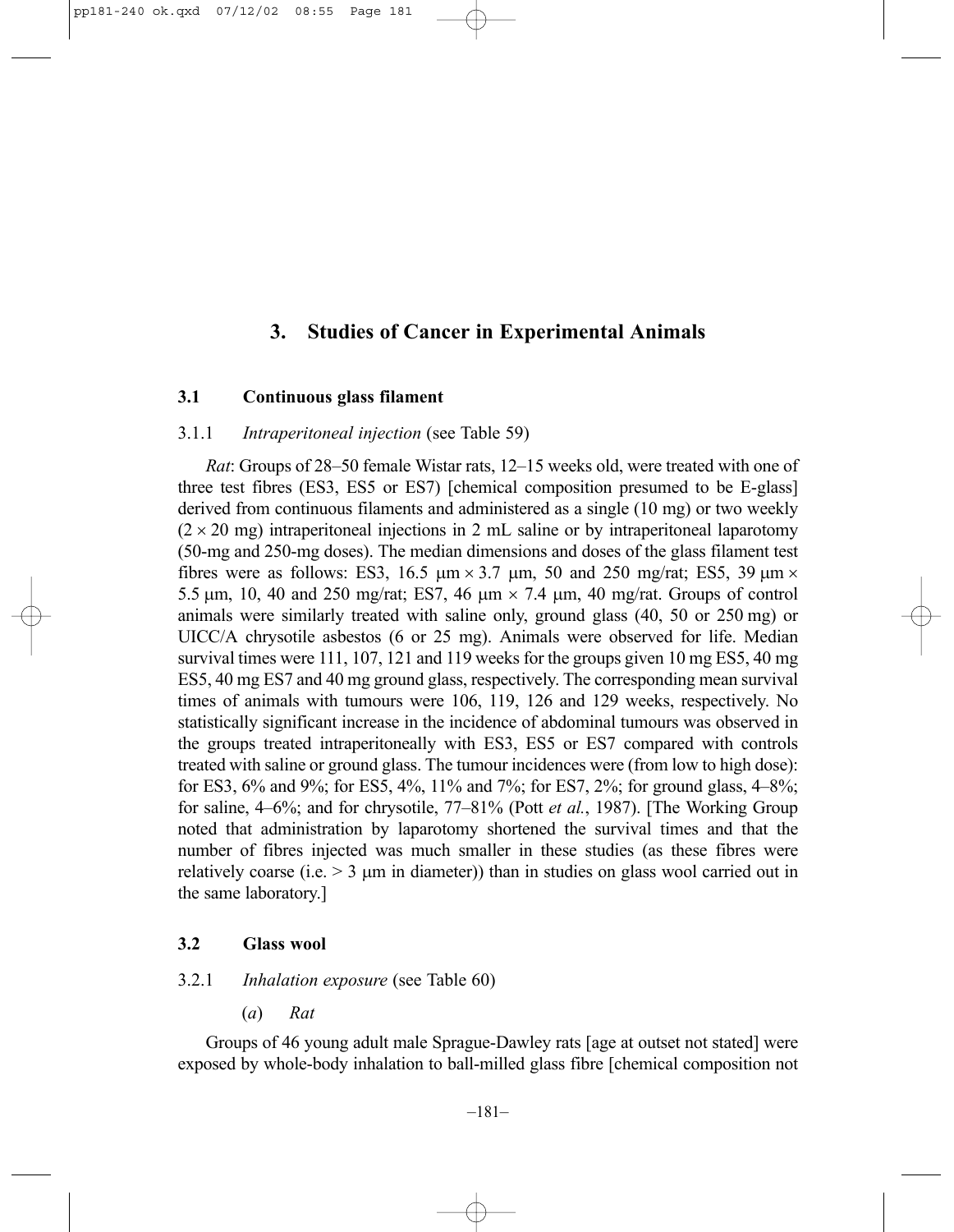| Fibre type                              | Median<br>diameter<br>$(\mu m)$ | Median<br>length<br>$(\mu m)$ | Mass<br>(mg)           | No. of<br>tumours                                  | No. of<br>rats | Percentage<br>of tumours | Age in<br>weeks |
|-----------------------------------------|---------------------------------|-------------------------------|------------------------|----------------------------------------------------|----------------|--------------------------|-----------------|
| E-glass, continuous<br>filament $(ES3)$ | 3.7<br>3.7                      | 16.5<br>16.5                  | 50<br>250              | 3<br>$\overline{4}$                                | 48<br>46       | 6<br>9                   | 15              |
| E-glass, continuous<br>filament $(ES5)$ | 5.5<br>5.5<br>5.5               | 39<br>39<br>39                | 10<br>40<br>250        | $\overline{2}$<br>5<br>$\overline{2}$              | 50<br>46<br>28 | 4<br>11<br>7             | 12              |
| E-glass, continuous<br>filament $(ES7)$ | 7.4                             | 46                            | 40                     | 1                                                  | 47             | $\overline{2}$           |                 |
| Saline (control)                        |                                 |                               | $1 \text{ mL}$<br>4 mL | 2<br>2                                             | 32<br>45       | 6<br>4                   | 5<br>15         |
| Ground glass<br>(control)               |                                 |                               | 40<br>50<br>250        | $\overline{2}$<br>$\overline{4}$<br>$\overline{4}$ | 45<br>48<br>48 | 4<br>8<br>8              | 12<br>15        |
| Chrysotile (positive)<br>control)       | 0.15<br>0.15                    | 9<br>9                        | 6<br>25                | 26<br>25                                           | 34<br>31       | 77<br>81                 | 12              |

|                                            |  |  |  | Table 59. Study of carcinogenicity of glass filaments administered by intra- |  |
|--------------------------------------------|--|--|--|------------------------------------------------------------------------------|--|
| peritoneal injection in female Wistar rats |  |  |  |                                                                              |  |

From Pott *et al.* (1987)

given] (700 fibres  $> 5 \mu m/cm^3$ ; 24% with diameters  $< 3 \mu m$ ) or to amosite asbestos (3100 fibres  $> 5 \mu m/cm<sup>3</sup>$ ; 38% with diameters  $< 3 \mu m$ ) for 5 h per day on five days per week for three months followed by observation for 21 months. [The aerosol concentrations estimated as WHO fibres/cm3 were approximately 168 for glass fibre and 1178 for amosite.] A group of 46 untreated rats served as negative controls. Four to 10 rats per exposure group were killed at 20 and 50 days; 3, 6, 12 and 18 months; and the remainder at 24 months. No pulmonary tumours were observed in any of the rats that died or were killed prior to 24 months. The incidences of tumours observed in rats killed at 24 months were not significantly above the level typical for this species: glass fibre, 2/11 (adenomas); amosite asbestos, 3/11 (two adenomas and one carcinoma); controls, 0/13 (Lee *et al*., 1981). [The Working Group noted the short period of exposure and the small number of animals involved. No fibres tested were longer than 10 µm and the study was therefore inconclusive.]

Groups of 24 male and 24 female Wistar IOPS AF/Han rats, 8–9 weeks of age, were exposed by whole-body inhalation to dust at concentrations of 5 mg/m<sup>3</sup> (respirable particles) from French (Saint Gobain) glass fibre [type and composition not stated] (42% of fibres  $\leq 10 \,\mu m$  in length,  $69\% \leq 1 \,\mu m$  in diameter; 48 WHO fibres/cm<sup>3</sup>) or a Canadian chrysotile fibre (6% respirable fibres  $> 5 \mu$ m in length; 5901 WHO fibres/cm<sup>3</sup>) for 5 h per day on five days per week for 12 or 24 months. An unspecified number of rats were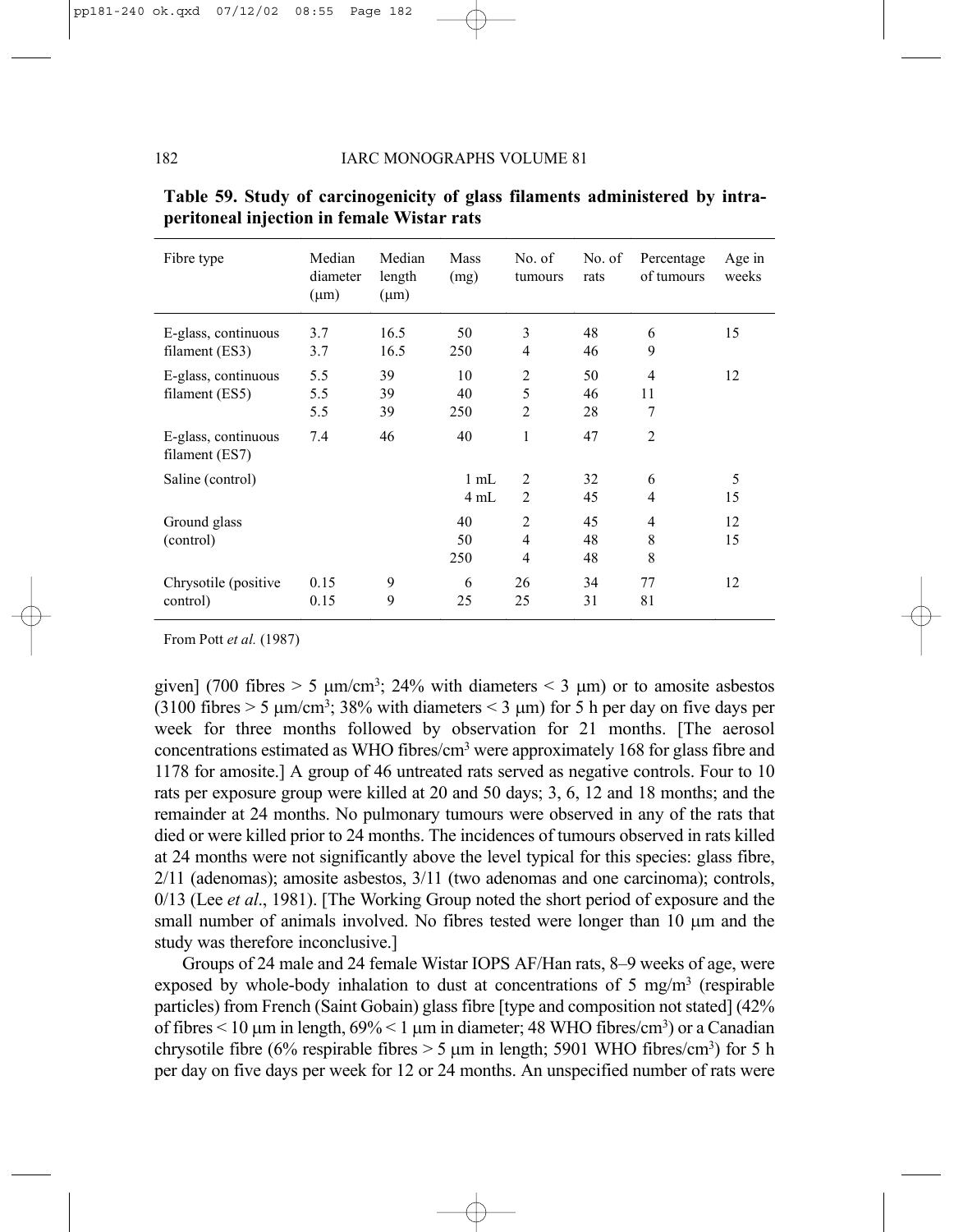| Test<br>substance                           | Aerosol fibres (numbers and<br>dimensions)                                                                                                                                                | Positive control                                                        | Test system (no. at<br>risk); observation<br>time                   | Exposure                                                   | Lung dose                                                                                                                                                            | No. of thoracic<br>tumours/no. of<br>animals              | Comments (positive<br>control tumour<br>incidence)                                                         | Reference                                                   |
|---------------------------------------------|-------------------------------------------------------------------------------------------------------------------------------------------------------------------------------------------|-------------------------------------------------------------------------|---------------------------------------------------------------------|------------------------------------------------------------|----------------------------------------------------------------------------------------------------------------------------------------------------------------------|-----------------------------------------------------------|------------------------------------------------------------------------------------------------------------|-------------------------------------------------------------|
| <b>Insulation glass wools</b>               |                                                                                                                                                                                           |                                                                         |                                                                     |                                                            |                                                                                                                                                                      |                                                           |                                                                                                            |                                                             |
| Rat                                         |                                                                                                                                                                                           |                                                                         |                                                                     |                                                            |                                                                                                                                                                      |                                                           |                                                                                                            |                                                             |
| Glass fibre                                 | $\sim$ 168 WHO f/cm <sup>3</sup>                                                                                                                                                          | Amosite,<br>$~1178$ WHO<br>f/cm <sup>3</sup>                            | Sprague-Dawley<br>rats, male; 24 mo                                 | Whole-body,<br>$5 h/d$ ,<br>5 d/wk, for<br>$3 \text{ mo}$  |                                                                                                                                                                      | 2/11<br>(adenomas)                                        | Short exposure period,<br>small number (11) of<br>animals at risk (amosite:<br>$3/12$ tumours)             | Lee et al.<br>(1981)                                        |
| Glass fibre<br>$+$ resin                    | 240 WHO $f/cm3$<br>$(10 fL > 20 \mu m, 10 mg/m3)$<br>respirable dust; D, 52%<br>$<$ 1 µm; L, 72% 5-20 µm                                                                                  | Chrysotile,<br>$10 \text{ mg/m}^3$ ,<br>3800 WHO $f/cm3$                | 56 (48) SPF<br>Fischer rats, male<br>and female;<br>24 mo; lifetime | Whole-body,<br>7 h/d.<br>5 d/wk, for<br>$12 \text{ mo}$    | mg f/lung:<br>1.9 at 12 mo<br>0.5 at 21 mo                                                                                                                           | $1/48$ (adeno-<br>carcinoma);<br>fibrosis, 0              | Type of glass fibre not<br>specified (chrysotile:<br>12/48 tumours; fibrosis)                              | Wagner et al.<br>(1984)                                     |
| Glass fibre<br>$-$ resin                    | 323 WHO $f/cm3$<br>$(19 \text{ f L} > 20 \text{ µm}, 10 \text{ mg/m}^3)$<br>respirable dust; D, 47%<br>$<$ 1 µm; L, 58% 5-20 µm                                                           | Chrysotile,<br>$10 \text{ mg/m}^3$ ,<br>3800 WHO $f/cm3$                | 56 (47) SPF<br>Fischer rats, male<br>and female;<br>24 mo; lifetime | Whole-body,<br>$7 h/d$ ,<br>5 d/wk, for<br>$12 \text{ mo}$ | mg f/lung:<br>0.9 at 12 mo<br>0.2 at 21 mo                                                                                                                           | 1/47<br>(adenoma);<br>fibrosis, 0                         | Type of glass fibre not<br>specified (chrysotile:<br>12/48 tumours; fibrosis)                              | Wagner et al.<br>(1984)                                     |
| Glass fibre;<br>French<br>(Saint<br>Gobain) | 48 WHO f/cm <sup>3</sup> , 5 mg/m <sup>3</sup><br>respirable dust; D, 69%<br>$< 1 \mu m$ ; L, 42% $> 10 \mu m$                                                                            | Chrysotile,<br>5 mg/m <sup>3</sup> ;<br>L, $6\% > 5 \mu m$              | 45 Wistar rats,<br>male/female;<br>$28 \text{ mo}$                  | Whole-body<br>for 24 mo                                    | <b>ND</b>                                                                                                                                                            | 1/45                                                      | Type of glass fibre not<br>specified (chrysotile:<br>9/47 tumours; fibrosis)                               | Le Bouffant<br>et al. (1984)                                |
| Insulsafe II<br>building<br>insulation      | 30 f/cm <sup>3</sup> ; L, $> 10 \text{ µm}$ ;<br>D, < 1 $\mu$ m; 100 total f/cm <sup>3</sup> ;<br>$10 \text{ mg/m}^3$ ; D, 1.4 $\mu$ m mean;<br>GMD, 1.2 μm; L, 37 μm<br>mean; GML, 24 µm | Crocidolite,<br>3000 total $f/cm3$ .<br>90 $f/cm3$<br>$(L > 10 \mu m)$  | 52 Osborne-<br>Mendel rats,<br>female; lifetime                     | Nose-only,<br>$6 h/d$ ,<br>5 d/wk, for<br>24 mo            | $3 \times 10^4$ f/mg dry<br>lung at 3 mo                                                                                                                             | Tumours: 0/52;<br>fibrosis, 0                             | Aerosolized fibres were<br>short. Asbestos: low<br>tumour incidence (3/57;<br>$\sim$ 5%) + fibrosis (some) | Smith et al.<br>(1987)                                      |
| Manville<br>901<br>building<br>insulation   | 232 WHO f/cm <sup>3</sup> (73 f L<br>$>$ 20 $\mu$ m), 30 mg/m <sup>3</sup> ;<br>$D$ , 1.4 $\mu$ m mean; GMD,<br>$1.3 \mu m$ ; L, $16.8 \mu m$ mean;<br>GML, 13.1 um                       | Chrysotile,<br>$10 \text{ mg/m}^3$ ,<br>10 600 WHO<br>f/cm <sup>3</sup> | 140 (119) Fischer<br>rats, male; lifetime                           | Nose-only,<br>6 h/d.<br>5 d/wk, for<br>24 mo               | $f L > 5$ µm/ lung:<br>$42 \times 10^6$ at 12 mo:<br>$82 \times 10^6$ at 24 mo<br>f L $>$ 20 $\mu$ m/ lung:<br>$3 \times 10^6$ at 12 mo;<br>$5 \times 10^6$ at 24 mo | Lung tumours:<br>7/119 (1 carci-<br>noma);<br>fibrosis, 0 | Chrysotile: 13/69 lung<br>tumours: $1/69$<br>mesothelioma                                                  | Hesterberg<br>et al. (1993);<br>Hesterberg &<br>Hart (2001) |

# **Table 60. Chronic inhalation studies of insulation glass wools and special-purpose glass fibres in rodents (rats and hamsters)**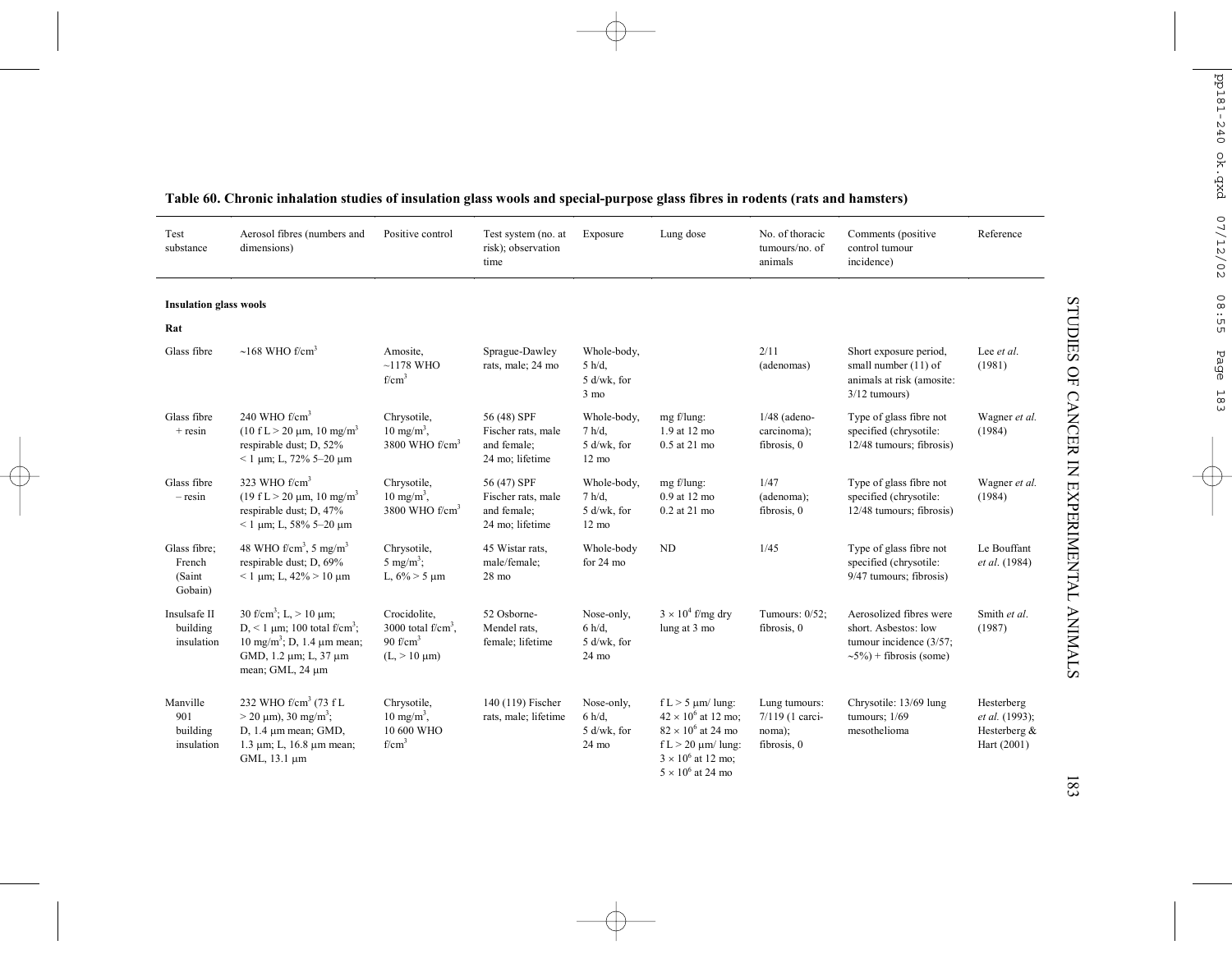| Table 60 (contd)                           |                                                                                                                                                                                      |                                                                                                                          |                                                   |                                                        |                                                                                                                                                                           |                                              |                                                                                                                                                         |                                                             |
|--------------------------------------------|--------------------------------------------------------------------------------------------------------------------------------------------------------------------------------------|--------------------------------------------------------------------------------------------------------------------------|---------------------------------------------------|--------------------------------------------------------|---------------------------------------------------------------------------------------------------------------------------------------------------------------------------|----------------------------------------------|---------------------------------------------------------------------------------------------------------------------------------------------------------|-------------------------------------------------------------|
| Test<br>substance                          | Aerosol fibres (numbers and<br>dimensions)                                                                                                                                           | Positive control                                                                                                         | Test system (no. at<br>risk); observation<br>time | Exposure                                               | Lung dose                                                                                                                                                                 | No. of thoracic<br>tumours/no. of<br>animals | Comments (positive<br>control tumour<br>incidence)                                                                                                      | Reference                                                   |
| Insulsafe II<br>building<br>insulation     | 246 WHO $f/cm3$<br>$(90 \text{ f L} > 20 \text{ µm})$ , 30 mg/m <sup>3</sup> ;<br>$D, 0.9$ $\mu$ m mean;<br>GMD, 0.7 μm; L, 18.3 μm<br>mean; GML, 13.7 µm                            | Chrysotile,<br>$10 \text{ mg/m}^3$ ,<br>10 600 WHO<br>f/cm <sup>3</sup>                                                  | 140 (112) Fischer<br>rats, male; lifetime         | Nose-only,<br>6 h/d.<br>5 d/wk, for<br>24 mo           | $f L > 5 \mu m/lung$ :<br>$69 \times 10^6$ at 12 mo;<br>$182 \times 10^{6}$ at<br>24 mo<br>$f L > 20 \mu m/l$ ung:<br>$7 \times 10^6$ at 12 mo;<br>$6\times10^6$ at 24 mo | Lung tumours:<br>3/112;<br>fibrosis, 0       | Chrysotile: 13/69 lung<br>tumours; $1/69$<br>mesothelioma                                                                                               | Hesterberg<br>et al. (1993);<br>Hesterberg &<br>Hart (2001) |
| Manville<br>building<br>insulation         | 25 f/cm <sup>3</sup> ; L, $> 10 \mu$ m;<br>D, < 1 $\mu$ m; 100 total f/cm <sup>3</sup> ;<br>$12 \text{ mg/m}^3$ ; D, 1.4 $\mu$ m mean;<br>GMD, 1.1 μm; L, 31 μm<br>mean; GML, 20 µm  | Crocidolite.<br>3000 f/cm <sup>3</sup> , total<br>f/cm <sup>3</sup> , 90 f/cm <sup>3</sup> ;<br>$L_{\rm h}$ > 10 $\mu$ m | 57 Osborne-<br>Mendel rats,<br>female; lifetime   | Nose-only,<br>$6 h/d$ ,<br>5 d/wk, for<br>24 mo        | 2000 f/mg dry<br>lung at 3 mo                                                                                                                                             | Tumours: 0/57;<br>fibrosis, 0                | Aerosolized fibre<br>concentration was very<br>low. Asbestos: few<br>tumours $(5\%)$ + fibrosis<br>(some)                                               | Smith et al.<br>(1987)                                      |
| Owens<br>Corning<br>building<br>insulation | 5 f/cm <sup>3</sup> ; L, $> 10 \mu$ m;<br>D, < 1 $\mu$ m; 25 total f/cm <sup>3</sup> ;<br>9 mg/m <sup>3</sup> ; D, 3 $\mu$ m mean;<br>GMD, 3 µm; L, 114 µm<br>mean; GML, 83 µm       | Crocidolite,<br>3000 $f/cm^3$ .<br>total $f/cm^3$ .<br>90 f/cm <sup>3</sup> :<br>$L_{\rm s}$ > 10 $\mu$ m                | 58 Osborne-<br>Mendel rats,<br>female; lifetime   | Nose-only,<br>6 h/d.<br>5 d/wk, for<br>24 mo           | 600 f/mg dry lung<br>at 3 mo                                                                                                                                              | Tumours: 0/58;<br>fibrosis, 0                | Aerosolized fibre<br>concentration was very<br>low and most fibres were<br>very coarse and thick.<br>Asbestos: few tumours<br>$(5\%)$ + fibrosis (some) | Smith et al.<br>(1987)                                      |
| Owens<br>Corning<br>building<br>insulation | 5 and 15 mg/m <sup>3</sup> , no fibre<br>dimensions; no aerosol<br>concentrations specified                                                                                          | None                                                                                                                     | 500 Fischer<br>344 rats; lifetime                 | Whole-body,<br>7 h/d.<br>5 d/wk, for<br>86 wks         | <b>ND</b>                                                                                                                                                                 | Tumour, 0/500;<br>fibrosis, 0                | No data on<br>concentrations of fibres<br>in aerosol or in the lung.<br>No positive asbestos<br>control                                                 | Moorman<br>et al. (1988)                                    |
| Hamster                                    |                                                                                                                                                                                      |                                                                                                                          |                                                   |                                                        |                                                                                                                                                                           |                                              |                                                                                                                                                         |                                                             |
| Insulsafe II<br>building<br>insulation     | 30 f/cm <sup>3</sup> ; L, $> 10 \mu$ m;<br>D, < 1 $\mu$ m; 100 total f/cm <sup>3</sup> ;<br>10 mg/m <sup>3</sup> ; D, 1.4 $\mu$ m mean;<br>GMD, 1.2 μm; L, 37 μm<br>mean; GML, 24 µm | Crocidolite,<br>3000 total $f/cm3$ .<br>90 $f/cm3$<br>$(L > 10 \mu m)$                                                   | 60 Syrian golden<br>hamsters, male;<br>lifetime   | Nose-only,<br>6 h/d.<br>5 d/wk, for<br>$24 \text{ mo}$ | $1 \times 10^4$ f/mg dry<br>lung at 3 mo                                                                                                                                  | Tumours: 0/60;<br>fibrosis, 0                | Aerosolized fibres were<br>short. Asbestos-exposed<br>animals had no tumours<br>(some did have fibrosis)                                                | Smith et al.<br>(1987)                                      |
| Glass fibre                                | $\sim$ 168 WHO f/cm <sup>3</sup>                                                                                                                                                     | Amosite<br>$~1178$ WHO<br>$f/cm^3$                                                                                       | Hamsters:<br>24 months                            | Whole-body,<br>5 h/d.<br>5 d/wk, for<br>$3 \text{ mo}$ | <b>ND</b>                                                                                                                                                                 | 0/9                                          | Short exposure period,<br>small number (9) of<br>animals at risk (amosite:<br>$0/5$ tumours)                                                            | Lee et al.<br>(1981)                                        |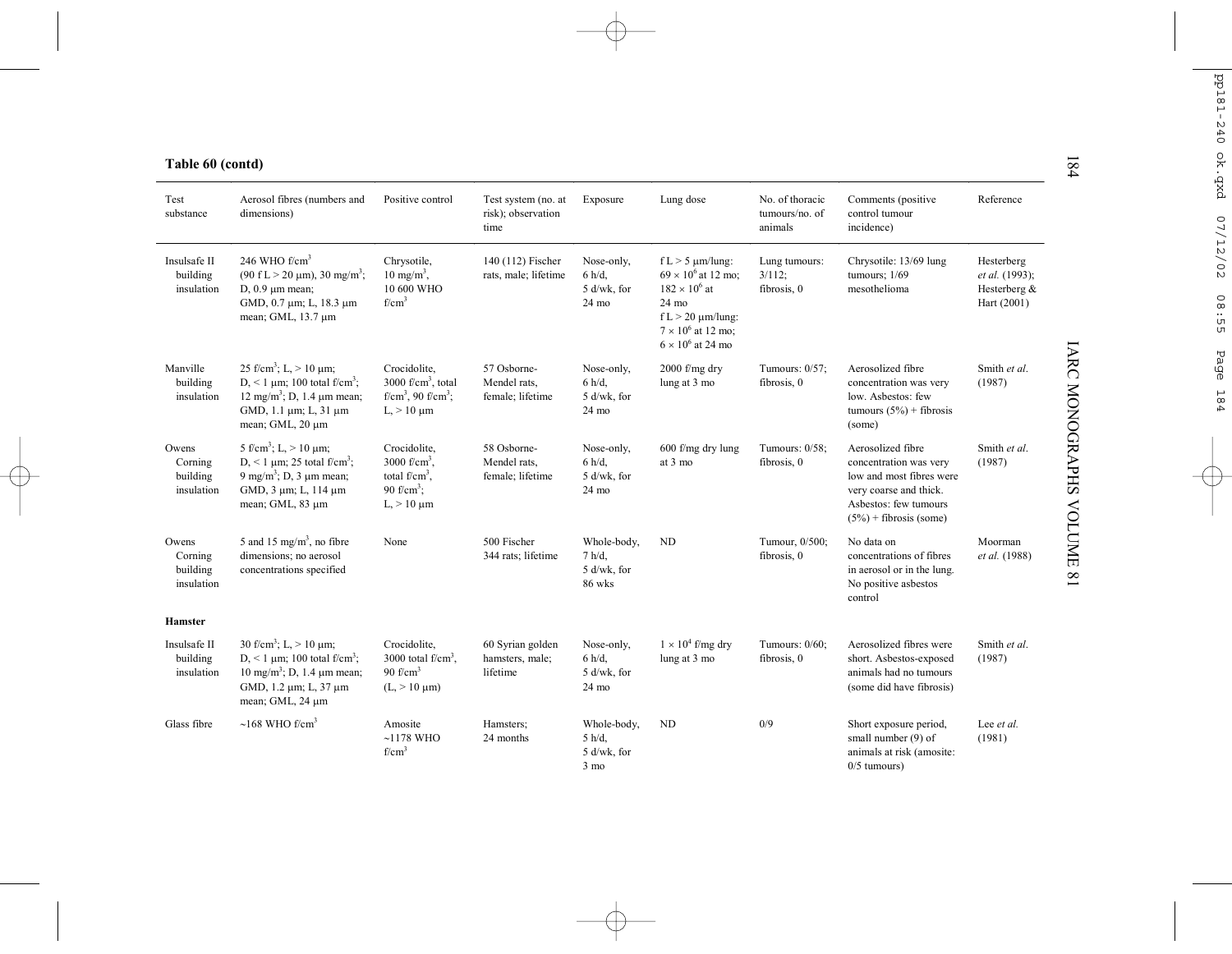# **Table 60 (contd)**

| Test<br>substance                          | Aerosol fibres (numbers and<br>dimensions)                                                                                                                                          | Positive control                                                                                                                                                | Test system (no. at<br>risk); observation<br>time                   | Exposure                                                  | Lung dose                                                                                                                                                            | No. of thoracic<br>tumours/no. of<br>animals                   | Comments (positive)<br>control tumour<br>incidence)                                                                                                                         | Reference                                                  |
|--------------------------------------------|-------------------------------------------------------------------------------------------------------------------------------------------------------------------------------------|-----------------------------------------------------------------------------------------------------------------------------------------------------------------|---------------------------------------------------------------------|-----------------------------------------------------------|----------------------------------------------------------------------------------------------------------------------------------------------------------------------|----------------------------------------------------------------|-----------------------------------------------------------------------------------------------------------------------------------------------------------------------------|------------------------------------------------------------|
| Manville<br>901<br>building<br>insulation  | 339 WHO $f/cm3$<br>$(134 \text{ f L} > 20 \text{ µm})$ ,<br>$30 \text{ mg/m}^3$ ; GMD, 0.84 $\mu$ m;<br>GML, 12.4 µm                                                                | Amosite (mid).<br>165 WHO $f/cm3$<br>$(38 \text{ f L} > 20 \text{ µm})$ ;<br>amosite (high),<br>263 WHO f/cm <sup>3</sup><br>$(69 \text{ f L} > 20 \text{ µm})$ | 125 (81) Syrian<br>golden hamsters.<br>male; lifetime               | Nose-only,<br>$6 h/d$ , 5<br>d/wk, for<br>18 mo           | $f L > 5 \mu m/lung$ :<br>$32 \times 10^6$ at 12 mo;<br>$77 \times 10^6$ at 18 mo<br>f L > 20 $\mu$ m/lung:<br>$1 \times 10^6$ at 12 mo:<br>$5 \times 10^6$ at 18 mo | Lung tumours<br>or meso-<br>theliomas, $0/81$ ;<br>fibrosis, 0 | Amosite (mid):<br>22/85 mesotheliomas, no<br>lung tumours, fibrosis<br>Amosite (high)<br>17/87 mesotheliomas, no<br>lung tumours, fibrosis                                  | Hesterberg<br>et al. (1999);<br>McConnell<br>et al. (1999) |
| Manville<br>building<br>insulation         | 25 f/cm <sup>3</sup> ; L, $> 10 \mu$ m;<br>D, < 1 $\mu$ m; 100 total f/cm <sup>3</sup> ;<br>$12 \text{ mg/m}^3$ ; D, 1.4 $\mu$ m mean;<br>GMD, 1.1 µm; L, 31 µm<br>mean; GML, 20 µm | Crocidolite, 3000<br>f/cm <sup>3</sup> , total f/cm <sup>3</sup> ,<br>90 f/cm <sup>3</sup> :<br>$L > 10 \mu m$                                                  | 66 Syrian golden<br>hamsters, male;<br>lifetime                     | Nose-only,<br>$6 h/d$ ,<br>5 d/wk, for<br>$24 \text{ mo}$ | $1000$ f/mg dry<br>lung at 3 mo                                                                                                                                      | Tumours: 0/66:<br>fibrosis, 0                                  | Aerosolized fibre<br>concentration was very<br>low. Asbestos-exposed<br>animals had no tumours<br>(some did have fibrosis)                                                  | Smith et al.<br>(1987)                                     |
| Owens<br>Corning<br>building<br>insulation | 5 f/cm <sup>3</sup> ; L, $> 10 \mu$ m;<br>D, < 1 $\mu$ m; 25 total f/cm <sup>3</sup> ;<br>9 mg/m <sup>3</sup> ; D, 3 $\mu$ m mean;<br>GMD, 3 μm; L, 114 μm<br>mean; GML, 83 µm      | Crocidolite, 3000<br>$f/cm3$ , total $f/cm3$ ,<br>90 f/cm <sup>3</sup> :<br>$L > 10 \mu m$                                                                      | 61 Syrian golden<br>hamsters, male;<br>lifetime                     | Nose-only,<br>$6 h/d$ ,<br>5 d/wk, for<br>24 mo           | 500 f/mg dry lung<br>at 3 mo                                                                                                                                         | Tumours: 0/61:<br>fibrosis, 0                                  | Aerosolized fibre<br>concentration was very<br>low and most fibres were<br>very coarse and thick.<br>Asbestos-exposed<br>animals had no tumours<br>(some did have fibrosis) | Smith et al.<br>(1987)                                     |
|                                            | Special-purpose glass fibres                                                                                                                                                        |                                                                                                                                                                 |                                                                     |                                                           |                                                                                                                                                                      |                                                                |                                                                                                                                                                             |                                                            |
| Rat                                        |                                                                                                                                                                                     |                                                                                                                                                                 |                                                                     |                                                           |                                                                                                                                                                      |                                                                |                                                                                                                                                                             |                                                            |
| JM 100                                     | 10 mg/m <sup>3</sup> respirable dust;<br>D, 0.3 $\mu$ m; L, 71% < 10 $\mu$ m                                                                                                        | Chrysotile,<br>$10 \text{ mg/m}^3$                                                                                                                              | 100 Fischer rats.<br>50 male,<br>50 female;<br>lifetime             | Whole-body,<br>7 h/d.<br>5 d/wk, for<br>$12 \text{ mo}$   | N <sub>D</sub>                                                                                                                                                       | $0/55$ ; fibrosis, 0                                           | JM 100 fibres were short<br>(chrysotile: $11/56$<br>tumours; fibrosis)                                                                                                      | McConnell<br>et al. (1984)                                 |
| JM 100                                     | 1436 WHO $f/cm3$<br>$(108 \text{ f L} > 20 \text{ }\mu\text{m})$ ,<br>10 mg/m <sup>3</sup> respirable dust;<br>D, $97\% < 1$ µm; L, $93\%$<br>$5-20 \mu m$                          | Chrysotile,<br>$10 \text{ mg/m}^3$ ,<br>3800 WHO $f/cm3$                                                                                                        | 56 (48) SPF<br>Fischer rats, male<br>and female;<br>24 mo; lifetime | Whole-body,<br>7 h/d.<br>5 d/wk, for<br>$12 \text{ mo}$   | mg f/lung:<br>4.5 at 12 mo<br>2.1 at 21 mo                                                                                                                           | $1/48$ (adeno-<br>carcinoma);<br>fibrosis, 0                   | JM 100 fibres were short<br>(chrysotile: 12/48<br>tumours; fibrosis)                                                                                                        | Wagner et al.<br>(1984)                                    |

STUDIES OF CANCER IN EXPERIMENTAL ANIMALS STUDIES OF CANCER IN EXPERIMENTAL ANIMALS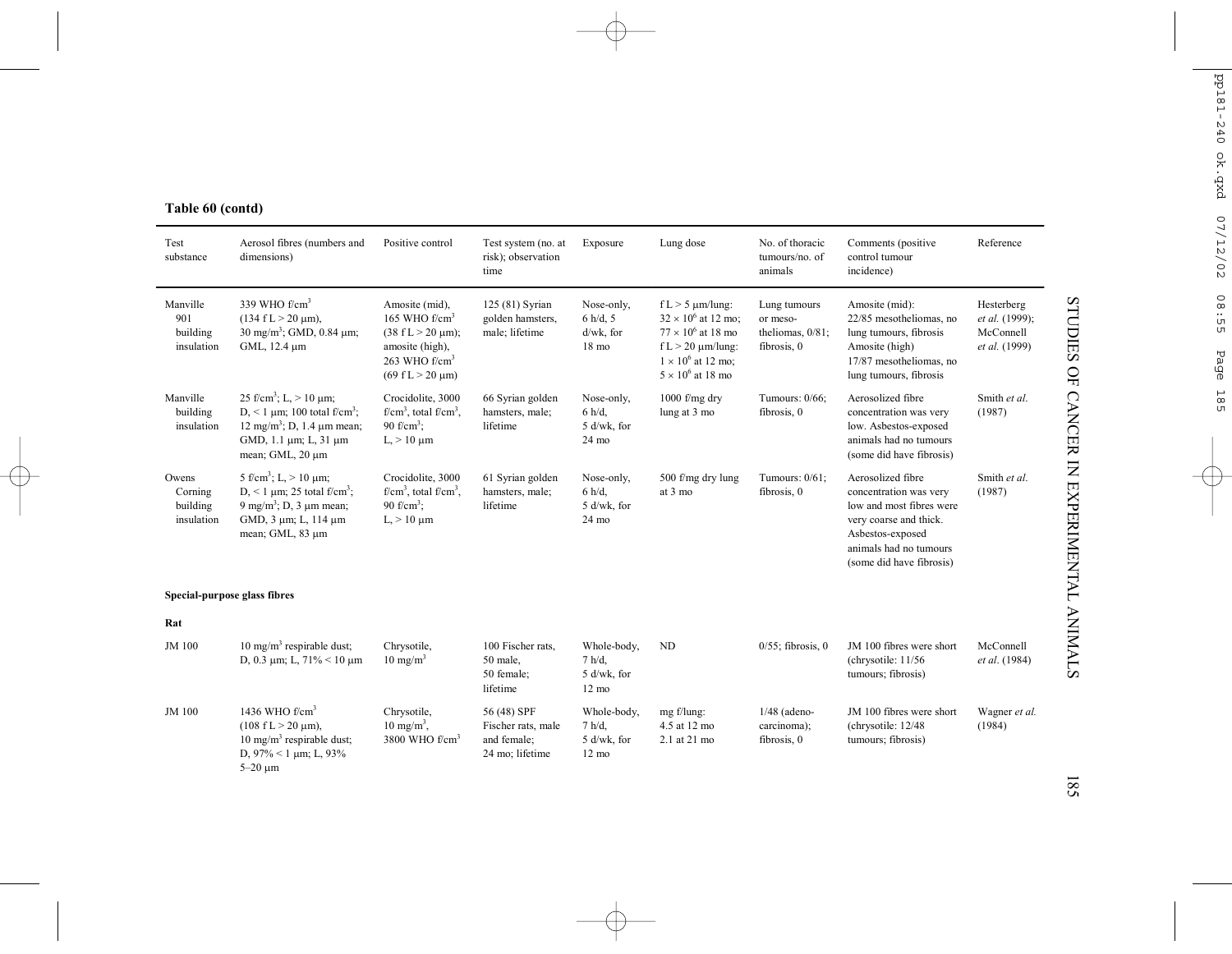| Table 60 (contd)<br>Test<br>substance | Aerosol fibres (numbers and<br>dimensions)                                                                                                                                             | Positive control                                                                                     | Test system (no. at<br>risk); observation              | Exposure                                                   | Lung dose                                                                        | No. of thoracic<br>tumours/no. of                                                    | Comments (positive<br>control tumour                                                                                                      | Reference                                              |
|---------------------------------------|----------------------------------------------------------------------------------------------------------------------------------------------------------------------------------------|------------------------------------------------------------------------------------------------------|--------------------------------------------------------|------------------------------------------------------------|----------------------------------------------------------------------------------|--------------------------------------------------------------------------------------|-------------------------------------------------------------------------------------------------------------------------------------------|--------------------------------------------------------|
|                                       |                                                                                                                                                                                        |                                                                                                      | time                                                   |                                                            |                                                                                  | animals                                                                              | incidence)                                                                                                                                |                                                        |
| JM 100                                | 332 WHO $f/cm3$ , 5 mg/m <sup>3</sup><br>respirable dust; D, 95%<br>$< 1 \text{ µm}$ ; L, 60% > 10 $\mu$ m,<br>$25\% > 20 \text{ µm}$                                                  | Chrysotile,<br>5 mg/m <sup>3</sup> ,<br>$6000$ WHO $f/cm3$                                           | 48 Wistar rats.<br>male and female;<br>$28 \text{ mo}$ | Whole-body,<br>$5 h/d$ ,<br>5 d/wk, for<br>$24 \text{ mo}$ | <b>ND</b>                                                                        | 0/48                                                                                 | JM 100 fibres were short<br>(chrysotile: 9/47<br>tumours; fibrosis)                                                                       | Le Bouffant<br>et al. (1984;<br>1987)                  |
| JM 104/475                            | 252 WHO f/cm <sup>3</sup> , 3 mg/m <sup>3</sup> ;<br>$D, 0.42 \mu m$ median;<br>L, $4.8 \mu m$ median                                                                                  | Crocidolite.<br>162 WHO $f/cm3$ :<br>chrysotile,<br>131 WHO $f/cm3$                                  | 108 Wistar rats.<br>female; lifetime                   | Nose-only,<br>for 12 mo                                    | WHO $f \times 10^6$ :<br>70 at 12 mo<br>25 at 24 mo                              | 1/107                                                                                | JM 104/475 fibres were<br>short (crocidolite: 1/50<br>tumours; chrysotile: 0/50<br>tumours)                                               | Muhle et al.<br>(1987)                                 |
| Manville<br>Code 100                  | 530 f/cm <sup>3</sup> ; L, $> 10 \mu$ m;<br>D, $\leq 1$ µm; 3000 total f/cm <sup>3</sup> ;<br>$3 \text{ mg/m}^3$ ; D, 0.4 $\mu$ m mean;<br>GMD, 0.4 μm; L, 7.5 μm<br>mean; GML, 4.7 µm | Crocidolite,<br>3000 $f/cm3$ , total<br>f/cm <sup>3</sup> , 90 f/cm <sup>3</sup> ;<br>$L > 10 \mu m$ | 57 Osborne-<br>Mendel rats.<br>female; lifetime        | Nose-only,<br>$6 h/d$ ,<br>5 d/wk, for<br>$24 \text{ mo}$  | $2 \times 10^6$ f/mg dry<br>lung at 2 mo                                         | Tumours: 0/57;<br>fibrosis, 0                                                        | Low survival rates:<br>$<$ 50% of rats survived to<br>24 mo (including<br>controls). Asbestos: few<br>tumours $(3/57; 5\%) +$<br>fibrosis | Smith et al.<br>(1987)                                 |
| JM 475                                | 5 and 15 mg/m <sup>3</sup> ; no fibre<br>dimensions; no aerosol<br>concentrations specified                                                                                            | None                                                                                                 | 500 Fischer<br>344 rats; 18 mo;<br>lifetime            | Whole-body,<br>7 h/d.<br>5 d/wk, for<br>86 wks             | ND                                                                               | Tumours, 0;<br>fibrosis, 0                                                           | No data on fibre<br>concentrations in aerosol<br>or in the lung. No<br>positive asbestos control                                          | Moorman<br>et al. (1988)                               |
| JM 475                                | 1066 WHO f/cm <sup>3</sup> (38 f><br>20 μm/cm <sup>3</sup> ); 0.2 μm < D<br>(more than 60% of fibres)<br>$< 0.4 \mu m$                                                                 | Amosite, 981<br>WHO $f/cm^3$<br>$(89 f > 20 \text{ µm})$<br>$\text{cm}^3$ )                          | 24 mo, 83 (38)<br>Wistar rats                          | Whole body,<br>7 h/d.<br>5 d/wk, for<br>$12 \text{ mo}$    | $2241 \times 10^6$ WHO<br>f/lung; $11 \times 10^6$ f<br>$> 20 \mu m/l$ ung       | 4/38<br>(adenomas);<br>fibrosis:<br>negligible                                       | Authors concluded<br>tumours/fibrosis similar<br>to that of controls (5%<br>tumours in air control).                                      | Davis et al.<br>$(1996a)$ :<br>Cullen et al.<br>(2000) |
| 104E                                  | 975 WHO $f/cm3$<br>$(72 \text{ f} > 20 \text{ µm/cm}^3)$ ;<br>$0.2 \mu m < D$ (more than 60%)<br>of fibres) $< 0.4 \text{ µm}$                                                         | Amosite, 981<br>WHO $f/cm3$<br>$(89 f > 20 \text{ µm})$<br>$\text{cm}^3$ )                           | 24 mo, 83 (43)<br>Wistar rats                          | Whole body,<br>$7 h/d$ ,<br>5 d/wk, for<br>$12 \text{ mo}$ | $2356 \times 10^6$ WHO<br>$f/lung$ ;<br>$83 \times 10^6$ f<br>$> 20 \mu m/l$ ung | 12/43(7)<br>carcinomas,<br>3 adenomas and<br>2 mesothe-<br>liomas);<br>$fibrosis: +$ | Authors concluded that<br>amosite and 104 E were<br>fibrogenic and<br>tumorigenic.                                                        | Davis et al.<br>$(1996a)$ ;<br>Cullen et al.<br>(2000) |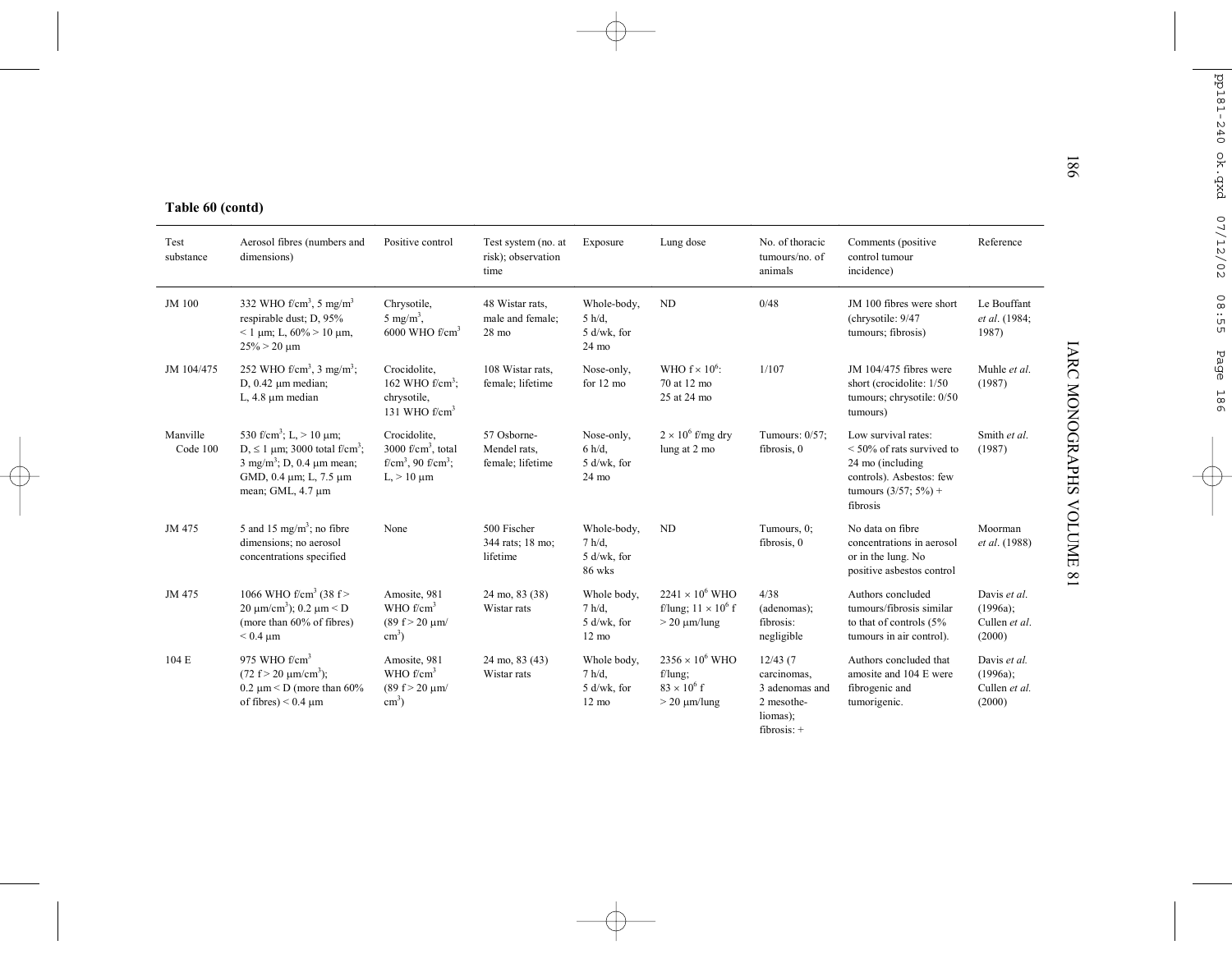| Test<br>substance    | Aerosol fibres (numbers and<br>dimensions)                                                                                                                                                        | Positive control                                                                                                                                                                                                   | Test system (no. at<br>risk); observation<br>time     | Exposure                                                    | Lung dose                                                                                                                                                                   | No. of thoracic<br>tumours/no. of<br>animals                          | Comments (positive<br>control tumour<br>incidence)                                                                                                                     | Reference                                                  |
|----------------------|---------------------------------------------------------------------------------------------------------------------------------------------------------------------------------------------------|--------------------------------------------------------------------------------------------------------------------------------------------------------------------------------------------------------------------|-------------------------------------------------------|-------------------------------------------------------------|-----------------------------------------------------------------------------------------------------------------------------------------------------------------------------|-----------------------------------------------------------------------|------------------------------------------------------------------------------------------------------------------------------------------------------------------------|------------------------------------------------------------|
| <b>Hamster</b>       |                                                                                                                                                                                                   |                                                                                                                                                                                                                    |                                                       |                                                             |                                                                                                                                                                             |                                                                       |                                                                                                                                                                        |                                                            |
| Manville<br>Code 100 | 530 f/cm <sup>3</sup> ; L, $> 10 \mu$ m;<br>D, $\leq 1$ µm; 3000 total f/cm <sup>3</sup> ;<br>$3 \text{ mg/m}^3$ ; D, 0.4 $\mu$ m mean;<br>GMD, $0.4 \mu m$ ; L, $7.5 \mu m$<br>mean; GML, 4.7 µm | Crocidolite, 3000<br>$f/cm3$ , total $f/cm3$ .<br>90 f/cm <sup>3</sup> :<br>$L > 10 \mu m$                                                                                                                         | 69 Syrian golden<br>hamsters, male;<br>lifetime       | Nose-only,<br>$6 h/d$ ,<br>$5$ d/wk, for<br>$24 \text{ mo}$ | $1 \times 10^6$ f/mg dry<br>lung at 2 mo                                                                                                                                    | Tumours: $0/69$ ;<br>fibrosis, 0                                      | Low survival rates:<br>$\leq$ 25% of hamsters<br>survived to 24 mo<br>(including controls).<br>Asbestos-exposed<br>animals had no tumours<br>(some did have fibrosis). | Smith et al.<br>(1987)                                     |
| JM 475               | 310 WHO $f/cm3$<br>$(109 \text{ f L} > 20 \text{ µm})$ ,<br>$37 \text{ mg/m}^3$ ; GMD, 0.70 µm;<br>GML, 11.8 µm                                                                                   | Amosite (mid),<br>165 WHO $f/cm3$<br>$(38 \text{ f L} > 20 \text{ µm})$ ,<br>$3.5 \text{ mg/m}^3$ ;<br>amosite (high)<br>$263$ WHO f/cm <sup>3</sup><br>$(69 \text{ f L} > 20 \text{ µm})$ ,<br>$7 \text{ mg/m}^3$ | 125 (83) Syrian<br>golden hamsters.<br>male; lifetime | Nose-only,<br>$6 h/d$ ,<br>$5$ d/wk, for<br>$18 \text{ mo}$ | f L $>$ 5 $\mu$ m/lung:<br>$49 \times 10^6$ at 12 mo<br>$234 \times 10^{6}$ at 18<br>mo<br>$f L > 20 \mu m/l$ ung:<br>$6 \times 10^6$ at 12 mo<br>$30 \times 10^6$ at 18 mo | Lung tumours:<br>$0/83$ ;<br>mesothelioma,<br>$1/83$ ;<br>fibrosis, 0 | Amosite (mid):<br>22/85 mesotheliomas, no<br>lung tumours, fibrosis<br>Amosite (high)<br>17/87 mesotheliomas, no<br>lung tumours, fibrosis                             | Hesterberg<br>et al. (1999);<br>McConnell<br>et al. (1999) |

f, fibre; L, length; D, diameter; total f, any particle having L:D ≥ 3; f > 20, fibres with length > 20 µm; f/cm<sup>3</sup>, no. of fibres per cm<sup>3</sup> of air. Some concentrations were expressed as fibres > 5 µm length, others as total fibres; authors did not always specify. GMD, geometric mean diameter; GML, geometric mean length; lifetime: until survival rate of air controls is <sup>≤</sup> 20%; typically ~30 months. Thoracic tumours: lung tumours, including adenomas and carcinomas; WHO, respirable fibres as defined by World Health Organization, L > 5 µm, D < 3 µm, L:D, <sup>≥</sup> 3; h, hour; d, day; wk, week; mo, month; ND, not determined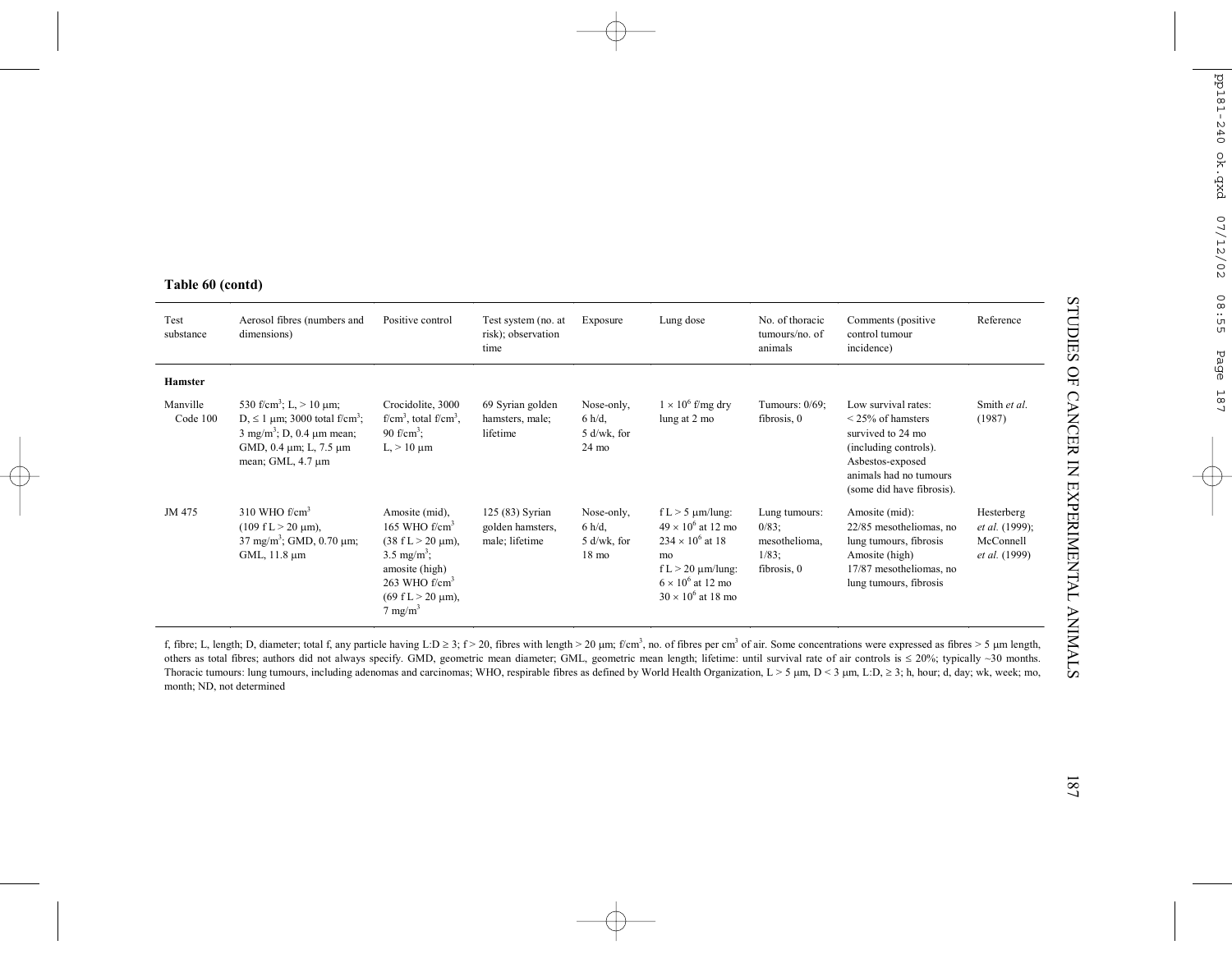killed either immediately after treatment or after various periods of observation (4, 7, 12 and 16 months after exposure for rats exposed for 12 months and 4 months after exposure for rats exposed for 24 months). The incidences of pulmonary carcinoma in the various treatment groups were 1/45 (French glass fibre), 9/47 (chrysotile) and 0/47 (control rats) (Le Bouffant *et al*., 1984). [The Working Group noted that, because data on survival were not reported, the exact incidence of tumours could not be ascertained.]

Groups of 56 SPF Fischer rats (equal numbers of males and females) [age unspecified] were exposed by inhalation to dust at concentrations of approximately 10 mg/m3 glass fibre or chrysotile for 7 h per day on five days per week for 12 months (cumulative exposure, 17 500 mg  $\times$  h/m<sup>3</sup> for each group). The samples of fibrous dust used (and the size distributions of airborne fibres  $> 5 \mu m$  in length) were: glass fibre with resin coating [chemical composition not given] (72% fibres  $\leq$  20  $\mu$ m in length; 52%  $\leq 1$  µm in diameter; 240 WHO fibres/cm<sup>3</sup>), glass fibre without resin coating [source] unspecified]  $(58\% \le 20 \text{ µm}$  in length;  $47\% \le 1 \text{ µm}$  in diameter; 323 WHO fibres/cm<sup>3</sup>) and UICC Canadian chrysotile  $(39\% > 10 \,\mu m)$  in length;  $29\% > 0.5 \,\mu m$  in diameter). To study dust retention, groups of six rats per exposure group were killed at the end of the exposure period or one year after the end of exposure. The remainder were kept until natural death [survival times not reported]. During the period 500–1000 days after the start of exposure, the incidences of pulmonary adenomas and carcinomas were: 1/48 (adenocarcinoma; glass fibre with resin), 1/47 (adenoma; glass fibre without resin), 12/48 (1 adenoma and 11 adenocarcinomas; chrysotile) and 0/48 (untreated controls) (Wagner *et al*., 1984). [The Working Group noted that because data on survival were inadequate, the exact incidence of tumours could not be ascertained.]

Groups of 52–61 female Osborne-Mendel rats, 100 days old, were exposed by inhalation (nose-only) to dusts from various types of glass wool and special purpose fibres, UICC crocidolite asbestos or clean air (negative controls) for 6 h per day on five days per week for two years and then observed for life. A group of 125 untreated rats served as additional negative controls. The three glass wools tested were:

- CT loose 'blowing wool' building insulation Insulsafe II [chemical composition similar to MMVF11] (mean dimensions of aerosol fibres,  $37 \text{ µm} \times 1.4 \text{ µm}$ ; 4.4 mg/m<sup>3</sup>; 100 total fibres/cm<sup>3</sup>; 30 fibres/cm<sup>3</sup> with length  $> 10 \mu$ m and diameter  $< 1$  um);
- Manville building insulation with binder [chemical composition similar to MMVF10] (mean dimensions of aerosol fibres, 31  $\mu$ m × 1.4  $\mu$ m; 9.9 mg/m<sup>3</sup>; 100 total fibres/cm<sup>3</sup>; 25 fibres/cm<sup>3</sup> with length  $> 10 \mu$ m and diameter  $< 1 \mu$ m); and
- Owens Corning binder-coated appliance insulation [chemical composition not given] (mean dimensions of aerosol fibres,  $3.0 \text{ µm} \times 114 \text{ µm}$ ; mass concentration, 7.0 mg/cm<sup>3</sup>; 19% respirable; 25 total fibres/cm<sup>3</sup>; 5 fibres/cm<sup>3</sup> > 10  $\mu$ m in length and  $\leq 1.0 \mu m$  in diameter).

The mass of human respirable fibre was estimated for each aerosol from data obtained from nylon cyclone air samplers. [The Working Group noted that no infor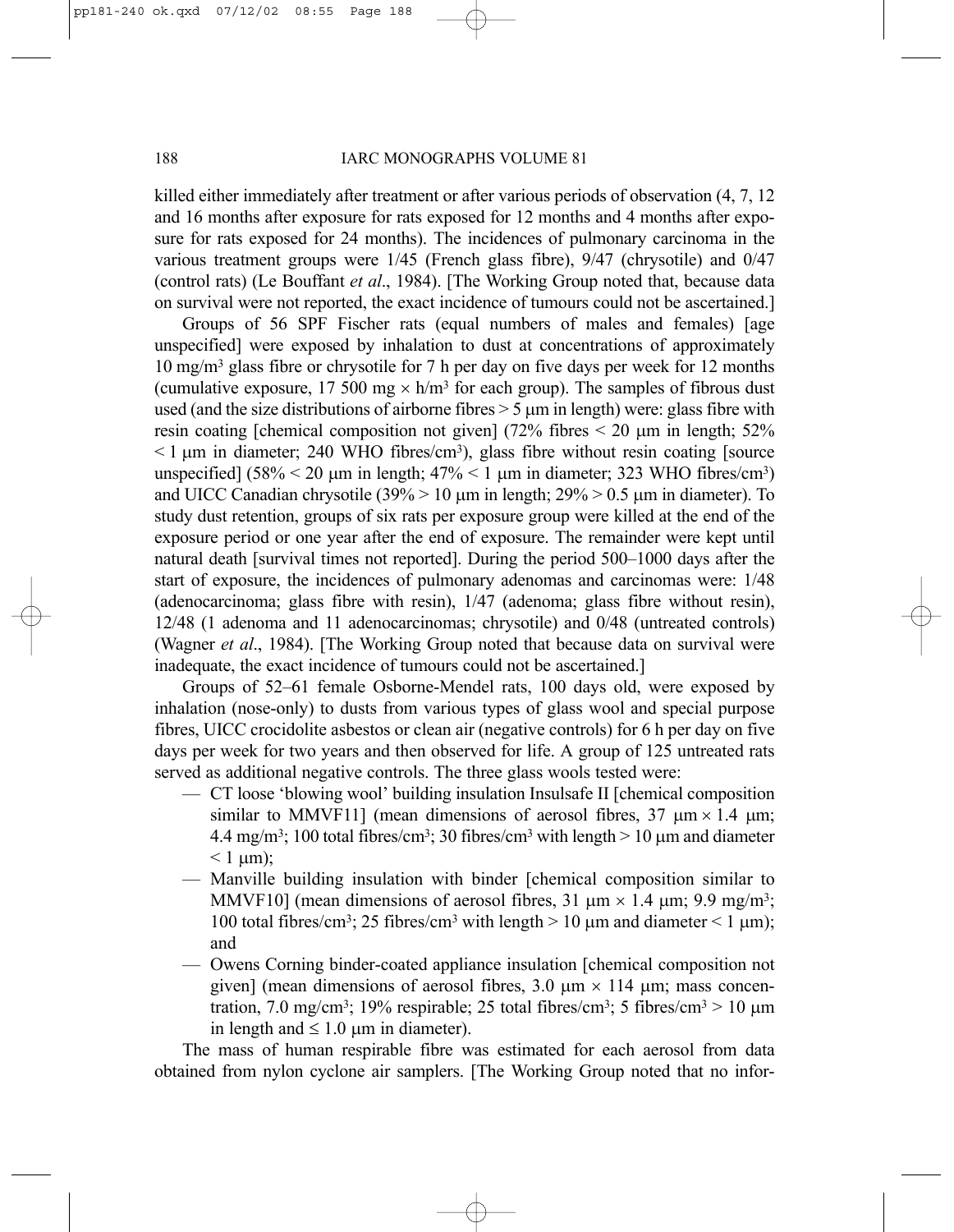mation was available on respirability in the rat and that for the Manville building insulation and the Owens Corning appliance insulation fibres, the retained lung burden was relatively low.] No pulmonary tumours were observed in any of the groups exposed to any of the types of glass fibre or in the controls. There was no effect of glass fibre on survival and little pulmonary cellular change. The tumour incidences in rats exposed to UICC crocidolite asbestos were: 3/57 rats (one mesothelioma and two carcinomas) (Smith *et al*., 1987). [The Working Group noted that the counting criteria for the retained fibres were not stated.]

A total of 500 Fischer 344 rats, five weeks of age, were exposed in whole-body chambers to Owens Corning insulation glass wool [chemical composition not given] or air filtration fibre glass fibres for 7 h per day on five days per week for 86 weeks. The target exposure concentration was  $15 \text{ mg/m}^3$  for both treatments. [The Working Group noted that the physical dimensions (length and diameter) of the fibres and the numbers of fibres in the exposure aerosol and the lungs were not characterized and the lung burden was not given.] No lung fibrosis, lung cancer or mesotheliomas were observed in the rats exposed to fibres. The incidence of mononuclear-cell leukaemia was statistically elevated in the groups exposed to fibres when compared with the air control group. However, this tumour type is observed at relatively high incidences (22% in the current study) in ageing Fischer 344 rats (Moorman *et al*., 1988).

Groups of 140 male Fischer 344/N rats, eight weeks of age, were exposed by noseonly inhalation to glass wool building insulation fibres (Manville 901 (MMVF10) or CertainTeed<sup>®</sup> Insulsafe II (MMVF11)) for 6 h per day on five days per week for up to two years and observed for life (until 20% survival). The target aerosol concentrations were 3, 16 or 30 mg/m<sup>3</sup>. At a concentration of 30 mg/m<sup>3</sup>, MMVF10 contained an average of 232 WHO fibres/cm3 and MMVF11, 246 WHO fibres/cm3 (including 73 and 90 fibres/ $\text{cm}^3$  longer than 20  $\mu$ m, respectively). The average fibre dimensions were  $1.4 \,\mu m \times 16.8 \,\mu m$  (MMVF10) and  $0.9 \,\mu m \times 18.3 \,\mu m$  (MMVF11). The negative control rats were exposed under similar conditions to filtered air. Another group of rats was exposed to size-selected NIEHS medium-chrysotile asbestos at 10 mg/m<sup>3</sup> (10.6  $\times$  10<sup>3</sup>) WHO fibres/cm<sup>3</sup>, no detectable fibre  $> 20 \mu m$ ). Lung fibre burdens and lung pathology and histopathology were evaluated after 3, 6, 12, 18 and 24 months of exposure and after various combinations of exposure and recovery periods  $(3 + 21, 6 + 18, 12 + 12, 18 +$  $6, 24 + 6$  months; no exposure to fibres occurred during the recovery period). Lung fibre burdens were dose- and time-dependent, increasing with both level of exposure and duration. After 24 months of exposure to  $\sim$  250 WHO fibres/cm<sup>3</sup>, the lung fibre burdens, expressed as fibres  $> 20 \mu m/l$ ung  $\times 10^6$  were 5 and 6 for MMVF10 and MMVF11, respectively. During exposure of rats to either of the two glass wools, dose-related and time-dependent lung inflammation was observed; however, after a post-exposure recovery period of several months, the lungs showed no evidence of inflammation. In the rats exposed to glass wool, no lung fibrosis or mesothelial tumours were seen and the incidences of lung tumours were not significantly elevated over background levels for this species (range, 0.8–7.5% in 112–120 rats at risk; 3.3% in concurrent air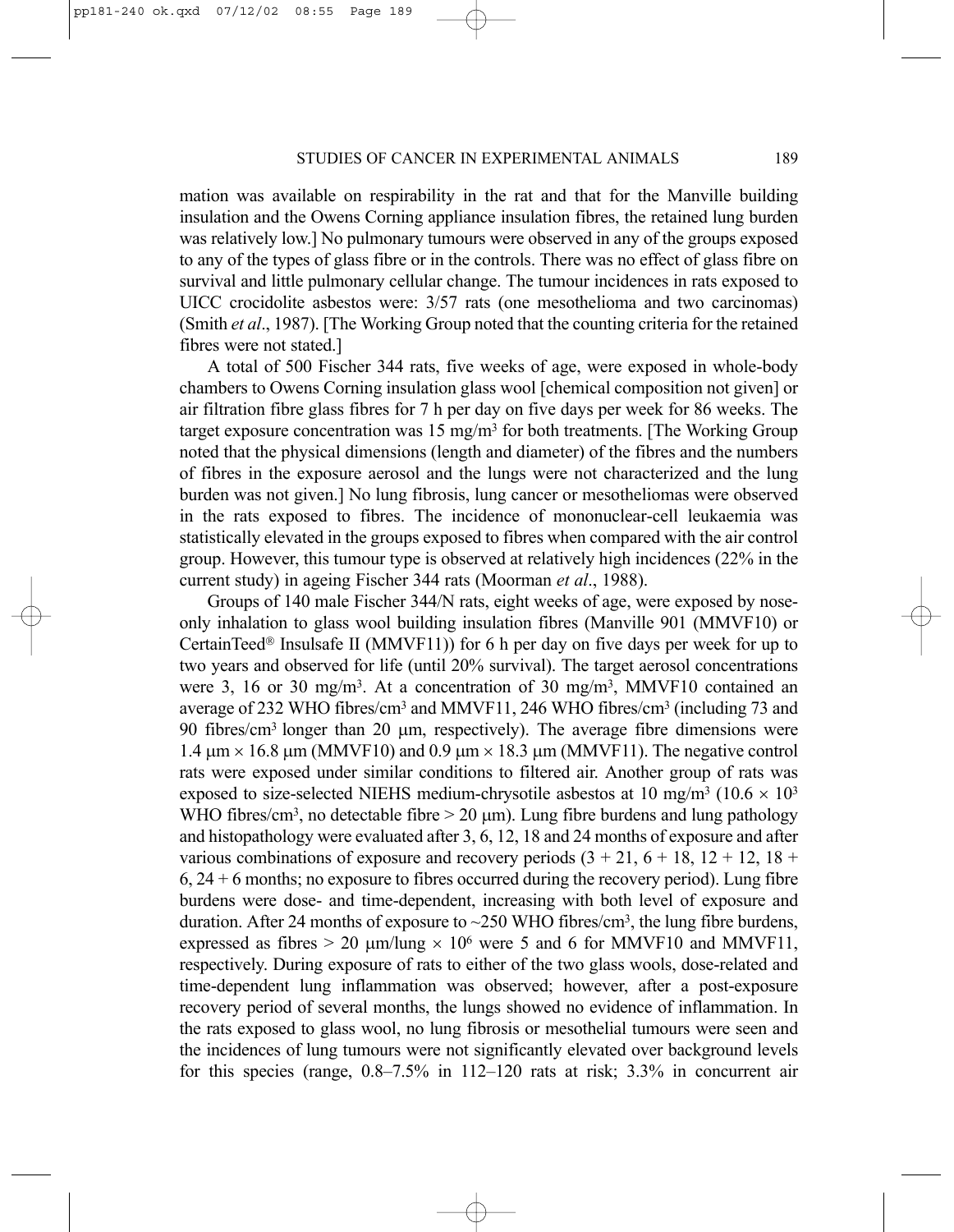controls). The incidences of tumours in the rats exposed to chrysotile were 13/69 (18.9%) lung tumours and 1/69 (1.4%) pleural mesotheliomas (Hesterberg *et al*., 1993; Hesterberg & Hart, 2001).

# (*b*) *Hamster*

Groups of 60–70 male Syrian golden hamsters, 100 days old, were examined after exposure by nose-only inhalation to dusts of various types of glass wool and specialpurpose fibres, UICC crocidolite asbestos or clean air (negative controls) for 6 h per day on five days per week for two years, and were then observed for life. A group of 125 untreated hamsters served as additional negative controls. The three glass wools tested were:

- CT loose 'blowing wool' building insulation Insulsafe II [chemical composition similar to MMVF11] (37  $\mu$ m × 1.4  $\mu$ m; 4.4 mg/m<sup>3</sup>; 100 total fibres/cm<sup>3</sup>);
- Manville building insulation with binder [chemical composition similar to MMVF10] (31  $\mu$ m × 1.4  $\mu$ m; 9.9 mg/m<sup>3</sup>; 100 total fibres/cm<sup>3</sup>); and
- Owens Corning binder-coated appliance insulation [chemical composition not given] (3.0 µm diameter; mass concentration, 7.0 mg/cm3; 19% respirable, 25 fibres/cm<sup>3</sup> with 5 fibres/cm<sup>3</sup> > 10  $\mu$ m in length and  $\leq$  1.0  $\mu$ m in diameter).

A second group of 38 animals was also exposed to Owens Corning binder-coated appliance insulation because of a high death rate in the first group that was unrelated to exposure to fibres. No pulmonary tumours were observed in the group exposed to glass fibre or the room-control group. The incidences of pulmonary tumours in the other groups were: 1/58 (chamber controls; carcinoma) and 0/58 (crocidolite). None of the types of glass fibre affected survival or caused pulmonary lesion (Smith *et al*., 1987). [The Working Group noted that the counting criteria for the retained fibres were not stated and that the lifetime of the hamsters was surprisingly long.]

Groups of 30–35 hamsters [sex, strain and age unspecified] were exposed by wholebody inhalation to glass fibre (700 fibres/cm<sup>3</sup> > 5  $\mu$ m in length; 24% with length < 3  $\mu$ m) or amosite asbestos (3100 fibres/cm<sup>3</sup> > 5  $\mu$ m in length; 38% with length < 3  $\mu$ m) [no information on diameters was given] for 5 h per day on five days per week for three months and were then observed for 21 months. [Aerosol concentrations estimated as WHO fibre/cm<sup>3</sup> (length > 5 µm, diameter < 3 µm, length/diameter  $\geq$  3) were approximately 168 for glass fibre and 1178 for amosite.] One group of 30 unexposed animals served as controls. Groups of 1–8 animals per exposure group were killed at 50 days and 3, 6, 12 and 18 months, and the remainder at 24 months. No pulmonary tumour was observed in any group (0/9 in the exposed group killed at 24 months) (Lee *et al*., 1981). [The Working Group noted the short exposure period and the small number of animals evaluated.]

A total of 125 male Syrian golden hamsters,  $13-15$  weeks of age ( $\sim$ 145 g bw), were exposed by nose-only inhalation to building insulation glass fibre (Manville 901, coded MMVF10a) at a concentration of 30 mg/m<sup>3</sup> (339 WHO fibres/cm<sup>3</sup>, including 134 fibres  $> 20 \text{ µm/cm}^3$ ) for 6 h per day on five days per week for up to 78 weeks (18 months) and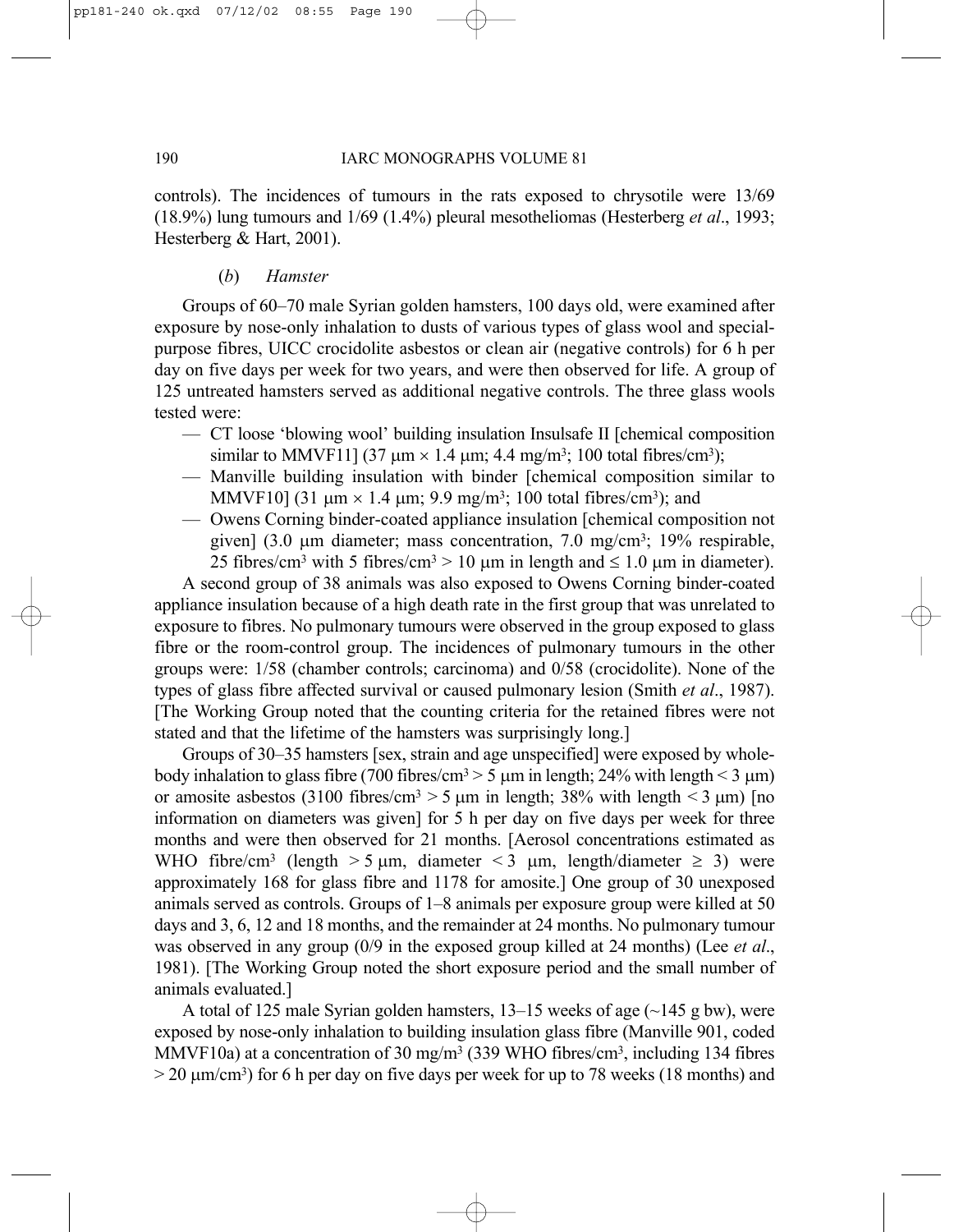observed for life (i.e. until 20% survival; ~88 weeks). The MMVF10a sample was a thinner version of the original MMVF10 used in the chronic inhalation studies in rats summarized above. In order to compare results obtained using MMVF10a with those of a known human carcinogen, three additional groups of 125 hamsters were concurrently exposed to amosite asbestos at the following aerosol concentrations: 36 (10 fibres  $> 20 \mu m$ ), 165 (38 fibres  $> 20 \mu m$ ) and 263 (69 fibres  $> 20 \mu m$ ) WHO fibres/cm<sup>3</sup>. The geometric mean dimensions of the aerosol fibres were 0.84  $\mu$ m  $\times$  12.4  $\mu$ m for MMVF10a and 0.55  $\mu$ m  $\times$  8.4  $\mu$ m for amosite. Another group of 125 hamsters was exposed under similar conditions to filtered air only (negative controls). After 13, 26, 52 and 78 weeks of exposure and after various combinations of exposure and recovery periods, 9–10 hamsters were randomly selected from each exposure group and killed; five of the hamsters were evaluated for lung burden and for histopathology and the remaining four or five were evaluated for lung and pleural cell proliferation. Lung depositions after 6 h of exposure were fairly similar in animals exposed to MMVF10a and high dose amosite:  $8.4 \times 10^5$  WHO fibres/lung (1.6 fibres  $> 20 \mu m$ ) for MMVF10a and  $20.8 \times 10^5$  WHO fibres/lung (2 fibres > 20 µm) for high-dose amosite. However, after 78 weeks of exposure, lung burdens for the two fibres were no longer similar: numbers of fibres  $> 20 \mu m/l$ ung were  $4.6 \times 10^6$  for MMVF10a but  $144 \times 10^6$  for high-dose amosite; numbers of WHO fibres per lung were ninefold greater for amosite than for MMVF10a; and the number of fibres  $> 20 \mu m/l$ ung were fivefold greater for amosite. After 78 weeks of exposure followed by six weeks of recovery, the lung burdens of MMVF10a were reduced by  $66\%$  (WHO fibres/lung) and  $95\%$  (fibres  $> 20 \text{ µm/lung}$ ); in contrast, the lung burdens of amosite were reduced by only 21% and 38%, respectively. Exposure to MMVF10a induced lung inflammation, which was no longer evident after a recovery period of six weeks; no pulmonary fibrosis or tumours were observed in these hamsters (81 hamsters at risk). In contrast, all three doses of amosite induced widespread lung fibrosis and 3%, 22% and 17% pleural mesotheliomas in the 36, 165 and 263 WHO fibres/cm3 dose groups, respectively (87 hamsters at risk) (Hesterberg *et al*., 1997, 1999; McConnell *et al*., 1999).

# 3.2.2 *Intraperitoneal injection*

# (*a*) *Rat*

Groups of female Wistar rats, 8–12 weeks of age, received either single intraperitoneal injections of 2 or 10 mg, or four weekly injections of 25 mg, German glass wool [chemical composition not given] (59% fibres  $\leq$  3  $\mu$ m in length), different doses of UICC chrysotile A or 100 mg of one of seven suspensions of granular dust in 2 mL saline. The German glass wool was administered at doses of 24, 120 and  $1200 \times 10^6$  fibres  $> 5$  µm in length. The animals were kept until natural death. In the groups treated with glass fibre, lesions reported by the authors as mesotheliomas and spindle-cell sarcomas were observed at incidences of 1/34, 4/36 and 23/32 for the doses of 24, 120 and  $1200 \times 10^6$  fibres  $> 5 \mu m$  in length, respectively, with corresponding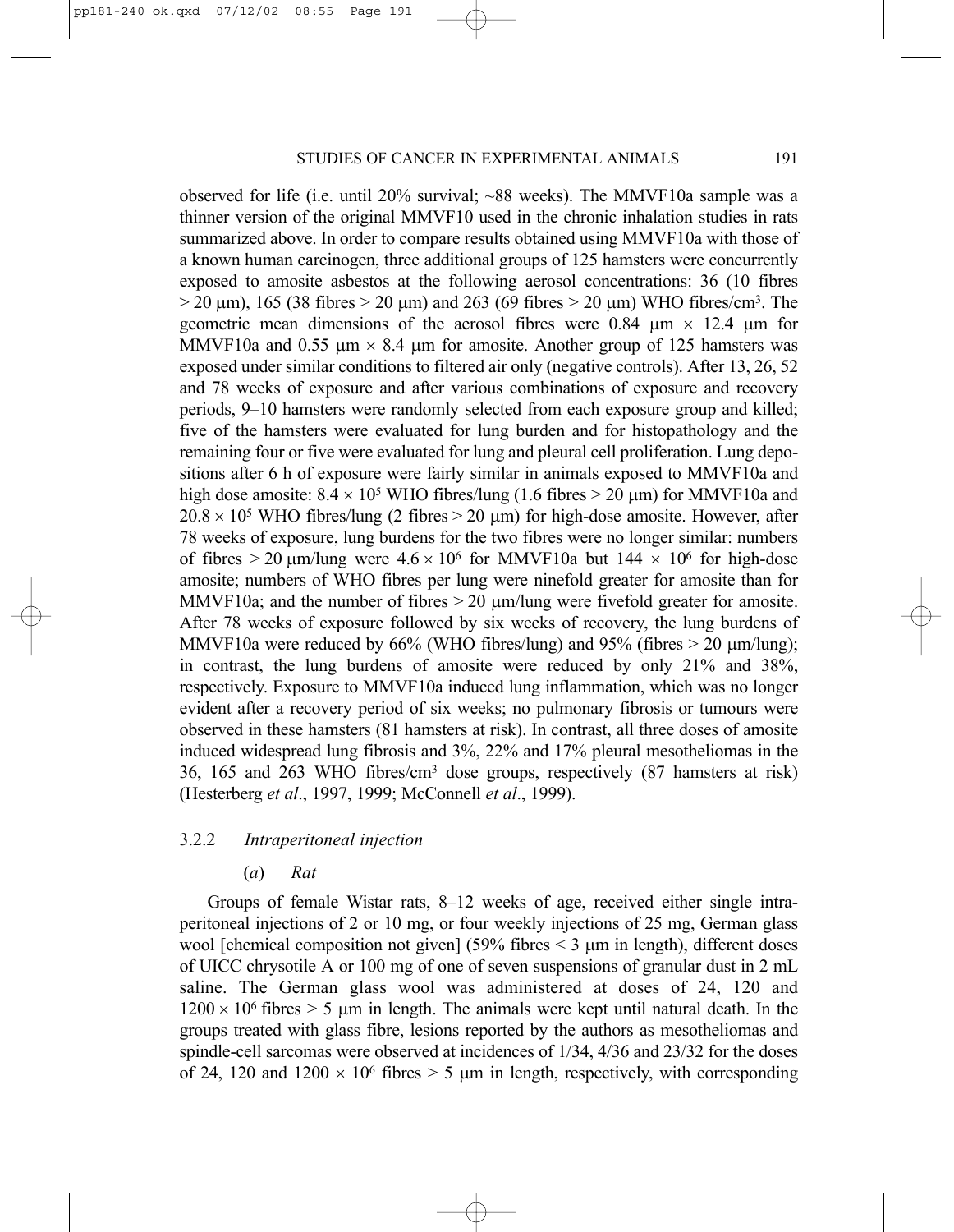average survival times of 518, 514 and 301 days. Tumour incidences ranged from 6/37 (2 mg dose) to 25/31 (25 mg dose) in the groups treated with chrysotile, with average survival times of 468–407 days. No abdominal tumours were observed in the control animals treated with saline (Pott *et al*., 1976).

Groups of female Wistar rats, 8–10 weeks old, were given intraperitoneal injections containing a total dose of either 70 mg (two weekly injections) or 180 mg (six weekly injections) of MMVF11 (manufactured by CertainTeed®). The number of fibres was  $0.4 \times 10^9$  or  $1.0 \times 10^9$  WHO fibres/rat for the 70 mg and 180 mg doses, respectively, and the approximate median fibre dimensions were 14.6  $\mu$ m × 0.77  $\mu$ m. Rats were kept for life and then examined for tumours. Forty rats served as concurrent negative controls and received intraperitoneal injections of saline. The incidences of peritoneal mesotheliomas for the 70 mg and 180 mg dose groups were  $12/40 (30\%)$  and  $16/23 (70\%)$ , respectively. Negative control rats did not develop any mesotheliomas (Pott, 1995; Roller *et al*., 1996; Roller & Pott, 1998).

Five groups of 40–53 male or female Wistar rats, 8–10 weeks old, were given 5–40 weekly intraperitoneal injections of 25 mg B-01-09 glass wool to a total dose of 125–1000 mg glass wool. The doses expressed as fibres  $> 5 \mu m/r$ at for each of the five groups were 2.5, 5, 10 (females), 10 (males) and  $20 \times 10^9$ , respectively, the highest dose being 20 times more than the highest dose recommended by the European Union guidelines (see section 1.5 for details). Approximate median fibre dimensions were 9  $\mu$ m  $\times$ 0.7 µm. Rats were kept for life (∼30 months) and then examined for tumours. Two hundred and eight male and female rats were kept as concurrent negative controls and treated with 1–20 weekly intraperitoneal injections of saline. The incidences of peritoneal mesotheliomas for the five groups treated with glass wool were 3/40 (8%), 4/40 (11%), 3/40 (8%), 10/40 (21%) and 33/40 (66%), respectively. The incidence of abdominal tumours in negative control rats was 1/208 (Pott, 1995; Roller *et al*., 1996).

Four groups of 40 female Wistar rats, 8–10 weeks old, were given a series of weekly intraperitoneal injections containing either a thin or thicker version of an experimental glass wool (B-09-0.6 or B-09-2.0). The median dimensions of the two fibres were 3.3  $\mu$ m × 0.49  $\mu$ m and 10.5  $\mu$ m × 1.2  $\mu$ m, respectively. The total dose per rat (in saline) was: 100 or 300 mg (B-09-0.6) and 150 or 450 mg (B-09-2.0) (injections ranging from  $2 \times 50$  mg to  $9 \times 50$  mg/animal). The numbers of fibres for the four doses were: 2 and  $6 \times 10^9$  WHO fibres per rat for B-09-0.6 and 1 and  $3.2 \times 10^9$  WHO fibres per rat for B-09-2.0. Forty rats were kept as concurrent negative controls and were given three weekly intraperitoneal injections of 2 mL physiological saline solution. Rats were kept for life (30 months) and then examined for tumours. The incidences of peritoneal mesotheliomas for the four dose groups were 3% (100 mg B-09-0.6), 10% (300 mg B-09-0.6), 23% (150 mg B-09-2.0) and 53% (450 mg B-09-2.0). No tumours were observed in the negative control rats. Exposure to longer and thicker fibres resulted in more tumours (Roller *et al*., 1996, 1997).

Groups of 22–24 male Wistar rats [age unspecified] received an intraperitoneal injection of 144 mg of a glass fibre standard building insulation wool (MMVF10) or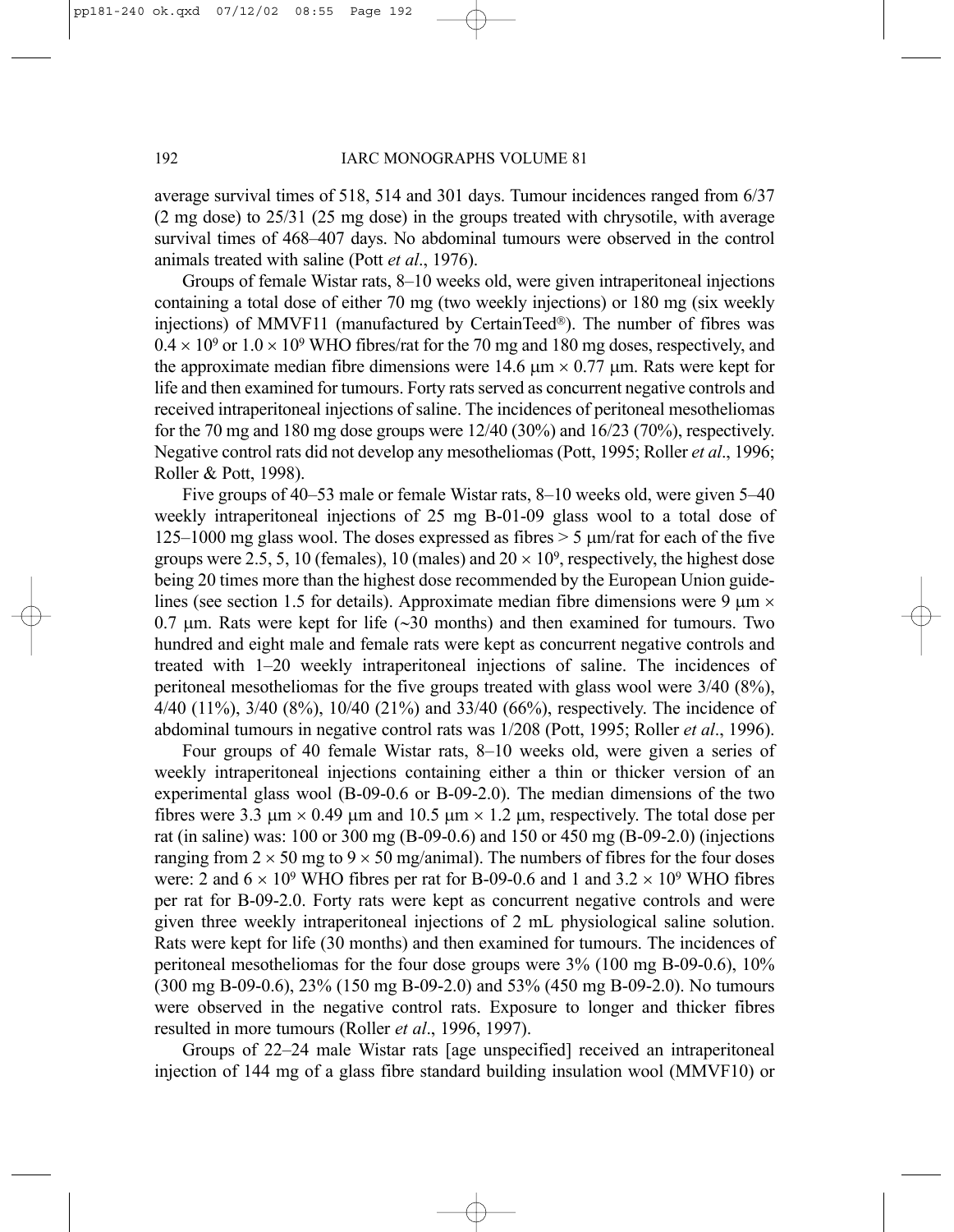6.1 mg of amosite asbestos and were observed for life to monitor the development of peritoneal mesotheliomas. The doses of the two fibres were  $973 \times 10^6$  WHO fibres/rat (MMVF10) and  $410 \times 10^6$  WHO fibres/rat (amosite). The numbers of fibres  $> 20 \mu m$ for each of the two fibres were  $555 \times 10^6$  (including 119 with a diameter  $\le 0.95 \text{ }\mu\text{m}$ ) and  $71 \times 10^6$  (including 63 with a diameter  $\leq 0.95$  µm), respectively. Tumours were diagnosed by the macroscopic presence of peritoneal mesotheliomas; when the diagnosis was in doubt, microscopy was performed. The incidence of tumours for MMVF10 was 13/22 (59%) and for amosite 21/24 (88%). [Estimated survival fractions for deaths from mesothelioma were reported.] In their consideration of these fibres and others tested, the authors suggested a link between the incidence of intraperitoneal tumours and two other factors:

- the number of fibres  $> 20 \mu m$  injected; and
- the biopersistence of fibres  $> 5 \mu m$  in rat lungs following intratracheal instillation (biopersistence is described more fully in section 4 of this monograph) (Miller *et al*., 1999).
	- (*b*) *Hamster*

Groups of 40 female Syrian golden hamsters, 8–12 weeks old, received single intraperitoneal injections of 2 or 10 mg glass wool (59% of fibres shorter than 3  $\mu$ m) [chemical composition not given] or UICC chrysotile A in 1 mL saline. Animals were observed for life. No tumour of the abdominal cavity was found (Pott *et al*., 1976).

# **3.3 Special-purpose glass fibres**

# 3.3.1 *Inhalation exposure*

(*a*) *Rat*

Groups of 24 male and 24 female Wistar IOPS AF/Han rats, 8–9 weeks of age, were exposed by whole-body inhalation to dust of US JM 100 glass fibre [chemical composition not given] at concentrations of 5 mg/m<sup>3</sup> (respirable particles) (97% respirable fibres  $\leq$  5  $\mu$ m in length; 43% total fibres  $\leq$  0.1  $\mu$ m in diameter; 332 respirable fibres  $> 5 \mu m/cm<sup>3</sup>$ ) or a Canadian chrysotile fibre (6% respirable fibres  $> 5 \mu m$  in length; 5901 WHO fibre/cm<sup>3</sup>) for 5 h per day on five days per week for 12 or 24 months. An unspecified number of rats were killed either immediately after treatment or after a period of observation (4, 7, 12 and 16 months after exposure for rats exposed for 12 months; 4 months after exposure for rats exposed for 24 months). The incidences of pulmonary carcinoma were 9/47 (chrysotile), 0/48 (JM 100 glass fibre) and 0/47 (control rats) (Le Bouffant *et al*., 1984). [The Working Group noted that, because of the lack of data on survival, the exact incidence of tumours could not be ascertained.]

Two studies of similar design, A and B, using animals from the same source were conducted concurrently in different laboratories (study B was part of the study by Wagner *et al.* (1984), reviewed in detail below). Groups of 50 male and 50 female SPF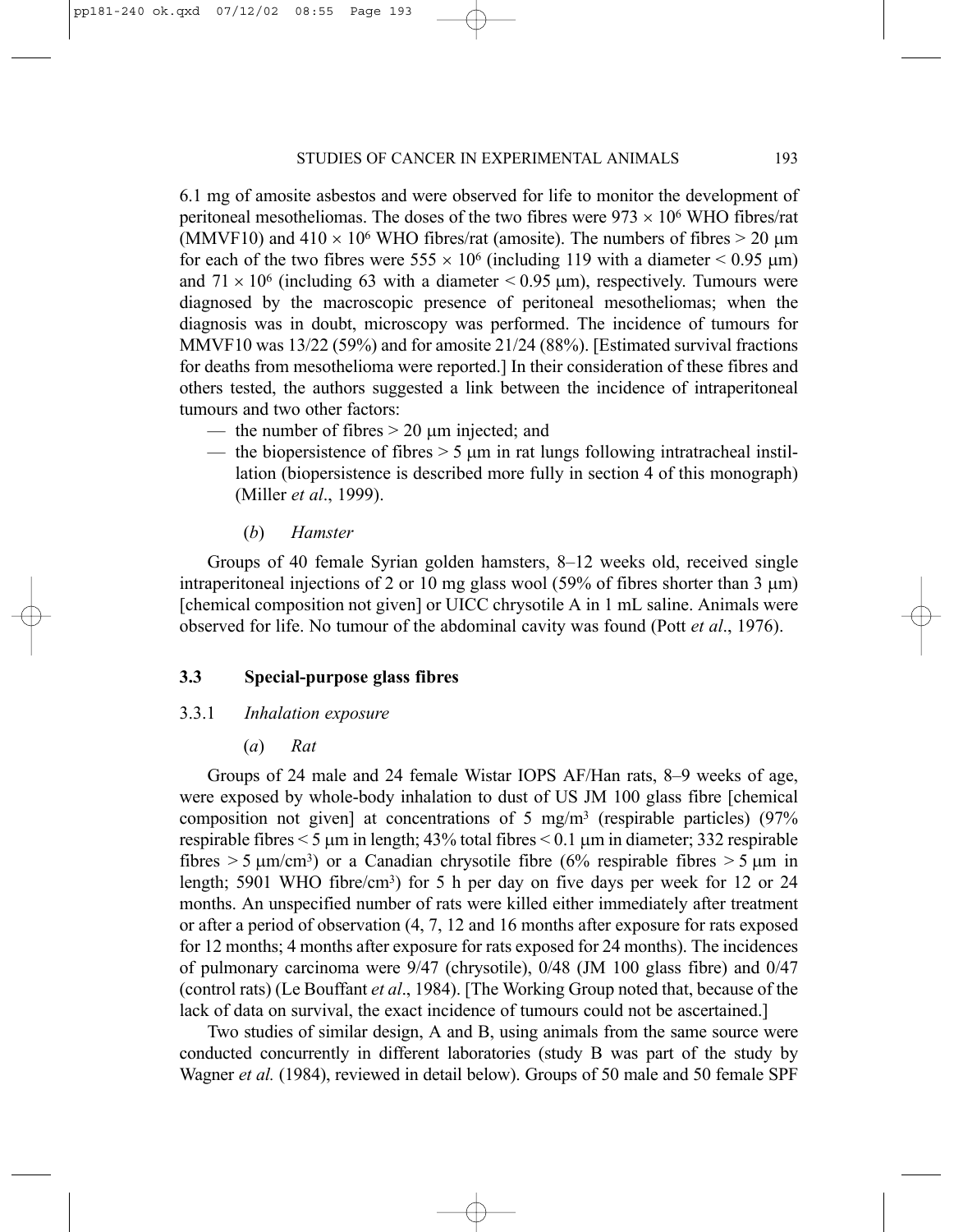Fischer 344 rats, 7–8 weeks of age, were exposed by whole-body inhalation to approximately 10 mg/m<sup>3</sup> respirable dust [size unspecified] of JM 100 [chemical composition not given] or UICC Canadian chrysotile for 7 h per day on five days per week for 12 months and were observed for life. Fifty rats of each sex served as chamber controls. Groups of 3–5 rats per group were killed at 3, 12 and 24 months. No pulmonary tumours were observed after 3 or 12 months of exposure. The incidences of pulmonary tumours in the chrysotile-exposed male rats killed after 24 months of exposure were 2/4 (one adenoma, one adenocarcinoma; study A) and 0/4 (study B). The incidences of pulmonary tumours (adenomas and adenocarcinomas combined) in rats from study A observed for life were: chrysotile, 9/29 males and 2/27 females; JM 100 glass fibre, 0/28 males and 0/27 females; control, 3/27 males and 0/26 females. The incidences in study B were: chrysotile, 7/24 males and 5/24 females; JM 100 glass fibre, 1/24 males and 0/24 females; control, 0/24 males and 0/24 females. Thus, chrysotile asbestos was positive for carcinogenicity, while JM 100 glass was negative (McConnell *et al*., 1984). [The Working Group noted that the dimensions of the fibres used in study A were not reported.]

Groups of 56 SPF Fischer rats (equal numbers of males and females) [age unspecified] were exposed by inhalation to dust at concentrations of approximately 10 mg/m3 glass fibre [chemical composition not given] or chrysotile for 7 h per day on five days per week for 12 months (cumulative exposure, 17 500 mg  $\times$  h/m<sup>3</sup> for each group). The fibrous dust samples used (and the size distributions of those airborne fibres  $> 5 \mu$ m in length) were: JM 100 glass fibre (93%  $< 20 \mu$ m in length; 97%  $< 1 \mu$ m in diameter; 1436 WHO fibres/cm<sup>3</sup>) and UICC Canadian chrysotile (39%  $> 10 \mu m$  in length;  $29\% > 0.5$  µm in diameter). To study dust retention, groups of six rats per exposure group were killed at the end of the exposure period and one year after the end of exposure. The remainder were kept until natural death [survival times not reported]. During the period 500–1000 days after the start of exposure, the incidence of pulmonary adenomas and carcinomas was: 1/48 (adenocarcinoma; JM 100), 12/48 (one adenoma and 11 adenocarcinomas; chrysotile) and 0/48 (untreated controls) (Wagner *et al*., 1984). [The Working Group noted that, because of inadequate data on survival, the exact tumour incidence could not be ascertained.]

In the study by Smith *et al.* (1987), described in detail in section 3.2.1, exposure of female Osborne-Mendel rats by nose-only inhalation to Manville code 100 fibres without binder (mean dimensions of aerosol fibres,  $7.5 \mu m \times 0.4 \mu m$ ; highest concentration, 2.4 mg/m<sup>3</sup>; 3000 total fibres/cm<sup>3</sup>; 530 fibres/cm<sup>3</sup>, length  $> 10 \text{ µm}$ , and diameter  $\leq 1 \text{ }\mu\text{m}$ ) for 6 h per day on five days per week for two years did not produce pulmonary tumours.

Female Wistar rats, 12 weeks old, were exposed by nose-only tubes to fibre aerosols for 5 h per day on four days per week for up to one year (total exposure time, 1000 h). One group of 108 rats was exposed to JM 104/475 glass microfibre (median fibre dimensions, 4.8  $\mu$ m  $\times$  0.42  $\mu$ m; 90%  $\times$  12.4  $\mu$ m long) and two groups of 50 rats were exposed either to South African crocidolite (median dimensions,  $1.5 \mu m \times 0.27 \mu m$ ) or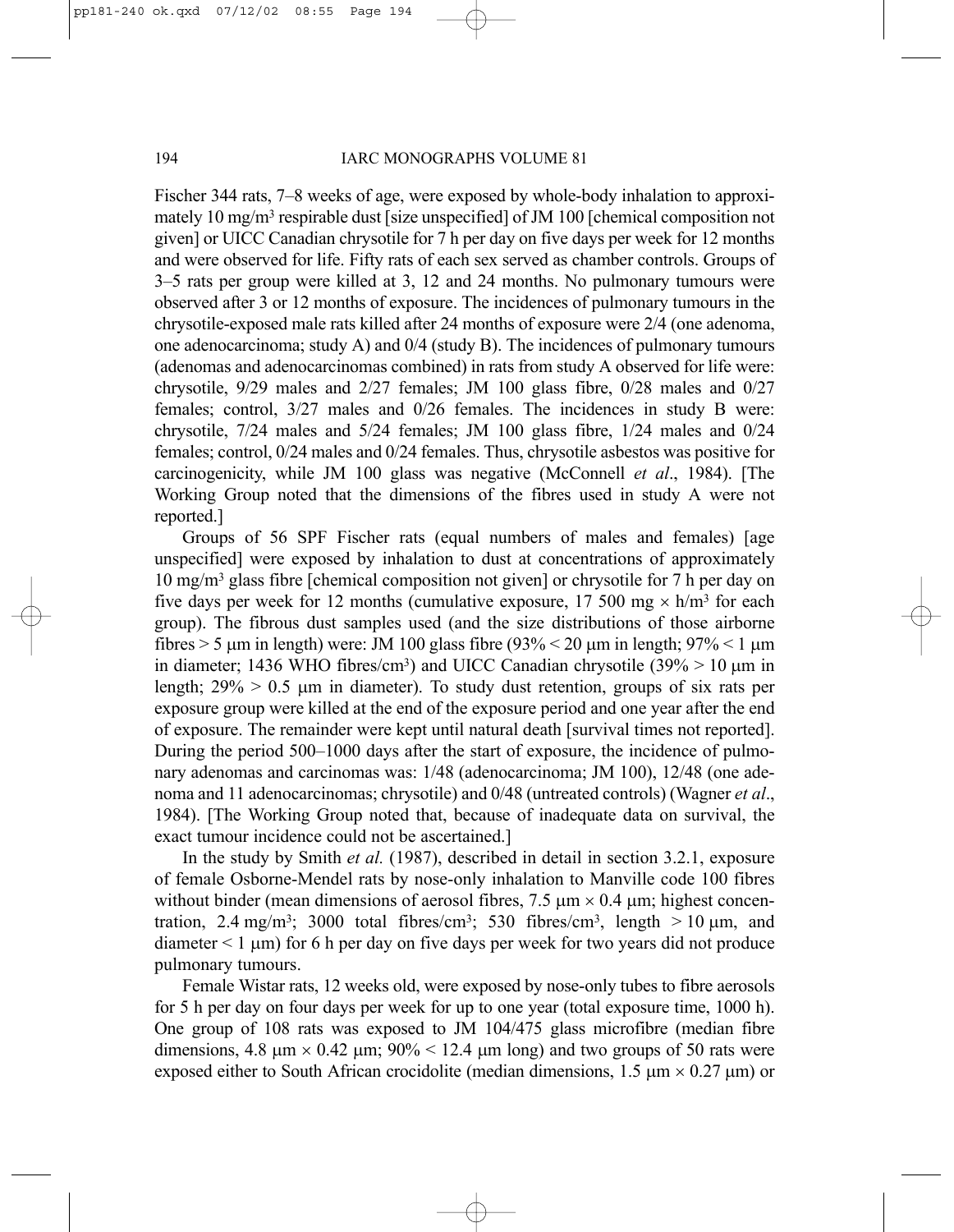to Calidria chrysotile (from California, USA; median fibre dimensions, 6.0 µm  $\times$  0.67 µm). Aerosol concentrations (expressed as mg/m<sup>3</sup> and as WHO fibres/cm<sup>3</sup>) for the three fibres were as follows: JM  $104/475$ , 3.0 mg/m<sup>3</sup> (252 fibres/cm<sup>3</sup>), crocidolite, 2.2 mg/m<sup>3</sup> (162 fibres/cm<sup>3</sup>) and chrysotile, 6.0 mg/m<sup>3</sup> (131 fibres/cm<sup>3</sup>). Two groups of negative controls were also kept. One group comprised 55 rats exposed to clean air and the other 50 untreated rats. The lung burdens were: JM 104/475, 0.4 mg fibre/lung; crocidolite, 0.6 mg fibre/lung and chrysotile, 0.3 mg fibre/lung after six months of exposure; 0.6, 0.7 and 0.3 after 12 months of exposure; and 0.2, 0.4 and 0.03 after 12 months of exposure and a 12-month post-exposure recovery period. The proportions for pulmonary tumours were 1/107 (glass fibre; carcinoma), 1/50 rats (crocidolite; adenocarcinoma), 0/50 (chrysotile) and 0/105 (negative controls). The authors suggested that the low incidence of tumours seen after exposure to crocidolite might have been because the lung burden of  $\leq 1$  mg dust was relatively low, and the absence of tumours after exposure to Calidria chrysotile might be because these fibres were less persistent than those of UICC chrysotile (Muhle *et al*., 1987).

In a study by Moorman *et al*. (1988), described in detail in section 3.2.1, wholebody exposure of 500 Fischer 344 rats to JM 475 special-purpose fibres for 7 h per day on five days per week for 86 weeks, at target exposure concentrations of 5 and 15 mg/m3, did not produce lung fibrosis, lung cancer or mesotheliomas. The incidence of mononuclear-cell leukaemia was statistically elevated in the groups exposed to fibres when compared to the air control group, but this tumour type is typically observed at relatively high incidences (22%) in ageing Fischer 344 rats. [The Working Group noted that the physical dimensions and the number of fibres in the exposure aerosol and the lungs were not characterized and that the lung burden was not stated.]

In a series of inhalation studies (Davis *et al*., 1996b; Searl *et al*., 1999; Cullen *et al*., 2000), 475 and 104E glass fibres were compared with amosite asbestos. Groups of male Wistar rats were exposed to aerosols containing approximately 1000 fibres longer than  $5 \mu m/cm^3$ , more than  $60\%$  of which had diameters between 0.2 and 0.4 µm. Lung burdens and some clearance data for each fibre type (by length category) were presented. The changes in chemistry of fibres during their residence in the lungs were monitored by SEM-EDXA. The numbers of thoracic tumours observed in animals at risk were: 2/38 for controls, 12/43 for 104E, 18/42 for amosite and only 4/38 for 475 glass. Mesotheliomas occurred only in the groups treated with 104E and amosite. All the tumours observed in animals treated with 475 glass were adenomas. There was little correlation between final lung burdens and severity of effect and the authors suggested a role for fibre leaching that was seen only with the relatively inert 475 glass.

#### (*b*) *Hamster*

In the study by Smith *et al.* (1987), described in detail in section 3.2.1, exposure of male Syrian golden hamsters by nose-only inhalation to Manville code 100 fibres without binder (mean dimensions of aerosol fibres,  $7.5 \text{ µm} \times 0.4 \text{ µm}$ ; highest concen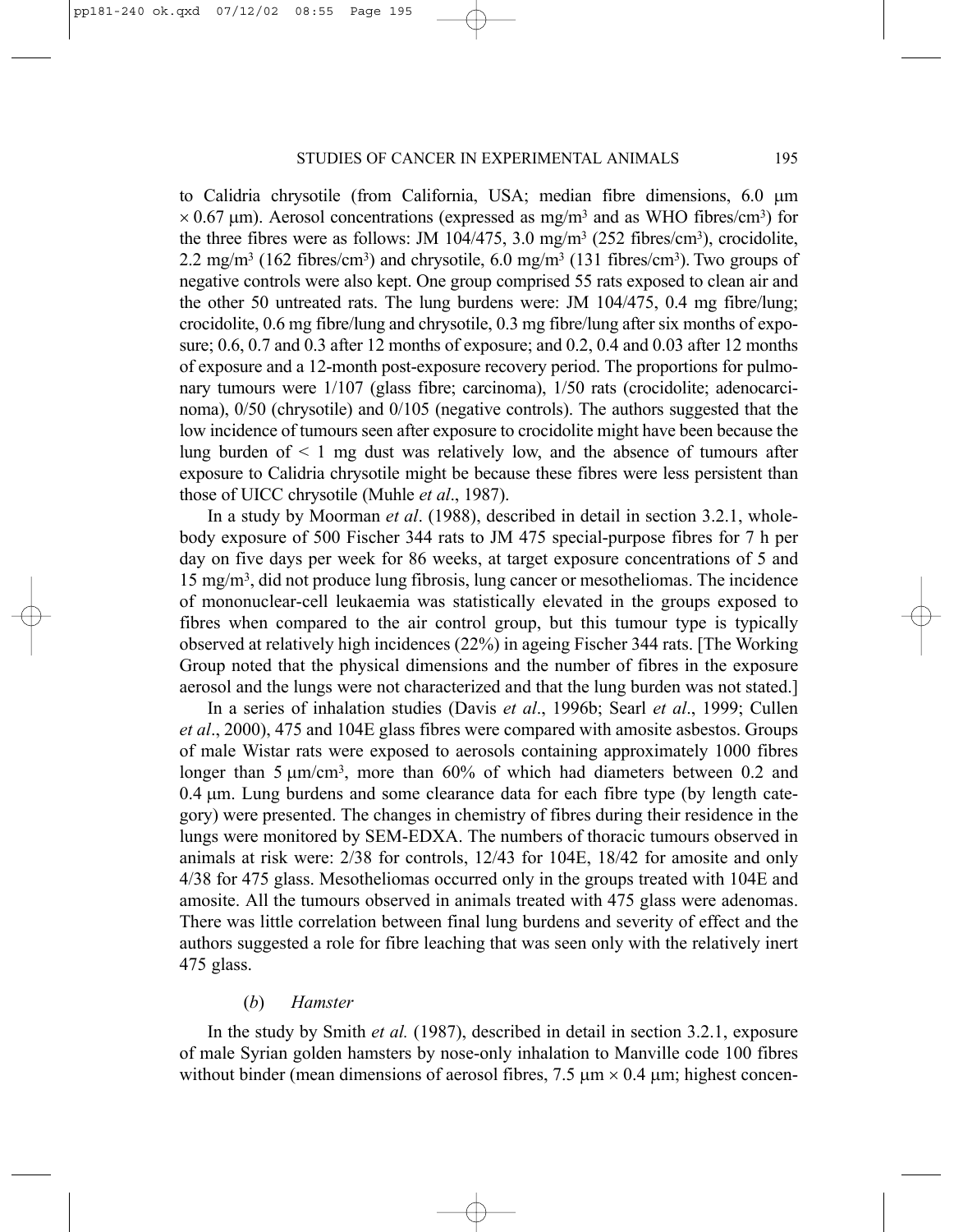tration, 2.4 mg/m<sup>3</sup>; 3000 total fibres/cm<sup>3</sup>; 530 fibres/cm<sup>3</sup> with length  $> 10 \mu$ m and  $diameter < 1 \mu m$ ) for 6 h per day on five days per week for two years did not affect survival and caused no pulmonary lesions or tumours.

In a study described in section 3.2.1, 125 Syrian golden hamsters were exposed by nose-only inhalation to JM 475 glass fibre (coded MMVF33) at a concentration of  $37 \text{ mg/m}^3$  (310 WHO fibres/cm<sup>3</sup>, including 109 fibres > 20  $\mu$ m/cm<sup>3</sup>). The geometric mean dimensions of fibres in the aerosol were  $0.7 \mu m \times 11.8 \mu m$ . Time-points, evaluations and numbers of hamsters tested were similar to those described above. The lung deposition of MMVF33 (11.5  $\times$  10<sup>5</sup> WHO fibres, including 2.2  $\times$  10<sup>5</sup> fibres  $>$  20  $\mu$ m) after 6 h of exposure, and of MMVF10a and high-dose amosite was similar. However, after 78 weeks of exposure, the lung burden for MMVF33 was between those of MMVF10a and amosite asbestos, i.e. 5, 30 and  $144 \times 10^6$  fibres  $> 20$  µm/lung for MMVF10a, MMVF33 and high-dose amosite, respectively; or, expressed as WHO fibres  $\times$  10<sup>6</sup>/lung, 77, 234 and 612, respectively. After 78 weeks of exposure plus six weeks of recovery, the lung burdens in animals treated with MMVF33 were reduced by 40–62% (compared with reductions of 66–95% in animals treated with MMVF10a and little or no significant clearance after treatment with the high dose of amosite). All hamsters exposed to MMVF33 had lung fibrosis after six months of exposure and one pleural mesothelioma was seen in 83 animals at risk (1.2%) (Hesterberg *et al*., 1997, 1999; McConnell *et al*., 1999).

#### (*c*) *Guinea-pig*

Groups of 31 male albino guinea-pigs [age unspecified] were exposed by wholebody inhalation to fibres  $> 5 \mu m$  in length, at concentrations of 700 fibres/cm<sup>3</sup> of ball-milled glass fibre (24.2% fibres with diameter  $\leq$  3  $\mu$ m) or 3100 fibres/cm<sup>3</sup> UICC amosite asbestos (38% with diameter  $\leq$  3  $\mu$ m), for 6 h per day on five days per week for three months and were then observed for 21 months. One group of 31 unexposed animals served as controls. Groups of 1–10 animals per exposure group were killed at 50 days and at 3 months of exposure, and at 6, 12 and 18 months post-exposure; the remainder were killed at 24 months post-exposure. No pulmonary tumour was observed in animals that were killed or died before the end of the study. Bronchoalveolar adenomas were observed in 2/7 animals treated with glass fibre, 0/5 animals treated with amosite and 0/5 controls killed at the end of the study (Lee *et al*., 1981). [The Working Group noted the short exposure period and the small number of animals evaluated.]

# 3.3.2 *Intraperitoneal injection*

*Rat*: Groups of female Wistar rats, 8-12 weeks old, received single intraperitoneal injections of 2, 10 or 50 mg (the latter in two doses) [JM 104] glass fibre (code104; approximate mean fibre dimensions, 10  $\mu$ m  $\times$  0.2  $\mu$ m) [source of production and chemical composition not given], 20 mg JM 112 glass fibre (code 112; approximate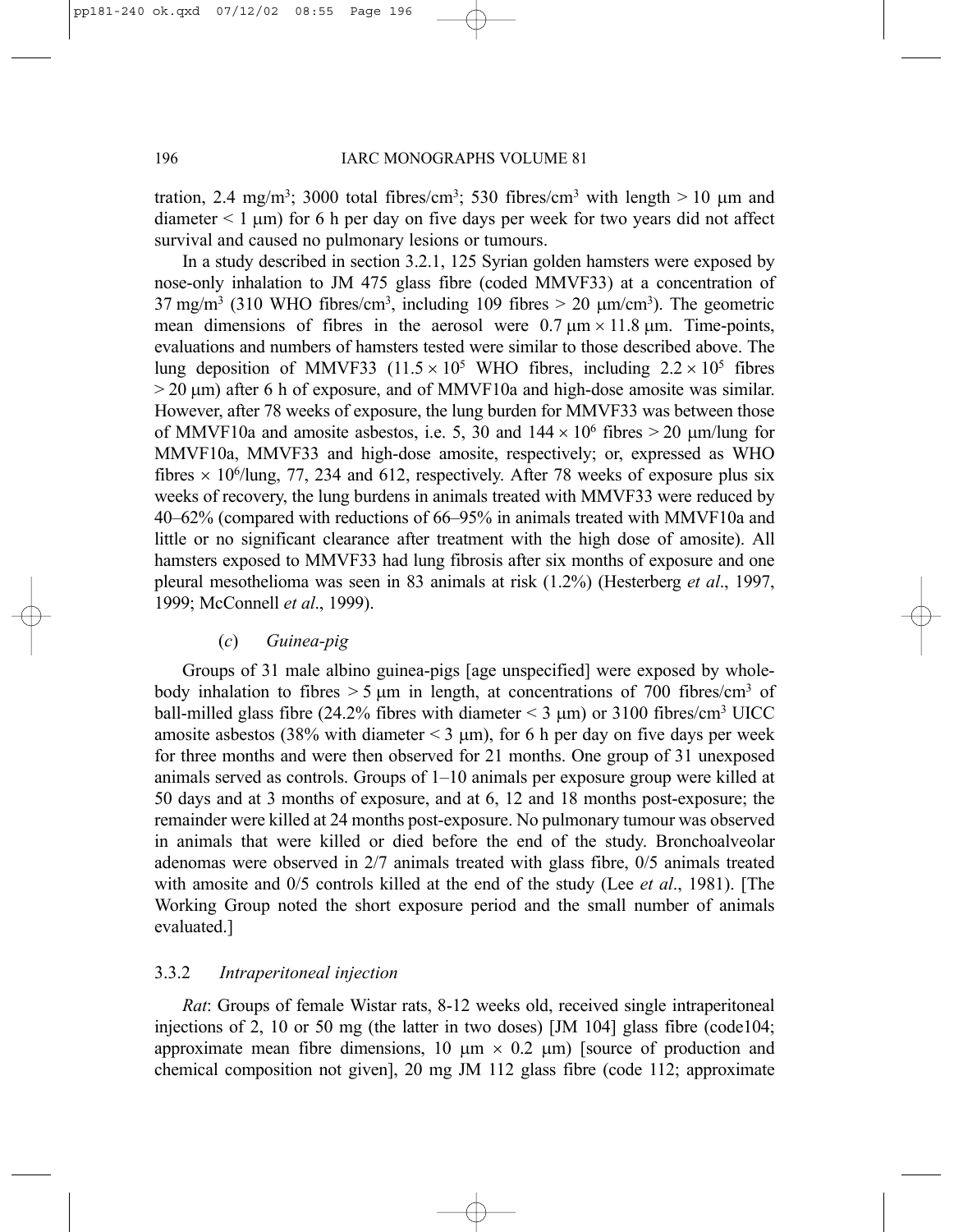mean dimensions,  $30 \mu m \times 1 \mu m$ ) [source of production and chemical composition not given], 2 mg UICC crocidolite or 50 mg corundum. Average survival times were 673, 611 and 361 days for the groups treated with 2, 10 and 50 mg JM 104, respectively, and 610 and 682 days for the groups treated with JM 112 and crocidolite, respectively. Abdominal tumours were diagnosed macroscopically and some were also identified by microscopy. Dose-related increases in the incidences of abdominal tumours (mesotheliomas, sarcomas and, rarely, carcinomas) were observed in the groups treated with the finer JM 104 glass fibre: 20/73 (2 mg), 41/77 (10 mg) and 55/77 (50 mg). The incidences in the groups treated with JM 112 and with crocidolite were 14/37 and 15/39, respectively. Of the rats that received injections of granular corundum, 3/37 had tumours in the abdominal cavity; mean survival time was 746 days (Pott *et al*., 1976).

To test the effect of fibre durability on tumorigenicity, eight groups of 46–48 female Wistar rats (range of body weights, 158–166 g) were injected intraperitoneally with either a low-durability glass wool (Bayer B1 or B2 [chemical composition not given]) developed for filters, or with two durable glass fibres (Bayer B3 and JM 475 glass microfibre) of very similar chemical compositions, but different size distributions. Several sizes of fibres of the low durability glass wool were administered in one or two doses as follows: thick  $(\sim 1.5 \mu m$  median diameter) fibres in short, medium and long fibre ranges, designated B1K, B1M and B1L (median lengths,  $7.4$ , 10.7 and 17.8  $\mu$ m, respectively), with a maximum dose of  $0.24 \times 10^9$  fibres per rat; and thin (0.5 µm mean diameter) fibres, in two length ranges, B2S and B2L (median lengths,  $4.2$  and  $6 \mu m$ , respectively), to a maximum dose of  $10^9$  fibres  $> 5 \mu m$  per rat. The two more-durable glass fibre compositions, B3 (two length ranges, B3K and B3L, 3.3 and 5.6 µm, respectively) and JM 475, were administered at maximum doses of 0.45 and 0.33  $\times$  10<sup>9</sup> fibres  $> 5 \mu m$  per rat, respectively. Negative control rats were given five intraperitoneal injections of 2 mL physiological saline solution at weekly intervals: 2/50 (4%) developed abdominal tumours. Exposure to low-durability glass fibre (B1 or B2) at any fibre number, dose or dimension tested did not significantly elevate the number of abdominal tumours. The incidence of tumours in the rats exposed to B1 or B2 ranged from 0–11% (11% in the group exposed to the thickest and longest fibres). Both of the durable glass fibres induced elevated incidences of tumours: B3K and B3L, 64–66%; JM 475, 17%. When the effects of two doses of the same fibre were compared, some dose–response relationships became apparent, but when two length populations of the same fibre were compared, no consistent relationship between tumorigenicity and fibre number or fibre length was apparent (Pott *et al*., 1991).

In a study using fibres similar to those used by Pott *et al*. (1976), three groups of 44 female Wistar rats, four weeks of age, were given intraperitoneal injections of 2 or 10 mg [JM 104E] glass fibre (code 104; milled for 2 h [size not given]) [source of production and chemical composition not given] or 2 mg of [JM 475] glass fibre (code 100; median fibre dimensions, 2.4  $\mu$ m  $\times$  0.33  $\mu$ m) [source of production and chemical composition not given]. Abdominal tumours were observed in 14/44 rats that received 2 mg JM 104E, in 29/44 rats that received 10 mg JM 104E and in 2/44 rats that received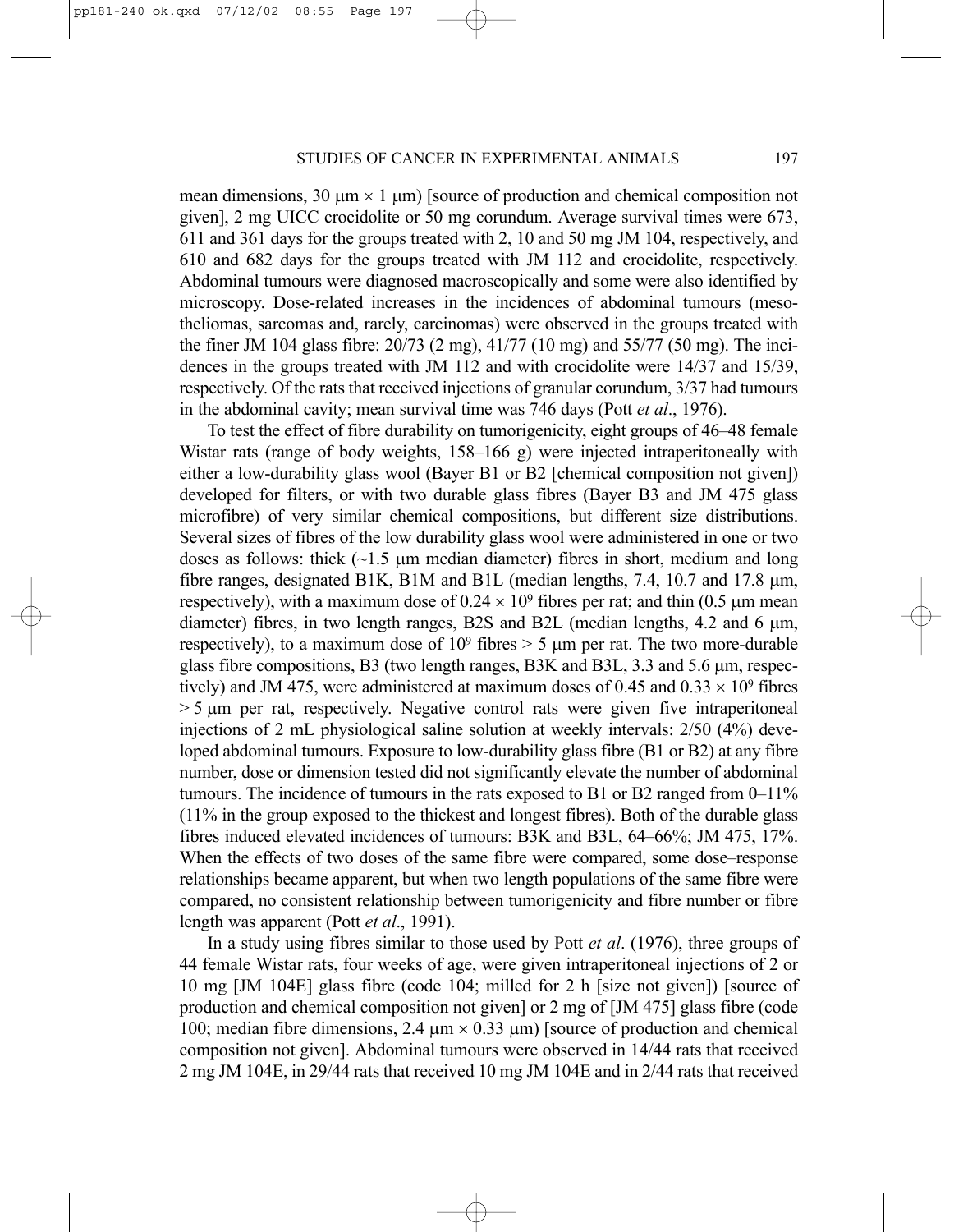2 mg JM 475. The first tumour was observed 350 days (50 weeks), 252 days (36 weeks) or 664 days (95 weeks) after the start of treatment with 2 mg JM 104E, 10 mg JM 104E and 2 mg JM 475, respectively. In three positive-control groups that received intraperitoneal injections of 0.4, 2 or 10 mg UICC chrysotile B, tumours developed in 9/44, 26/44 and 35/44 rats, respectively; the first tumour-bearing rat was found at 522 days (75 weeks), 300 days (43 weeks) and 255 days (36 weeks) after start of treatment in the groups treated with 0.4, 2 and 10 mg UICC chrysotile B, respectively. A negativecontrol group treated with 2 mg granular corundum dust had a tumour incidence of 1/45; the first tumour was found 297 days (42 weeks) after injection. The tumours observed in both the test and control groups were mesotheliomas or sarcomas. The groups treated with 0.4 mg chrysotile B or with JM 475 contracted an infection during month 21 which might have reduced the tumour incidence (Pott *et al*., 1984a).

Groups of female Sprague Dawley rats, 8 weeks of age, received single intraperitoneal injections of 2 mg or 10 mg [JM 475] glass fibre (JM 100; median fibre dimensions, 2.4  $\mu$ m × 0.33  $\mu$ m) [chemical composition not given] in 2 mL saline. The median survival times were 90 weeks and 79 weeks for the groups treated with 2 mg and 20 mg, respectively. Sarcomas, mesotheliomas and (rarely) carcinomas were seen in 21/54 animals treated with the 2 mg dose and 24/53 animals treated with the 10 mg dose; the first tumour was seen after 53 weeks in each group. Three tumours were found in both groups of 54 rats that received two injections each of either 20 mg Mount St Helen's volcanic ash or 20 mL saline alone (median survival time, 93 and 94 weeks, respectively; first tumour after 79 weeks of administration of volcanic ash and 94 weeks of administration of saline) (Pott *et al*., 1987).

Groups of 32 female Wistar rats, five weeks of age, received single intraperitoneal injections of 0.5 mg or 2.0 mg [JM 475] glass fibre (code 104; median fibre dimensions,  $3.2 \text{ µm} \times 0.18 \text{ µm}$ ,  $2.0 \text{ mg of }$  [JM 475] glass fibre treated with 1.4 M hydrochloric acid for 24 h; or 0.5 mg or 2.0 mg South African crocidolite (median fibre dimensions, 2.1  $\mu$ m  $\times$  0.20  $\mu$ m) in 1 mL saline or saline alone. A group of 32 animals that received three intraperitoneal injections of titanium dioxide (total dose, 10 mg) served as another control. The animals were observed for life. Median survival times were 116, 110, 107, 109, 71, 130 and 120 weeks for rats that received 0.5 mg and 2.0 mg glass fibre, acid-treated glass fibre, 0.5 and 2.0 mg crocidolite, titanium dioxide and saline only, respectively. After exclusion of tumours of the uterus, the observed incidences of sarcomas, mesotheliomas and (rarely) carcinomas of the abdominal cavity were 5/30 (first tumour after 88 weeks) in animals treated with 0.5 mg glass fibre, 8/31 (first tumour after 84 weeks) with 2.0 mg glass fibre and 16/32 (first tumour after 56 weeks) with acid-treated glass fibre. The incidences of tumours in the groups treated with crocidolite were 18/32 (low-dose crocidolite; first tumour after 79 weeks) and 28/32 (highdose crocidolite; first tumour after 52 weeks); the incidence of tumours in the saline-treated control group was 2/32 (first tumour after 113 weeks). None of the abovementioned tumours was found in the group treated with titanium dioxide (Muhle *et al*., 1987; Pott *et al*., 1987).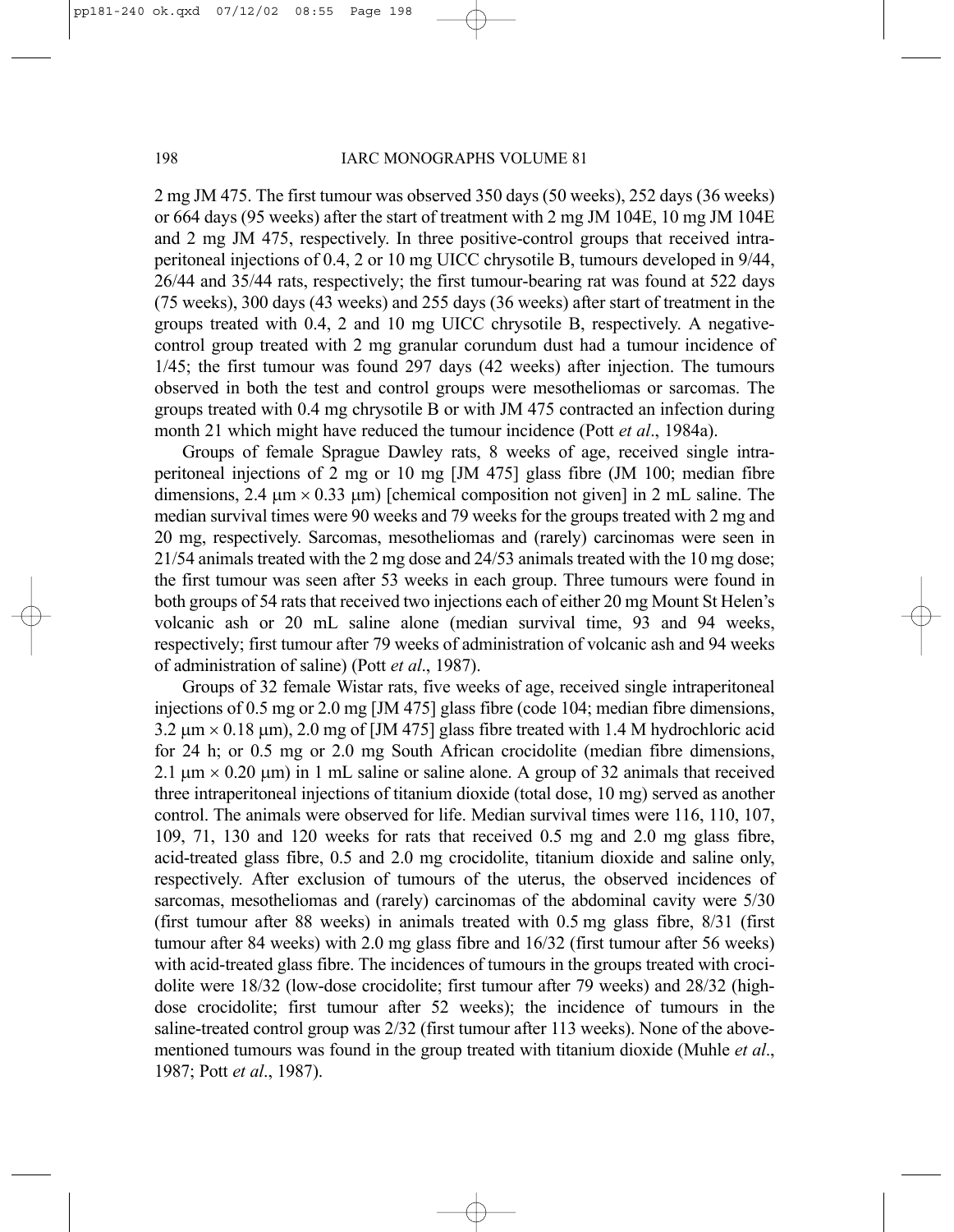Groups of female Sprague-Dawley rats [initial numbers not specified], eight weeks of age, received one injection of 5 mg [JM 104E] glass fibre (code 104; cut and ground for 1 h in an agate mill; median fibre dimensions, 4.8  $\mu$ m × 0.29  $\mu$ m). A negativecontrol group received 5 mg granular titanium dioxide. In the group treated with JM 104E glass fibre, 44/54 rats developed abdominal tumours; the median survival time was 64 weeks, and the average survival time of the tumour-bearing animals was 67 weeks. In the group treated with titanium dioxide, 2/52 rats had abdominal tumours; the median survival time was 99 weeks, and the average survival time of the tumour-bearing animals was 97 weeks (Pott *et al*., 1987).

Groups of Wistar rats [initial number and sex unspecified], four weeks of age, received one injection of 5 mg [JM 104E] glass microfibre (code 104, cut and ground for 1 h in an agate mill: median fibre dimensions,  $4.8 \mu m \times 0.29 \mu m$ ). A negative control group received 5 mg granular titanium dioxide. Treatment with the JM 104E glass fibre induced abdominal tumours in 20/45 rats; the median survival time of the group was 34 weeks, and average survival time of the tumour-bearing rats was 49 weeks. None of the 47 rats treated with titanium dioxide developed abdominal tumours; median survival time of the group was 102 weeks (Pott *et al*., 1987).

A group of 25 female Osborne-Mendel rats, 100 days of age, received a single intraperitoneal injection of 25 mg Manville code 100 fibres (geometric mean fibre dimensions, 4.7  $\mu$ m × 0.4  $\mu$ m; 19% of fibres > 10  $\mu$ m in length and 0.2–0.6  $\mu$ m in diameter) in 0.5 mL saline. A group of 25 rats was injected with saline only and another group of 125 rats was untreated. All animals were observed for life. The median average life span was significantly shorter in rats treated with fibres (593 days) than in animals treated with saline (744 days) or untreated controls (724 days). Mesotheliomas were found in 8/25 of the rats treated with glass fibres and in 20/25 rats injected with 25 mg UICC crocidolite (5%  $\geq$  5 µm in length; mean, 3.1 µm), but in neither of the control groups (Smith *et al*., 1987).

Groups of 54 female Sprague-Dawley rats, eight weeks of age, were injected intraperitoneally with 5 mg of an untreated or treated fibre derived from JM code 104 glass microfibre that had been chopped and ground;  $50\%$  were  $\leq 4.8$  µm in length. Treated fibres were soaked in either 1.4 mol/L hydrochloric acid (HCl) or 1.4 mol/L sodium hydroxide (NaOH) at room temperature for either 2 or 24 h. The weight loss of the fibres treated with HCl was 25% (2 h) or 33% (24 h) [weight loss with NaOH not reported]. Imaging by SEM revealed no modifications of the fibres. [The Working Group noted that presumably this applied to all of the treatments, although this was not stated. The incidence of abdominal tumours was reported in the form of a graph showing tumour incidence over time, but the actual numbers and types of tumour were not reported.] The incidences of tumours (estimated from the graph) in animals that received untreated JM 104 were the same as those that received the NaOH-treated JM 104 (approximately 80%). Administration of JM 104 treated with HCl, however, markedly reduced the tumour incidence:  $\sim 60\%$  tumour incidence for 2-h HCl treated fibres and  $\lt 10\%$  tumour incidence for 24-h HCl treated fibres. To test their biodurability 2 mg of the treated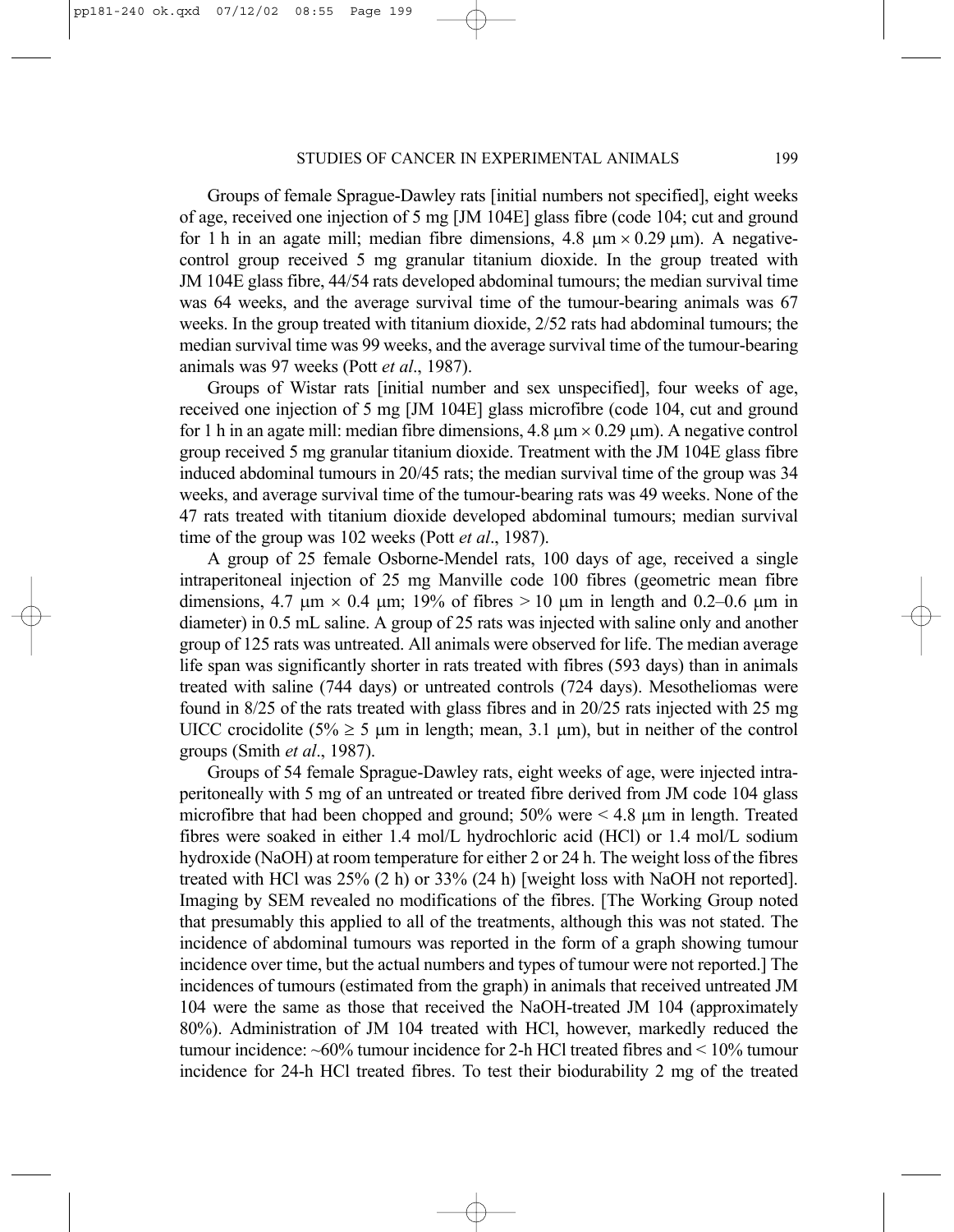(24 h-HCl) and untreated JM 104 fibres were injected intratracheally into rats, and their lungs were examined nine months later for fibres. The number of fibres  $\times 10^6$ /lung for HCl-treated, NaOH-treated and untreated JM 104 were 31, 76 and 295, respectively. These data suggest greater biopersistence of untreated JM 104 than of NaOH- or HCltreated JM 104, which does not completely parallel tumour incidences for the three test fibres (Pott *et al*., 1988).

Female Wistar rats [initial number not specified], eight weeks of age, were given intraperitoneal injections of saline solution containing suspensions of JM 475 glass microfibre (5 mg;  $680 \times 10^6$  WHO fibres) or UICC Canadian chrysotile asbestos. The rats treated with chrysotile were given one of three gravimetric doses (0.05, 0.25 or 1.00 mg containing  $40 \times 10^6$ ,  $202 \times 10^6$  or  $808 \times 10^6$  WHO fibres, respectively). The median dimensions for JM 475 test fibres were: length, 2.6  $\mu$ m; diameter, 0.15  $\mu$ m; those for chrysotile fibres were: length,  $0.67 \mu m$ ; diameter,  $0.05 \mu m$ . The lengths of the JM 475 and chrysotile fibres were  $90\% < 9.6$  µm and  $90\% < 2.1$  µm, respectively. [A number of other fibres were also included in this study.] A group of 102 control rats was injected with saline. Rats were kept until ~130 weeks post-injection, at which time all surviving rats were killed, necropsied and examined for abdominal tumours. When tumours were present, they were examined histologically, and rats with uterine tumours were eliminated from the study. [These tumours metastasize quickly to other organs and therefore could be mistaken for sarcomas or mesotheliomas (the incidence of uterine tumours in controls treated with saline was  $\sim$ 15%).] The numbers of rats at risk for abdominal sarcoma/mesothelioma examined were 53 for the JM 475 and 34 for the chrysotile experiments, respectively. The incidences of tumours (excluding rats with uterine tumours) for JM 475 and the three increasing doses of chrysotile were 34/53, 12/36, 23/34 and 30/36, respectively; 2/102 control rats developed mesotheliomas (Pott, 1989; Pott *et al*., 1989).

Groups of 40 female Wistar rats, 8–10 weeks of age, were given intraperitoneal injections containing a total dose of either 17 mg or 50 mg JM 753 glass fibre. The numbers of fibres for the two doses were  $1 \times 10^9$  and  $3 \times 10^9$  WHO fibres per rat, respectively. The approximate median dimensions of fibres were 3.3  $\mu$ m × 0.22  $\mu$ m. Rats were maintained for life (until 30 months) and examined for tumours. A group of 40 concurrent negative control rats were given intraperitoneal injections of saline. The incidences of peritoneal mesotheliomas for the two doses of JM 753 were 30/36 (83%) and 36/39 (92%), respectively. Negative control rats did not develop mesotheliomas (Roller *et al*., 1996).

In two series of intraperitoneal injection studies, groups of 24 male Wistar rats, 12 weeks of age, were each injected with approximately 10<sup>9</sup> fibres longer than 5 µm. The fibres were counted by phase contrast optical microscopy (PCOM). The fibres tested were: JM 475 glass, amosite (Davis *et al*., 1996a; Miller *et al*., 1999) and JM 104E glass (Cullen *et al*., 2000). After injection of JM 475 glass, 8/24 of the rats developed abdominal tumours compared with 21/24 after treatment with amosite or 104E glass.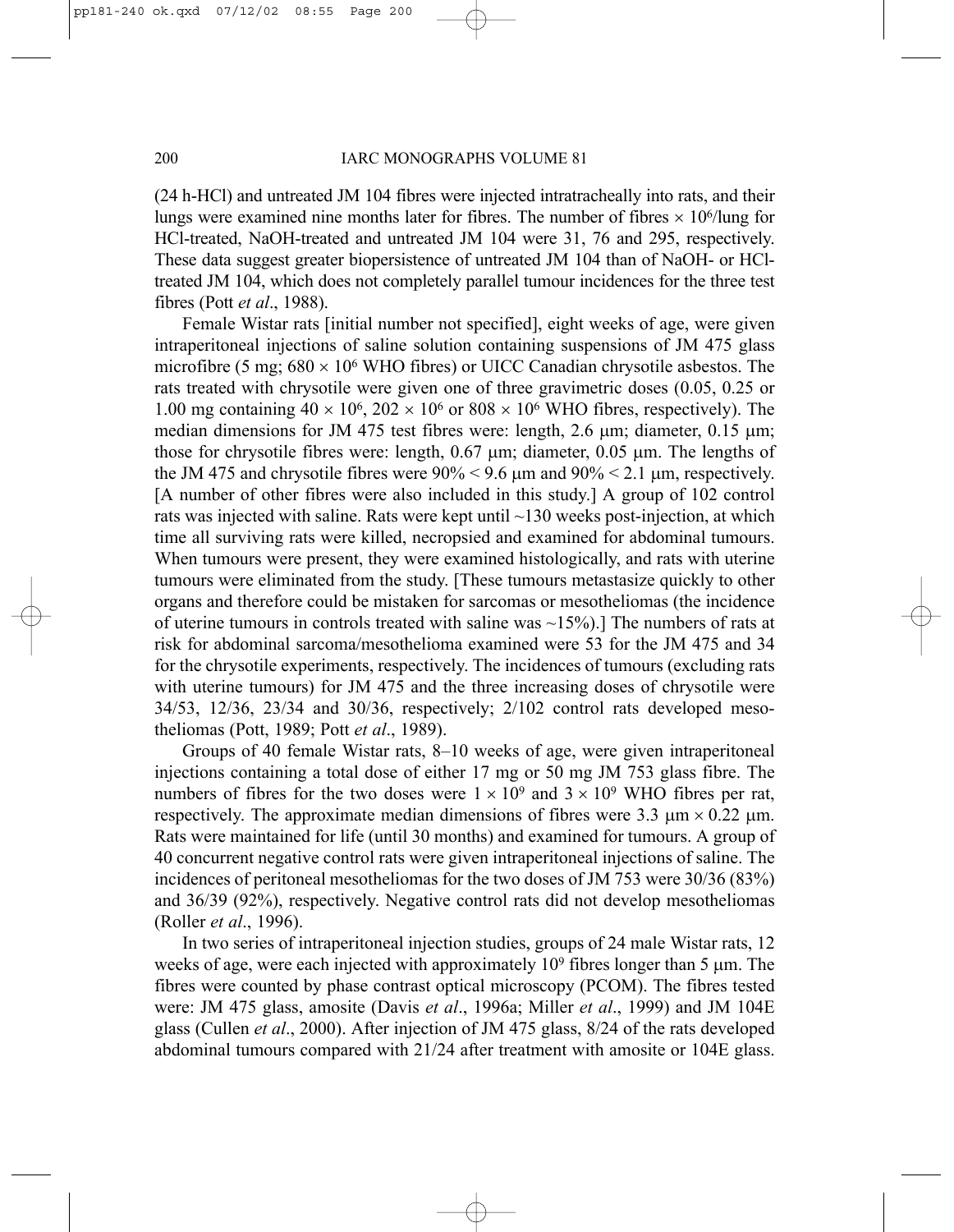No control groups were included in these studies, but sizes of fibres and data on animal survival were fully reported.

# 3.3.3 *Intratracheal instillation*

(*a*) *Rat*

Groups of female Wistar rats aged 11 weeks at the start of the study received 20 weekly intratracheal instillations of a high dose of 0.5 mg/dose (total dose, 10 mg) JM 104/475 [composition not specified] glass fibre (median dimensions of fibres,  $3.2 \text{ µm} \times 0.18 \text{ µm}$ ) or South African crocidolite (median dimensions of fibres,  $2.1 \text{ µm}$  $\times$  0.2  $\mu$ m) in 0.3 mL saline or saline alone. The median lifespans were 107, 126 and 115 weeks for the groups receiving glass fibres, crocidolite and saline, respectively. In the group treated with glass fibres, 5/34 rats developed pulmonary tumours (one adenoma, four carcinomas); the mean lifespan of rats with tumours was 113 weeks. In the group treated with crocidolite, 15/35 rats developed lung tumours (11 carcinomas and four mixed tumours); the mean lifespan of tumour-bearing animals was 121 weeks and the first tumour was observed after 89 weeks). Pulmonary tumours did not occur in the 40 control animals or in historical controls of this strain (Pott *et al*., 1987).

A group of 22 female Osborne-Mendel rats, 100 days old, received five weekly intratracheal instillations of a high dose of 2 mg [JM 475] glass fibres (10 mg total dose; geometric mean dimensions of fibres,  $4.7 \mu m \times 0.4 \mu m$ ; 19% of fibres  $> 10 \mu m$  in length and  $0.2-0.6$  µm in diameter) in  $0.2$  mL saline. A group of  $25$  rats was injected with saline only and another group of 125 animals was untreated. All animals were observed for life. The median lifespan was longer in rats treated with glass fibres (783 days) than in the rats treated with saline (688 days) or untreated controls (724 days). No tumour of the respiratory tract was observed in any group. Of 25 rats treated under similar conditions with UICC crocidolite (5% fibres  $>$  5  $\mu$ m in length; mean, 3.1  $\pm$  10.2  $\mu$ m), two developed bronchoalveolar tumours (Smith *et al*., 1987). [The Working Group noted the relatively small number of animals in the study and the low tumour response in positive controls, which made interpretation of the results difficult.]

#### (*b*) *Hamster*

Two groups of 136 or 138 male Syrian golden hamsters [age unspecified] were given eight weekly intratracheal instillations in 0.15 mL saline of 1 mg of two different samples prepared from JM 104 glass fibre [chemical composition not given]. The two samples were wet-milled in a ball mill for 2 or 4 h, respectively, resulting in different length distributions: fibres milled for 2 h; length,  $50\% < 7.0 \mu m$ ; diameter,  $50\%$  $< 0.3$  µm; fibres milled for 4 h: length,  $50\% < 4.2$  µm; diameter,  $50\% < 0.3$  µm). Two control groups received eight intratracheal instillations of 1 mg of either UICC crocidolite (length,  $50\% > 2.1$  µm; diameter,  $50\% > 0.2$  µm) as a positive control, or granular titanium dioxide as a negative control (total doses, 8 mg). The incidences of thoracic tumours in the group treated with the longer glass fibres were: 48/136 (5 lung carci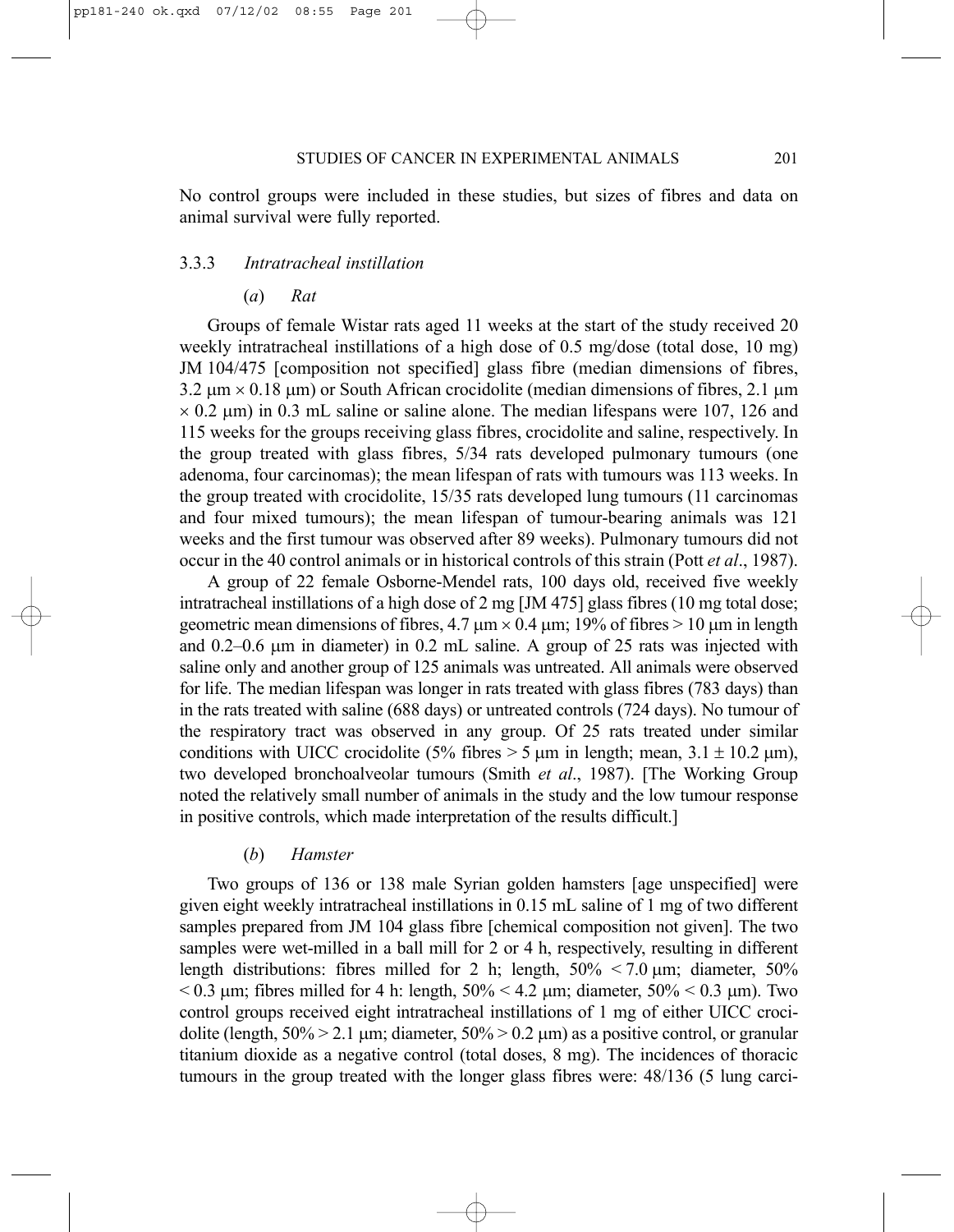nomas, 37 mesotheliomas, 6 sarcomas); in the group treated with shorter glass fibres, 38/138 (6 lung carcinomas, 26 mesotheliomas, 6 sarcomas); in the group treated with crocidolite, 18/142 (9 lung carcinomas, 8 mesotheliomas, 1 sarcoma); and in the group treated with titanium dioxide, 2/135 (sarcomas). The total duration of the experiment was 113 weeks. Nearly all of the tumour-bearing animals survived for up to 18 months after the first instillation (Pott *et al*., 1984b).

Six groups of 35 male and 35 female Syrian golden hamsters, 16 weeks of age, received intratracheal instillations in 0.2 mL 0.005% gelatine in saline of 1 mg JM 104 glass fibres (58%  $\leq$  5  $\mu$ m in length; 88%  $\leq$  1.0  $\mu$ m in diameter) [chemical composition not given], 1 mg glass fibre plus 1 mg benzo[*a*]pyrene, 1 mg crocidolite (UICC standard reference sample;  $58\% > 5$  µm in length;  $63\% > 0.25$  µm in diameter), 1 mg crocidolite plus 1 mg benzo[*a*]pyrene, 1 mg benzo[*a*]pyrene in gelatine solution in saline or vehicle alone, once every two weeks for 52 weeks. The experiment was terminated at 85 weeks, at which time 53, 43, 43, 50, 48 and 46 animals were still alive in the six groups, respectively. Tumours of the respiratory tract were found only in hamsters treated with benzo[*a*]pyrene alone. The incidences of respiratory tract tumours were as follows: in the group given benzo[ $a$ ]pyrene alone,  $3/63$  (2 carcinomas and 1 sarcoma, plus 4 papillomas); in the group given crocidolite plus benzo[*a*]pyrene, 3/52 (2 carcinomas and 1 sarcoma, plus 1 papilloma); and in the group given glass fibre plus benzo[*a*]pyrene, 2/66 (2 sarcomas, plus 2 papillomas) (Feron *et al*., 1985). [The Working Group noted the relatively short observation time and the absence of tumours in the positive, crocidolitetreated groups.]

# 3.3.4 *Intrapleural injection*

(*a*) *Mouse*

Four groups of 25 BALB/c mice [sex and age unspecified] received single intrapleural injections of a high dose of 10 mg of one of four different samples of borosilicate glass fibres [chemical composition not given] in 0.5 mL distilled water. The material for injection was obtained by separating each of two original samples with average diameters of 0.05 µm and 3.5 µm into two samples, one with lengths of several hundred microns and the other with lengths of  $\leq$  20  $\mu$ m. Animals were killed at intervals of two weeks until 18 months (a total of 37 mice survived at this time). No pleural tumour was found in any of the treated animals, whereas mesotheliomas were observed in 2/150 mice given intrapleural injections of chrysotile or crocidolite [dose not stated] in a parallel experiment. The author concluded that the pleural cavity of mice might be very resistant to tumour induction by any type of mineral fibre (Davis, 1976). [The Working Group noted the small number of animals used, the relatively short observation time and the low response in the positive controls.]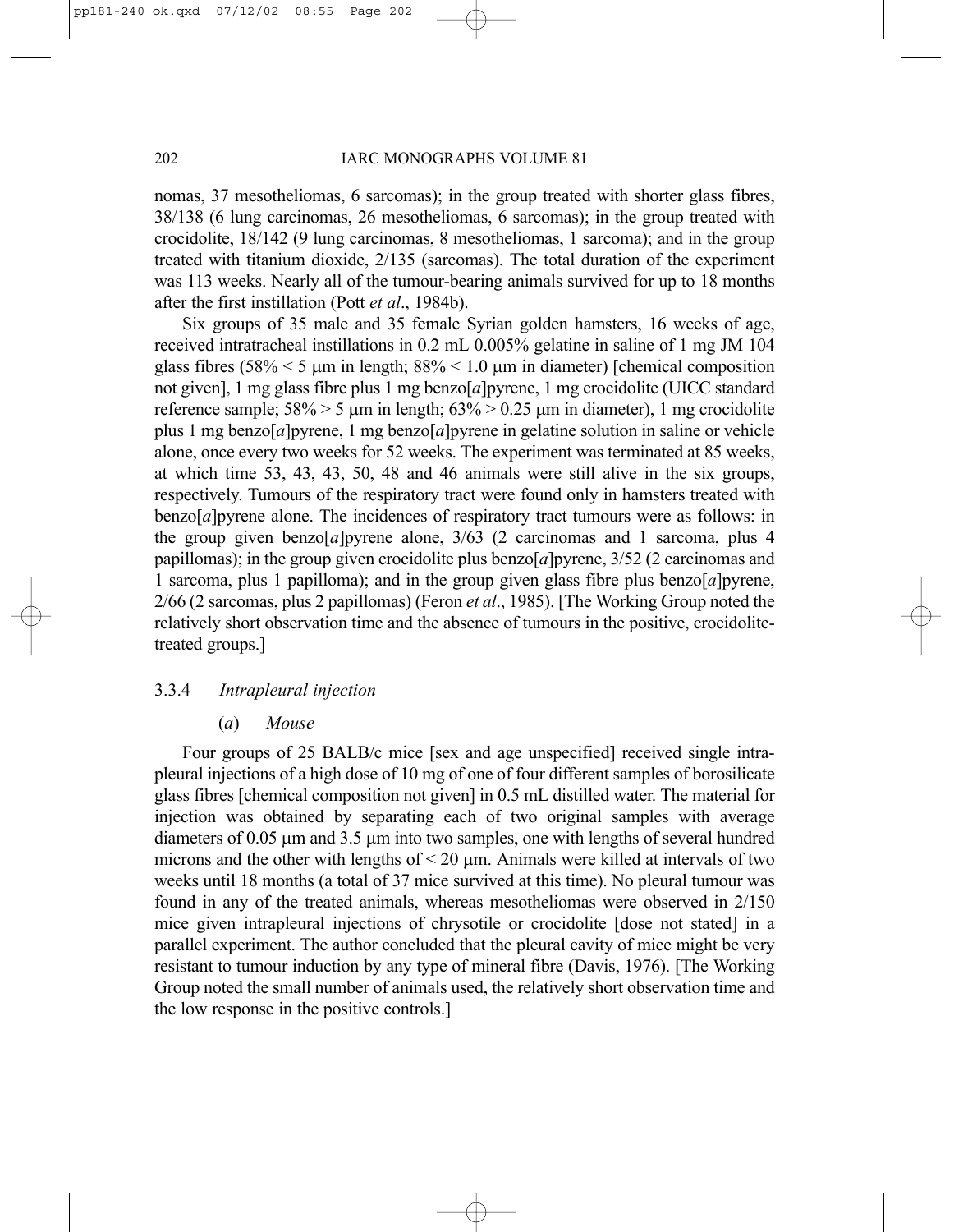#### (*b*) *Rat*

Groups of 32–36 SPF Wistar rats (twice as many males as females), 13 weeks of age, received single intrapleural injections in 0.4 mL saline of 20 mg glass fibre (a borosilicate; 30% of fibres 1.5–2.5  $\mu$ m in diameter; maximum diameter, 7  $\mu$ m; 60% > 20  $\mu$ m in length) [chemical composition not given], 20 mg glass powder (a borosilicate; diameter < 8 µm) or 20 mg of one of two different samples of Canadian SFA chrysotile. Rats were kept until natural death; the average survival times were 774, 751, 568 and 639 days for the groups treated with glass fibre, glass powder and the two chrysotile samples, respectively. No injection-site tumour was observed in the group treated with glass fibre; a single mesothelioma occurred in the group treated with glass powder (after 516 days). The incidences of tumours in the two groups treated with chrysotile were 23/36 and 21/32; the first deaths of animals with tumours occurred after 325 and 382 days (Wagner *et al*., 1973).

Three groups of 16 male and 16 female Wistar rats, 10 weeks of age, received single intrapleural injections of 20 mg of a fine US JM 100 glass fibre (99% of fibres  $< 0.5$  µm in diameter; median diameter, 0.12 µm;  $2\% > 20$  µm in length; median length, 1.7 µm) [chemical composition not given] or a coarser US JM 110 glass fibre (17% of fibres  $\leq 1$  µm in diameter; median diameter, 1.8 µm;  $10\% > 50$  µm in length; median length,  $22 \mu m$ ) [chemical composition not given] in 0.4 mL saline or saline alone. Animals were kept until natural death; mean survival times were 716, 718 and 697 days, for the mice treated with fine fibres, coarse fibres and saline, respectively*.* Between 663 and 744 days after inoculation, 4/32 animals given the finer glass fibre had mesotheliomas. No pleural tumour occurred in animals treated with the coarser glass fibre or in controls that received saline (Wagner *et al*., 1976).

Groups of 30–130 female Osborne-Mendel rats, 12–20 weeks old, received a single intrathoracic implantation of one of 72 different types of natural and man-made mineral fibres [chemical compositions not given], 19 of which were uncoated or resin-coated glass fibres. The test substances were mixed in 10% gelatine, and 40 mg of each type of glass in 1.5 mL gelatine was smeared on a coarse fibrous glass pledget which was implanted into the left thoracic cavity. The rats were observed for 24 months after treatment and were compared with untreated controls and controls implanted with the pledget alone. The incidence of pleural mesothelioma in animals that survived for more than 52 weeks varied from 0/28 to 20/29 depending on fibre size. The most carcinogenic fibres were those  $\leq 1.5$  µm in diameter and  $> 8$  µm in length. When two of the glass fibre preparations (diameter,  $> 0.25$  µm) were leached to remove all elements except silicon dioxide, the incidences of pleural mesotheliomas were 2/28 and 4/25 (Stanton *et al*., 1977, 1981).

Groups of 32–45 male SPF Sprague-Dawley rats, three months of age, received single intrapleural injections of 20 mg JM 104 glass fibre (mean length,  $5.89 \text{ µm}$ ; mean diameter, 0.229 µm) [chemical composition not given], 20 mg UICC chrysotile A (mean dimensions,  $3.21 \mu m \times 0.063 \mu m$ ), 20 mg UICC crocidolite (mean dimensions,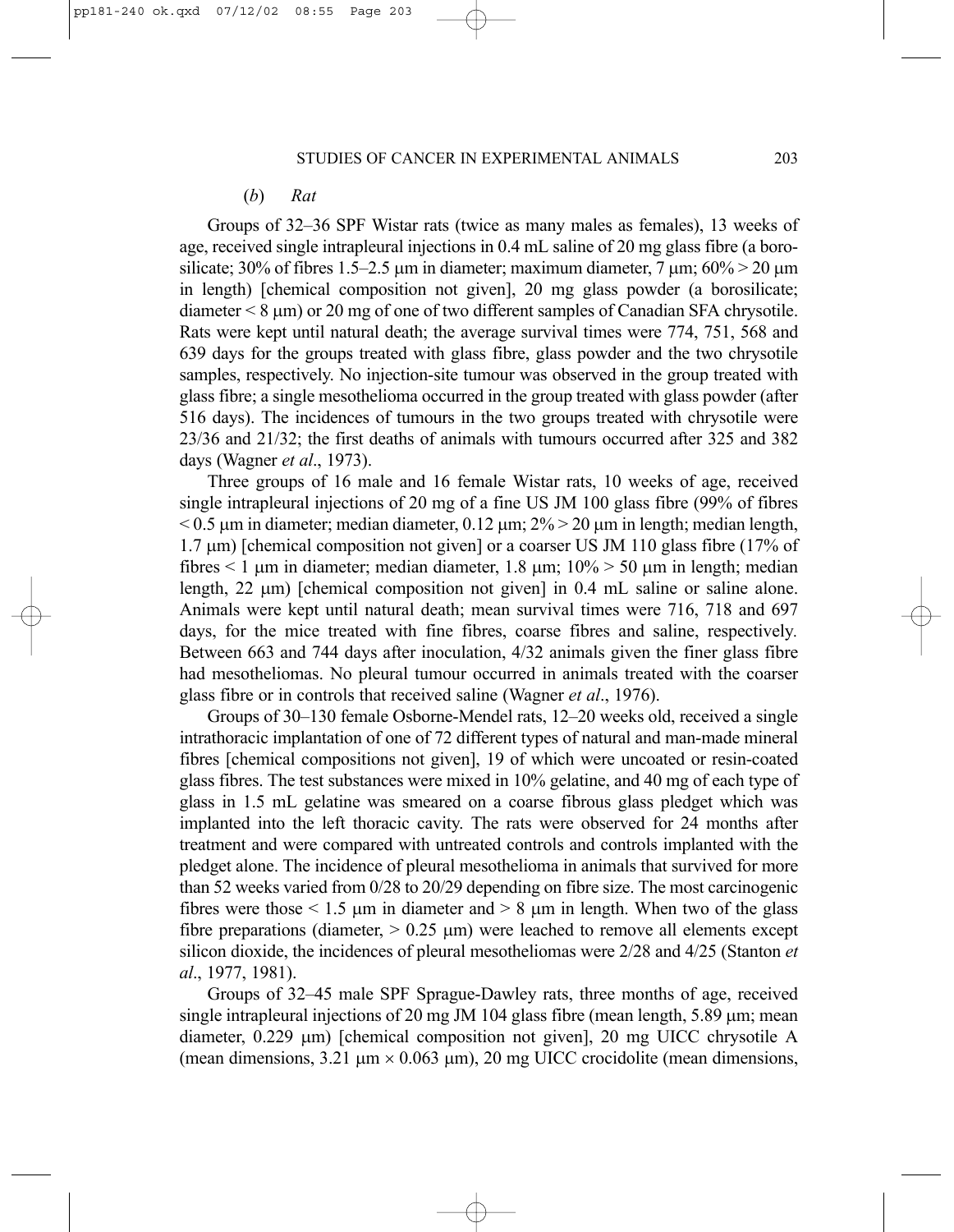$3.14 \text{ µm} \times 0.148 \text{ µm}$  in 2 mL saline, or received 2 mL saline alone. Animals were kept until natural death; the mean survival times for whole groups (and for animals with tumours) were 513 (499), 388 (383), 452 (470) and 469 days, respectively. The incidences of thoracic tumours were as follows: group that received glass fibre, 6/45 (mesotheliomas); groups treated with chrysotile and crocidolite, 15/33 (1 carcinoma and 14 mesotheliomas) and 21/39 (mesotheliomas), respectively. No thoracic tumours occurred in the 32 control animals (Monchaux *et al*., 1981).

Groups of 48 SPF Sprague-Dawley rats [sex and age unspecified] received single intrapleural injections of 20 mg fibrous glass dusts in 0.5 mL saline or chrysotile in 0.5 mL saline. The dust samples used (and the size distributions of those fibres longer than 1  $\mu$ m) were: English glass fibre with resin coating (70% fibres  $\leq$  5  $\mu$ m in length;  $85\% < 1 \,\mu m$  in diameter), English glass fibre after removal of resin (57%  $< 5 \,\mu m$  in length;  $85\% < 1 \,\text{\mu m}$  in diameter), US JM 100 glass fibre  $(88\% < 5 \,\text{\mu m}$  in length;  $98.5\% \leq 1 \text{ µm}$  in diameter) [chemical composition not given] and UICC African chrysotile [fibre sizes unspecified]. The animals were kept until natural death [survival times unspecified]. One mesothelioma occurred in the group treated with English glass fibre [whether coated or uncoated was not specified], four in the group treated with JM 100 glass fibre and six in the group treated with chrysotile. No mesothelioma was observed in a group of 24 controls treated with saline (Wagner *et al*., 1984).

# **3.4 Rock (stone) wool**

# 3.4.1 *Inhalation exposure* (see Table 61)

*Rat*: Groups of 24 male and 24 female Wistar IOPS AF/Han rats, eight to nine weeks old, were exposed by inhalation to dust at concentrations of 5 mg/m<sup>3</sup> (respirable particles) of French (Saint-Gobain) resin-free rock (stone) wool [type of rock unspecified] (40% of fibres  $\leq 10$  µm in length, 23%  $\leq 1$  µm in diameter) or a Canadian chrysotile fibre (6% respirable fibres  $> 5 \mu$ m in length) for 5 h per day on five days per week for 12 or 24 months. An unspecified number of rats was killed either immediately after treatment or after a period of observation (of 7, 12 or 16 months after exposure for animals exposed for 12 months; 4 months after exposure for those exposed for 24 months). No pulmonary tumour was observed in 47 rats treated with rock (stone) wool or in 47 untreated controls; nine pulmonary tumours were seen in the 47 rats treated with chrysotile (Le Bouffant *et al.*, 1984). [The Working Group noted that, because of the lack of survival data, the exact incidences of tumours could not be ascertained.]

Groups of 48 SPF Fischer rats [sex and age unspecified] were exposed by inhalation to dust concentrations of approximately 10 mg/m3 resin-free rock (stone) wool [type of rock unspecified] or UICC Canadian chrysotile for 7 h per day on five days per week for 12 months. The size distribution of those airborne fibres longer than 5 µm was: 71% of rock (stone) wool fibres  $\leq 20$  µm in length,  $58\% \leq 1$  µm in diameter; 16% of chrysotile fibres  $\geq 20$  µm in length,  $29\% \geq 0.5$  µm in diameter. Six rats were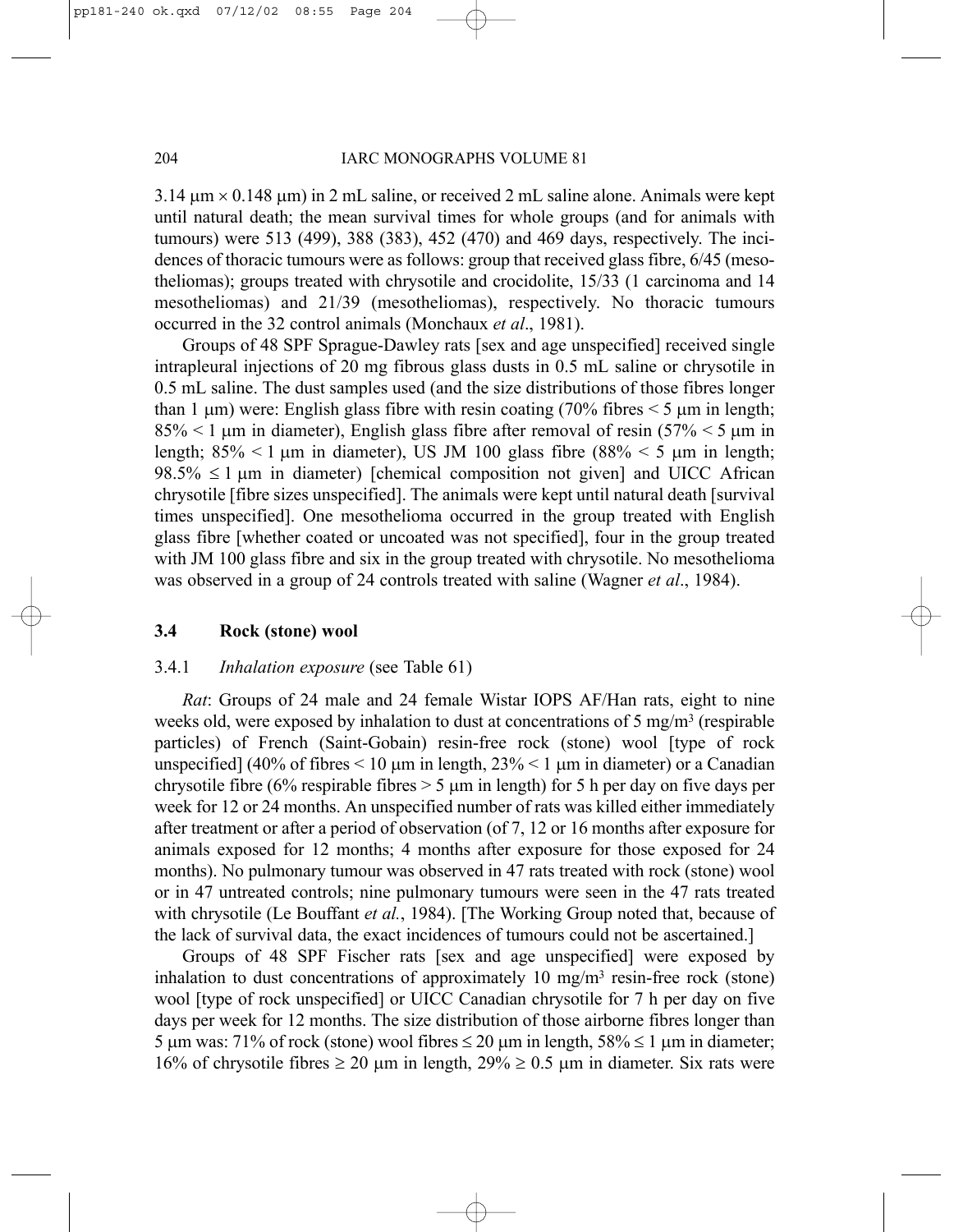| Test substance                             | Fibre dimensions:<br>length (L), diameter<br>(D)                                 | Dosing schedule/<br>cumulative<br>exposure<br>$(mg/m^3 \times h)$ | Duration of exposure                                                                                                                                            | Period of<br>observation            | No. of<br>animals<br>examined | No. of<br>animals<br>with<br>tumours <sup>a</sup> | Histo-<br>logical<br>type <sup>b</sup> | Median or<br>average<br>survival<br>time<br>(weeks) |
|--------------------------------------------|----------------------------------------------------------------------------------|-------------------------------------------------------------------|-----------------------------------------------------------------------------------------------------------------------------------------------------------------|-------------------------------------|-------------------------------|---------------------------------------------------|----------------------------------------|-----------------------------------------------------|
| <i>et al., 1984</i> )                      |                                                                                  |                                                                   | Exposure by inhalation to respirable dust at a concentration of 5 mg/m <sup>3</sup> rock (stone) wool (male and female Wistar rats, 8–9 weeks old) (Le Bouffant |                                     |                               |                                                   |                                        |                                                     |
| French resin-<br>free rock<br>(stone) wool | 40% fibres $\leq 10 \text{ }\mu\text{m}$<br>length, $23\% < 1 \mu m$<br>diameter | ND                                                                | 5 h/day, 5 days/week,<br>for $52$ or $104$ weeks                                                                                                                | $12-28$ months                      | 47                            | $\mathbf{0}$                                      |                                        | NG                                                  |
| Canadian<br>chrysotile                     | $6\%$ fibres > 5 µm<br>length                                                    | ND                                                                | 5 h/day, 5 days/week,<br>for $52$ or $104$ weeks                                                                                                                | $12-28$ months                      | 47                            | 9                                                 | <b>9A</b>                              | NG                                                  |
| Control                                    |                                                                                  |                                                                   | 5 h/day, 5 days/week,<br>for 52 or 104 weeks                                                                                                                    | $12-28$ months                      | 47                            | $\mathbf{0}$                                      |                                        | NG                                                  |
|                                            |                                                                                  |                                                                   | Exposure by inhalation to respirable dust at a concentration of $\sim 10$ mg/m <sup>3</sup> rock (stone) wool (SPF Fischer rats) (Wagner et al., 1984)          |                                     |                               |                                                   |                                        |                                                     |
| Resin-free rock<br>(stone) wool            | 71% fibres $\leq$ 20 µm<br>length, $58\% \leq 1 \mu m$<br>diameter               | 17495                                                             | 7 h/day, 5 days/week,<br>for 52 weeks                                                                                                                           | 12 months-<br>lifetime <sup>c</sup> | 48                            | 2                                                 | 2A                                     | NG                                                  |
| <b>UICC</b> Canadian<br>chrysotile         | 16% fibres $\geq$ 20 µm<br>length, $29\%$<br>$\geq$ 0.5 µm diameter              | 17499                                                             | 7 h/day, 5 days/week,<br>for 52 weeks                                                                                                                           | 12 months-<br>lifetime <sup>c</sup> | 48                            | 12                                                | 11AdCa<br>1A                           | NG                                                  |
| Control                                    |                                                                                  |                                                                   | 7 h/day, 5 days/week,<br>for 52 weeks                                                                                                                           | 12 months-<br>lifetime <sup>c</sup> | 48                            | $\mathbf{0}$                                      |                                        | NG                                                  |

# **Table 61. Inhalation studies on the carcinogenicity of rock (stone) wool and slag wool in rats**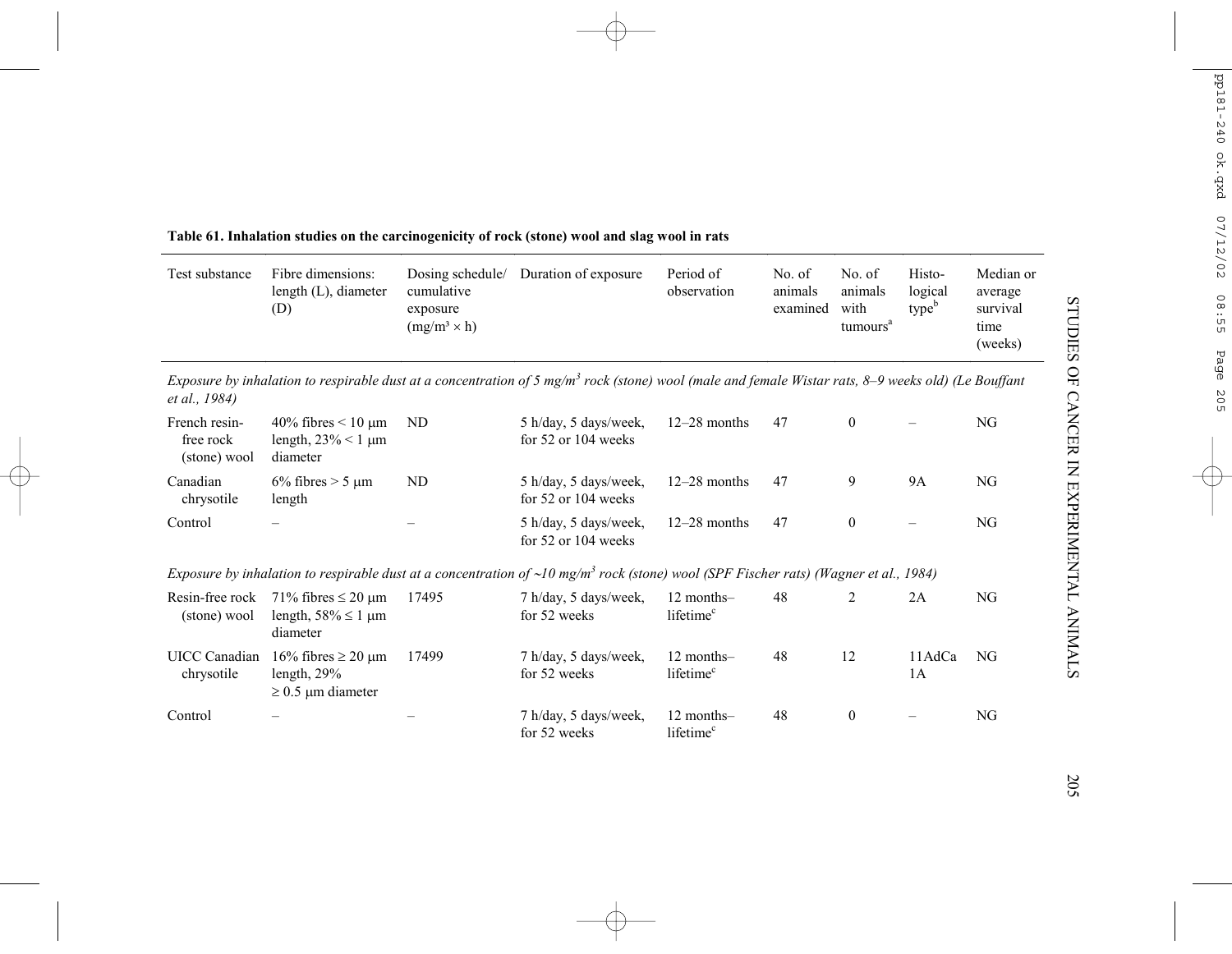| Table 61 (contd)                 |                                                  |                                                                   |                                                                                                                                                            |                          |                               |                                                   |                                        |                                                     |
|----------------------------------|--------------------------------------------------|-------------------------------------------------------------------|------------------------------------------------------------------------------------------------------------------------------------------------------------|--------------------------|-------------------------------|---------------------------------------------------|----------------------------------------|-----------------------------------------------------|
| Test substance                   | Fibre dimensions:<br>length (L), diameter<br>(D) | Dosing schedule/<br>cumulative<br>exposure<br>$(mg/m^3 \times h)$ | Duration of exposure                                                                                                                                       | Period of<br>observation | No. of<br>animals<br>examined | No. of<br>animals<br>with<br>tumours <sup>a</sup> | Histo-<br>logical<br>type <sup>b</sup> | Median or<br>average<br>survival<br>time<br>(weeks) |
|                                  |                                                  |                                                                   | Exposure by nose-only inhalation to dust clouds $(7.8 \text{ mg/m}^3)$ of slag wool (female Osborne-Mendel rats, 100 days old) (Smith et al., 1987)        |                          |                               |                                                   |                                        |                                                     |
| Slag wool                        | $GML$ , 22 $\mu$ m<br>GMD, $0.9 \mu m$           | $200$ fibres/cm <sup>3</sup>                                      | 6 h/day, 5 days/week,<br>for 104 weeks                                                                                                                     | Lifetime <sup>c</sup>    | 55                            | $\boldsymbol{0}$                                  |                                        | 97                                                  |
| Crocidolite                      | L, $5\% > 5 \mu m$                               | $3000$ fibres/cm <sup>3</sup>                                     | 6 h/day, 5 days/week,<br>for 104 weeks                                                                                                                     | Lifetime <sup>c</sup>    | 57                            | 3                                                 | 1M, 2BT                                | 109                                                 |
| Chamber<br>controls              |                                                  |                                                                   | 6 h/day, 5 days/week,<br>for 104 weeks                                                                                                                     | Lifetime <sup>c</sup>    | 59                            | $\mathbf{0}$                                      |                                        | 108                                                 |
| Room controls                    | $\overline{\phantom{0}}$                         |                                                                   | 6 h/day, 5 days/week,<br>for 104 weeks                                                                                                                     | Lifetime <sup>c</sup>    | 125                           | $\mathbf{0}$                                      |                                        | 103                                                 |
|                                  | 8 weeks old) (McConnell et al., 1994)            |                                                                   | Exposure by nose-only inhalation to respirable dust at concentrations of 3, 16 and 30 mg/m <sup>3</sup> rock (stone) wool (MMVF21) (male Fischer 344 rats, |                          |                               |                                                   |                                        |                                                     |
| Rock (stone)<br>wool<br>(MMVF21) | GML, 13.0 μm<br>GMD, 0.94 µm                     | 9672                                                              | 6 h/day, 5 days/week,<br>for 104 weeks                                                                                                                     | 28 months                | 114                           | 5                                                 | 4A<br>1Ca                              | ~104                                                |
|                                  | GML, 15.4 um<br>GMD, 0.90 µm                     | 50 232                                                            | 6 h/day, 5 days/week,<br>for 104 weeks                                                                                                                     | 28 months                | 115                           | 5                                                 | 4A<br>1Ca                              | ~104                                                |
|                                  | GML, 14 µm<br>GMD, 0.98 µm                       | 94 848                                                            | 6 h/day, 5 days/week,<br>for 104 weeks                                                                                                                     | 28 months                | 114                           | 5                                                 | 4A<br>1Ca                              | ~104                                                |
| Crocidolite                      | $GML$ , 4.1 $\mu$ m<br>GMD, 0.28 µm              | 13 000                                                            | 6 h/day, 5 days/week,<br>for 44 weeks                                                                                                                      | 28 months                | 106                           | 14                                                | 10A<br>5Ca<br>1 <sub>M</sub>           | $\sim 100$                                          |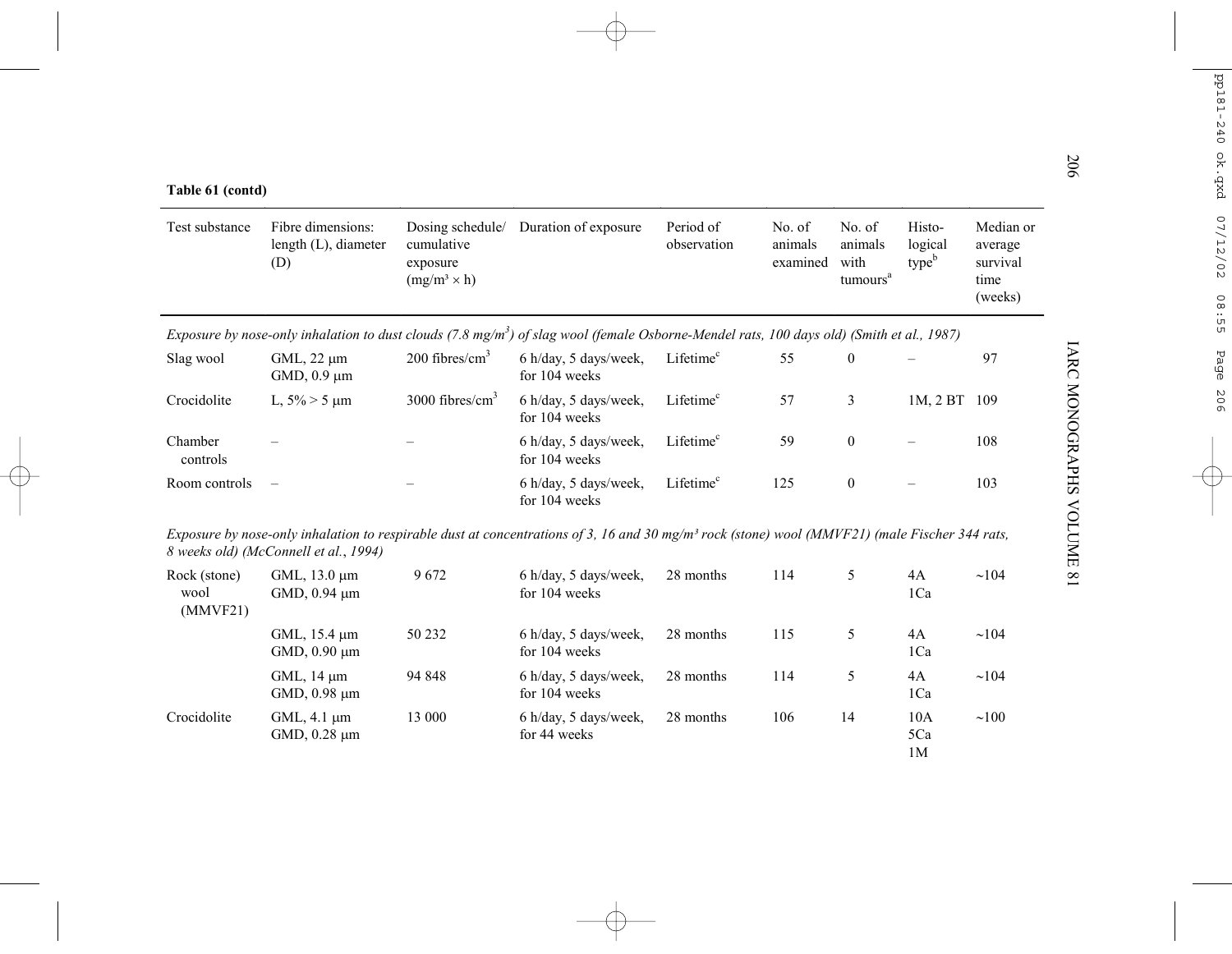|  | Table 61 (contd) |
|--|------------------|
|  |                  |

| Test substance           | Fibre dimensions:<br>length $(L)$ , diameter<br>(D) | Dosing schedule/<br>cumulative<br>exposure<br>$(mg/m^3 \times h)$ | Duration of exposure                                                                                                                                            | Period of<br>observation | No. of<br>animals<br>examined | No. of<br>animals<br>with<br>tumours <sup>a</sup> | Histo-<br>logical<br>type <sup>b</sup> | Median or<br>average<br>survival<br>time<br>(weeks) |
|--------------------------|-----------------------------------------------------|-------------------------------------------------------------------|-----------------------------------------------------------------------------------------------------------------------------------------------------------------|--------------------------|-------------------------------|---------------------------------------------------|----------------------------------------|-----------------------------------------------------|
| Control                  |                                                     |                                                                   | 6 h/day, 5 days/week,<br>for 104 weeks                                                                                                                          | 28 months                | 126                           |                                                   | 2A                                     | $\sim$ 104                                          |
| (McConnell et al., 1994) |                                                     |                                                                   | Exposure by nose-only inhalation to respirable dust at concentrations of 3, 16 and 30 mg/m <sup>3</sup> slag wool (MMVF22) (male Fischer 344 rats, 8 weeks old) |                          |                               |                                                   |                                        |                                                     |
| Slag wool                | GML 12.3 um                                         | 9672                                                              | 6 h/day 5 days/week                                                                                                                                             | 28 months                | 116                           |                                                   | ΙA                                     | $\sim$ 104                                          |

| Slag wool<br>(MMVF22) | GML, 12.3 um<br>GMD, $0.84 \mu m$        | 9672   | 6 h/day, 5 days/week,<br>for 104 weeks | 28 months | 116 | ົ            | 1A<br>1Ca        | $\sim$ 104 |
|-----------------------|------------------------------------------|--------|----------------------------------------|-----------|-----|--------------|------------------|------------|
|                       | GML, $13.2 \mu m$<br>GMD, $0.84 \mu m$   | 50 232 | 6 h/day, 5 days/week,<br>for 104 weeks | 28 months | 115 | $\mathbf{0}$ |                  | $\sim$ 104 |
|                       | GML, $15.2 \mu m$<br>GMD, $0.87 \mu m$   | 93 288 | 6 h/day, 5 days/week,<br>for 104 weeks | 28 months | 115 | 3            | 2A<br>1Ca        | $\sim$ 104 |
| Crocidolite           | $GML$ , 4.1 $\mu$ m<br>$GMD, 0.28 \mu m$ | 13 000 | 6 h/day, 5 days/week,<br>for 44 weeks  | 28 months | 106 | 14           | 10A<br>5Ca<br>1M | $\sim 100$ |
| Control               | -                                        |        | 6 h/day, 5 days/week,<br>for 104 weeks | 28 months | 126 | 2            | 2A               | $\sim$ 104 |

NG, not given; GML, geometric mean length; GMD, geometric mean diameter

<sup>a</sup> Tumours of the lung, pleura, thorax or abdominal cavity<br><sup>b</sup> A, adenoma; AdCa, adenocarcinoma; BT, bronchoalveolar tumour; Ca, relatively undifferentiated epidermoid carcinoma; M, mesothelioma

 $\textdegree$  Lifetime, until survival rate was  $\leq 20\%$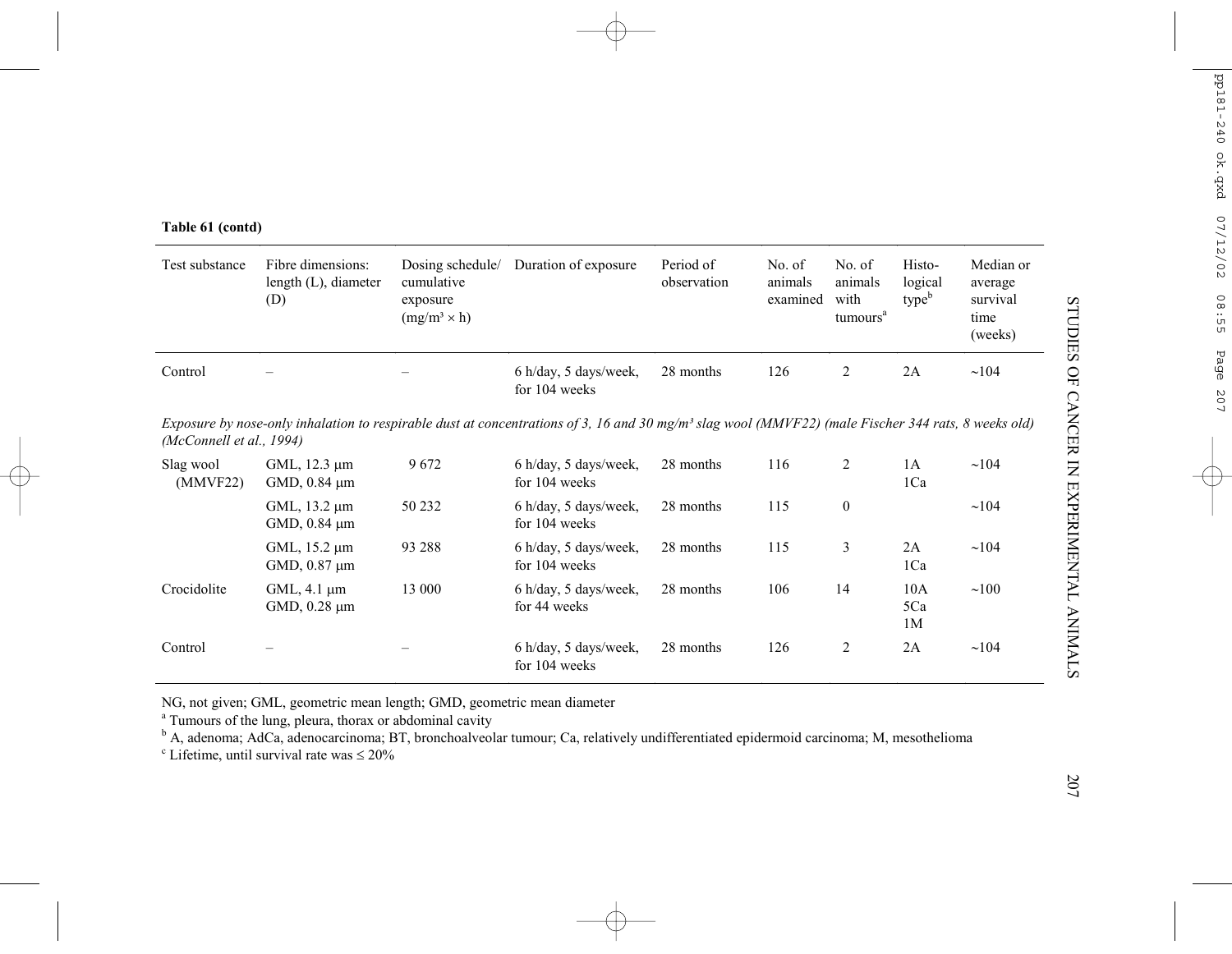removed from each group at the end of the exposure period to study dust retention, and a similar number of animals was killed one year later for the same purpose. The remainder were kept until natural death [survival times not reported]. During the period 500–1000 days after the start of exposure, lung adenomas (1 with some malignant features) occurred in 2/48 rats in the group treated with rock (stone) wool; 11 adenocarcinomas and one adenoma (with some malignant features) were observed in 48 rats treated with chrysotile. No lung tumour was observcd in a group of 48 untreated controls (Wagner *et al*., 1984). [The Working Group noted that, because of inadequate data on survival, the exact tumour incidences could not be established.]

Groups of 140 male Fischer 344 rats, eight weeks of age, were exposed in nose-only inhalation chambers to rock (stone) wool (MMVF21) at concentrations of 3, 16 or 30 mg/m3 for 6 h per day on five days per week for 104 weeks. These concentrations corresponded to average numbers of WHO fibres/cm3 of 34, 150 and 243 and numbers of fibres > 20 µm long of 13, 74 and 114, respectively. The geometric mean diameter of the test fibres was about 0.95 µm and the geometric mean of the fibre length was about 14  $\mu$ m. The retained lung burdens/mg of dry lung tissue after 24 months were:  $242 \times 10^3$ WHO fibres and  $39.5 \times 10^3$  fibres  $> 20$  µm for the 30 mg/m<sup>3</sup> dose,  $217 \times 10^3$  and 25.6  $\times$  10<sup>3</sup>, respectively, for the 16 mg/m<sup>3</sup> dose and 55.7  $\times$  10<sup>3</sup> and 9.0  $\times$  10<sup>3</sup>, respectively, for the 3 mg/m3 dose. A subsequent post-exposure period lasted until approximately 20% of the animals in the air-control group survived which occurred at approximately 28 months. Mortality of the treated animals was similar to that of unexposed control animals. Four lung adenomas and one lung carcinoma each were observed among 114, 115 and 115 rats in the 3 mg/m3, 16 mg/m3 and 30 mg/m3 dose groups, respectively. In the control group, two adenomas were observed in 126 rats. A positive control group was treated with crocidolite asbestos (10 mg/m<sup>3</sup>) with a geometric mean diameter of 0.28 µm, determined by SEM, and a geometric mean length of 4.1 µm, determined by light microscopy. [The Working Group noted that exposure to crocidolite asbestos was terminated after 10 months because of increased morbidity and mortality.] The lung burden/mg dry lung tissue retained after 104 weeks was  $759 \times 10^3$  WHO fibres and 41.1 fibres  $\times$  10<sup>3</sup> > 20 µm. Ten pulmonary adenomas, five pulmonary carcinomas and one mesothelioma were reported among 106 crocidolite-treated rats (McConnell *et al*., 1994).

# 3.4.2 *Intratracheal instillation* (see Table 62)

#### (*a*) *Rat*

Groups of 40–59 female Wistar rats, 15 weeks of age, were treated by intratracheal instillation with 5 mg (10 weekly doses of 0.5 mg each) and 10 mg (20 weekly doses of 0.5 mg each) of a rock (stone) wool suspension and were then observed for 131 weeks. The low-dose group was exposed to a total of  $4 \times 10^6$  fibres and the high-dose group, to  $8 \times 10^6$  fibres (length,  $> 5 \mu m$ ; diameter,  $< 2 \mu m$ ; aspect ratio  $> 5:1$ ) [chemical composition and size distribution not given]. At the end of the experiment, the lungs were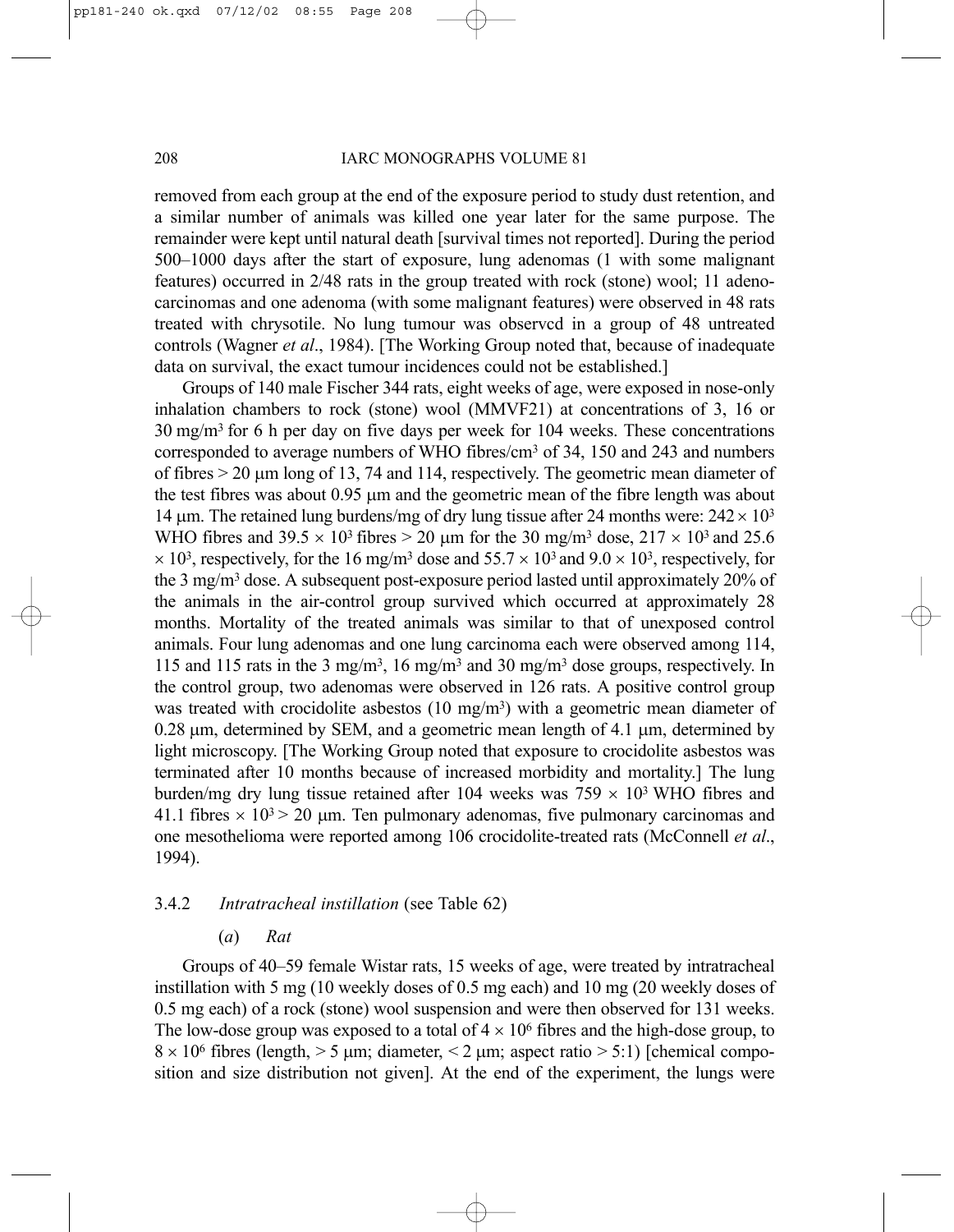| Substance                       | Instillation<br>schedule<br>$(if > 1$ injection<br>week) | Total<br>number<br>of fibres       | Observation<br>period<br>(weeks) | No. of animals<br>with tumours/<br>no. of animals<br>examined <sup>a,b</sup> | Histological<br>types <sup>c</sup> | Comments                        | Reference               |
|---------------------------------|----------------------------------------------------------|------------------------------------|----------------------------------|------------------------------------------------------------------------------|------------------------------------|---------------------------------|-------------------------|
| Rock (stone) wool               | $5 \text{ mg}$<br>$(10 \times 0.5 \text{ mg})$           | $^{d}$ 4 × 10 <sup>6</sup>         | 131                              | $0/59$ rats<br>$5/59$ rats                                                   | <b>PLT</b><br><b>OLT</b>           |                                 | Pott et al.<br>(1994)   |
| Rock (stone) wool               | $10 \text{ mg}$<br>$(20 \times 0.5 \text{ mg})$          | $^{d}8 \times 10^{6}$              | 131                              | $0/40$ rats<br>$4/40$ rats                                                   | PLT<br><b>OLT</b>                  |                                 |                         |
| Control                         | Saline solution<br>$(20 \times 0.4 \text{ mL})$          |                                    | 131                              | $0/40$ rats<br>$2/40$ rats                                                   | PLT<br><b>OLT</b>                  |                                 |                         |
| Tremolite<br>(positive control) | $2.5 \text{ mg}$<br>$(5 \times 0.5 \text{ mg})$          | $^{d}$ 70 $\times$ 10 <sup>6</sup> | 131                              | $3/38$ rats<br>$6/38$ rats                                                   | PLT<br><b>OLT</b>                  | $[p = 0.023]$ <sup>e</sup>      |                         |
| Tremolite<br>(positive control) | $7.5 \text{ mg}$<br>$(15 \times 0.5 \text{ mg})$         | $4300 \times 10^{6}$               | 131                              | $8/37$ rats<br>$4/37$ rats                                                   | <b>PLT</b><br><b>OLT</b>           | $[p = 0.0025]^e$                |                         |
| Rock (stone) wool               | $10 \text{ mg}$<br>$(5 \times 2$ mg)                     |                                    | 104                              | $0/20$ hamsters                                                              | $\overline{\phantom{0}}$           | GML, 296 µm<br>GMD, $6.1 \mu m$ | Adachi et al.<br>(1991) |
| Control                         | Saline solution                                          |                                    | 104                              | $0/20$ hamsters                                                              |                                    |                                 |                         |

**Table 62. Carcinogenicity studies on the intratracheal instillation of rock (stone) wool in rats and hamsters**

GML, geometric mean length; GMD, geometric mean diameter

a Female Syrian hamsters, <sup>∼</sup> 80 g

 $<sup>b</sup>$  Female Wistar rats, 15 weeks of age</sup>

c PLT, primary lung tumours: adenomas, adenocarcinomas, squamous cell tumours and cystic keratinizing squamous-cell tumours; OLT, other lung tumours: fibrosarcomas, lymphosarcomas, mesotheliomas or lung metastases from tumours at other sites

 $\rm d$  D < 2 µm; L > 5 µm; aspect ratio > 5:1

e Versus control group treated with saline solution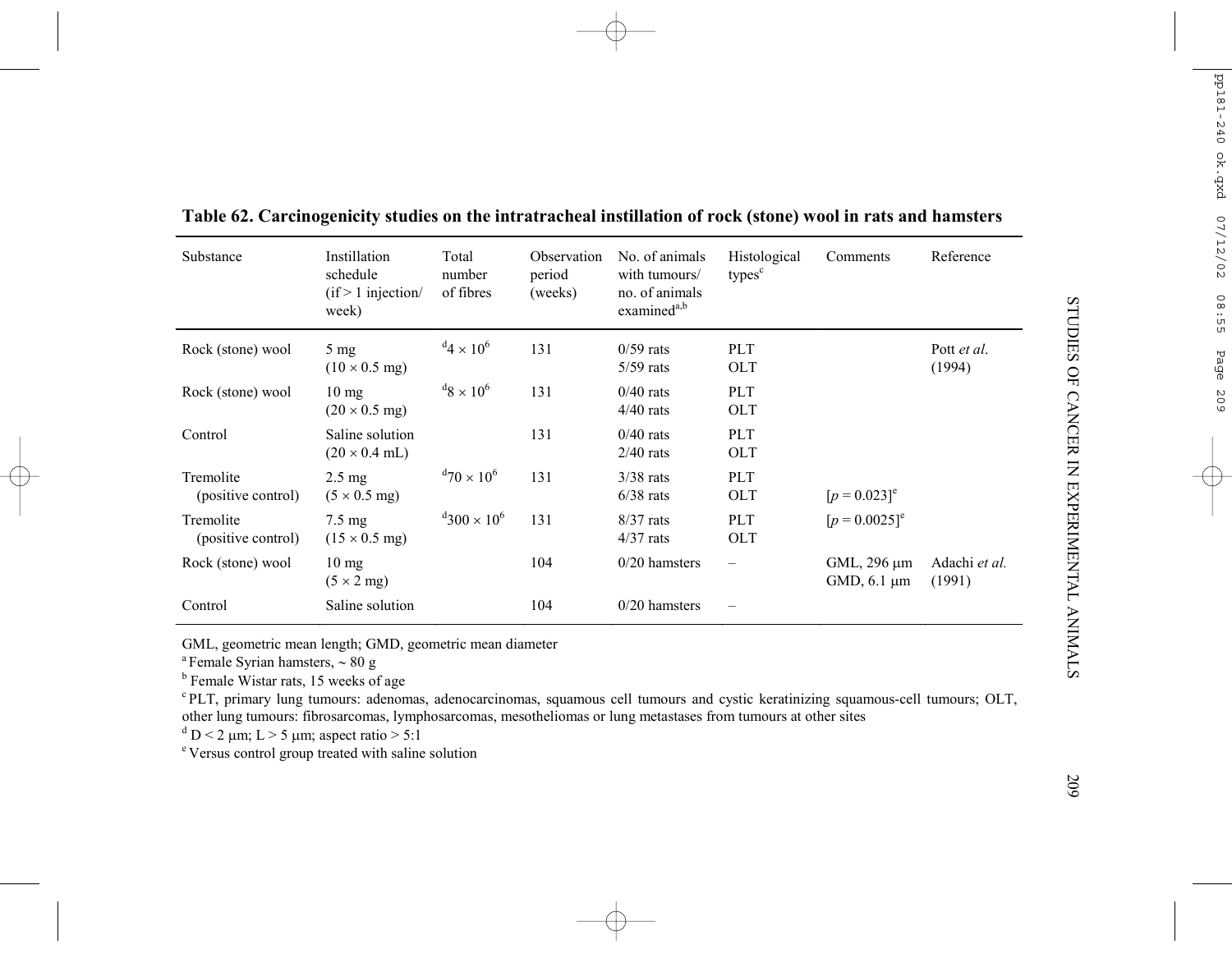### 210 **IARC MONOGRAPHS VOLUME 81**

perfused with formalin and examined histopathologically. None of the 59 rats treated with 5 mg of the suspension developed a primary lung tumour, but other lung tumours (fibrosarcomas, lymphosarcomas, mesotheliomas and lung metastases from tumours at other sites) were found in 5/59 rats. In the group that received 10 mg of the suspension, no primary lung tumours were observed in 40 rats; 4/40 animals had other lung tumours. A control group (40 rats) was treated with 20 weekly injections of 0.4 mL saline solution. No primary lung tumours were observed; other lung tumours were found in 2/40 rats. In a positive-control group, 38 and 37 female Wistar rats were injected intratracheally with tremolite: 2.5 mg (5 doses of 0.5 mg each) or 7.5 mg (15 doses of 0.5 mg each). [No information was given on the fibre dimensions.] The total number of fibres in the low dose was  $70 \times 10^6$  and in the high dose, it was  $300 \times 10^6$  fibres (length,  $> 5$  µm; diameter,  $\leq$  2  $\mu$ m; aspect ratio,  $>$  5:1). In the group that received the low dose, three primary tumours of the lung and six other tumours of the lung were observed in the 38 rats examined. In the group that received the high dose, the numbers were eight primary tumours of the lung and four other tumours of the lung in 37 rats (Pott *et al*., 1994).

# (*b*) *Hamster*

A group of 20 female Syrian hamsters (weight, 80 g) was injected intratracheally with 2 mg rock (stone) wool suspended in 0.2 ml saline once a week for five weeks. The average diameter of the fibres was 6.1  $\mu$ m and the average length was 296  $\mu$ m. Two years after the first administration, all hamsters were killed and routine autopsies were performed. No tumours were reported in the treated group or in a control group of 20 hamsters (Adachi *et al*., 1991). [The Working Group noted that the relevance of this study is limited because of the very long and thick fibres used in this experiment.]

# 3.4.3 *Intraperitoneal injection* (see Table 63)

*Rat*: Groups of female Sprague-Dawley rats [initial numbers unspecified], eight weeks of age, received three weekly intraperitoneal injections of 75 mg Swedish rock (stone) wool [type of rock unspecified] (median fibre length, 23 µm; median diameter, 1.9 µm), a single injection of 10 mg of a fine fraction prepared from the rock (stone) wool sample (median fibre length, 4.1  $\mu$ m; diameter, 0.64  $\mu$ m) or 40 mg (two injections) of granular volcanic ash from Mount St Helen's in 2 mL saline solution. The median survival times were 77, 97 and 93 weeks for the animals given the 75 mg and 10 mg doses of rock (stone) wool and volcanic ash, respectively; the median lifespan of a control group that received two injections of 2 mL saline was 94 weeks. A high incidence of tumours in the abdominal cavity was observed following treatment with 75 mg of the original rock (stone) wool sample: (45/63; lifespan of first animals with tumour, 39 weeks) and a slight increase in tumour incidence in animals treated with 10 mg of the fine fraction (6/45; first tumour after 88 weeks) compared with a tumour incidence of 3/54 in the groups of controls treated with volcanic ash and saline (Pott *et al*., 1987). [The thicker and longer fibres induced more tumours than the thinner and shorter ones.]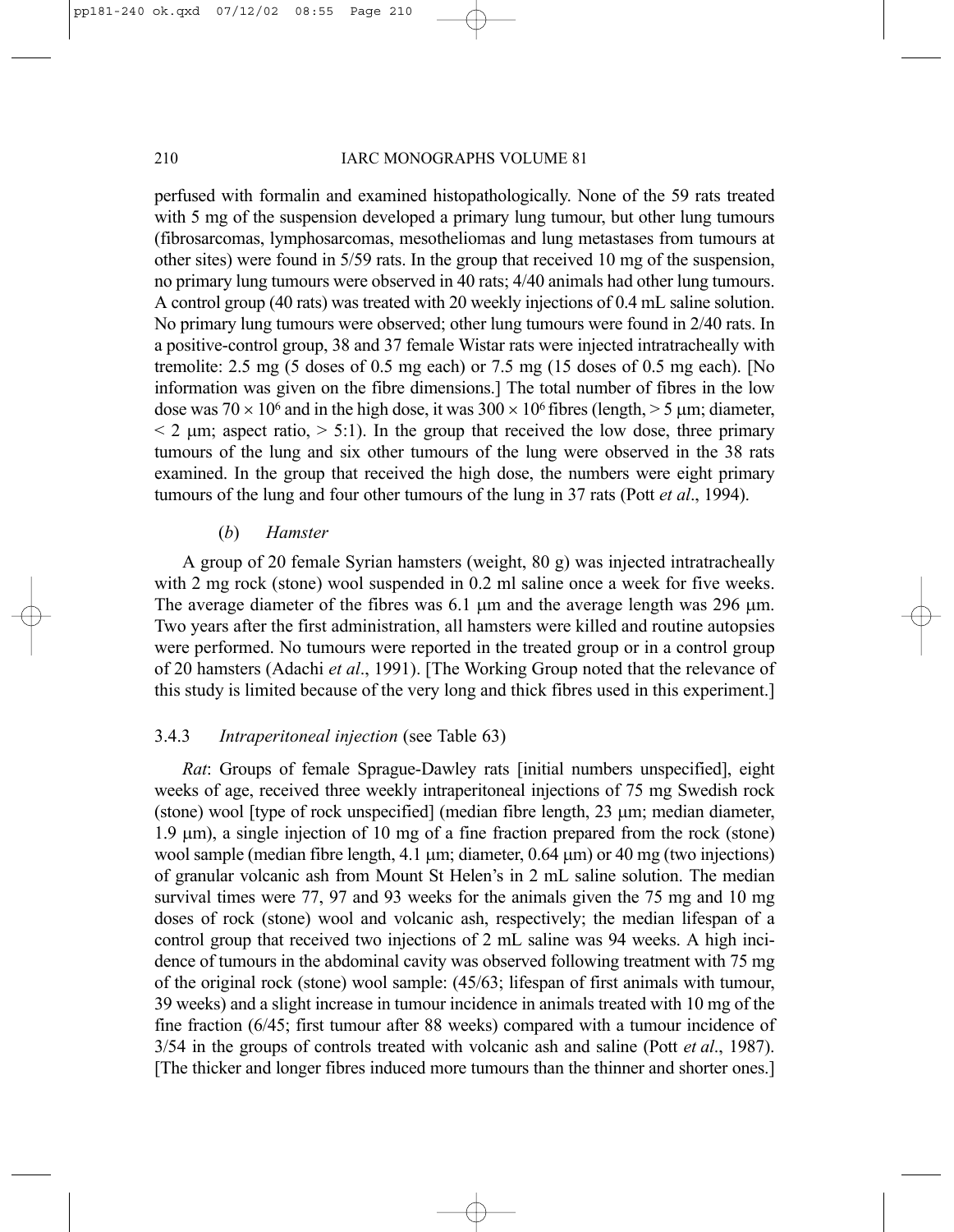| Test substance                         | Injection<br>schedule<br>(weekly)<br>intervals) | No. of fibres<br>$L > 5$ µm and<br>differences<br>from WHO<br>definition <sup>a</sup> | $L (µm)$ ; $D (µm)$ ;<br>$L/D > 3/1$ (median<br>of all lengths, all<br>diameters);<br>different fibre<br>definitions stated <sup>b</sup> | Observation<br>period<br>(weeks),<br>strain,<br>gender <sup>c</sup> | Median<br>survival<br>time<br>(weeks) | No. of rats<br>with<br>tumours <sup>d</sup> /<br>no. of rats<br>examined | Histo-<br>logical<br>tumour<br>types <sup>e</sup> | Comments                                                       | Reference                      |
|----------------------------------------|-------------------------------------------------|---------------------------------------------------------------------------------------|------------------------------------------------------------------------------------------------------------------------------------------|---------------------------------------------------------------------|---------------------------------------|--------------------------------------------------------------------------|---------------------------------------------------|----------------------------------------------------------------|--------------------------------|
| Rock (stone) wool                      |                                                 |                                                                                       |                                                                                                                                          |                                                                     |                                       |                                                                          |                                                   |                                                                |                                |
| Rock (stone)<br>wool (Sweden)          | $3 \times 25$ mg                                | NG                                                                                    | L, 23; D, 1.9                                                                                                                            | 134, SpD, F                                                         | 77                                    | 45/63                                                                    | meso/sarc                                         | [p < 0.001]                                                    | Pott et al.<br>(1987)          |
| Rock (stone)<br>wool (Sweden),<br>fine | $1 \times 10$ mg                                | NG                                                                                    | L, 4.1; D, 0.64                                                                                                                          | 134, SpD, F                                                         | 97                                    | 6/45                                                                     | meso/sarc                                         |                                                                |                                |
| Volcanic ash                           | $2 \times 20$ mg                                |                                                                                       | (granular dust <i>control</i> ) <sup><math>\vert</math></sup>                                                                            | 134, SpD, F                                                         | 93                                    | 3/54                                                                     | meso/sarc                                         |                                                                |                                |
| Saline control                         | $5 \times 2$ mL                                 |                                                                                       | (saline control)                                                                                                                         | 134, SpD, F                                                         | 94                                    | 3/54                                                                     | meso/sarc                                         |                                                                |                                |
| Rock (stone)<br>wool                   | $1 \times 25$ mg                                | NG                                                                                    | NG                                                                                                                                       | 104, SpD, M<br>and F                                                | NG                                    | 3/40                                                                     | meso                                              | duration of study<br>104 weeks<br>results not<br>conclusive]   | Maltoni &<br>Minardi<br>(1989) |
| Water control                          | NG                                              |                                                                                       | (water control)                                                                                                                          |                                                                     |                                       | 0/40                                                                     |                                                   |                                                                |                                |
| Basalt wool,<br>G & H                  | $5 \times 15$ mg                                | $59 \times 10^{6}$<br>WHO with<br>L/D > 5/1                                           | L, $17; D, 1.1$<br>L/D > 5/1                                                                                                             | 111 (death of<br>last rat), W,<br>F                                 | 79                                    | 30/53                                                                    | meso/sarc                                         | strong adhesions<br>of the abdominal<br>organs<br>[p < 0.0001] | Pott et al.<br>(1989)          |
| Titanium<br>dioxide                    | $5 \times 20$ mg                                |                                                                                       | (granular dust <i>control</i> ) <sup>1</sup>                                                                                             | 130, W.F                                                            | 109                                   | 2/53                                                                     | meso/sarc                                         |                                                                |                                |
| Saline control                         | $5 \times 2$ mL                                 |                                                                                       | (saline control)                                                                                                                         | 130, W.F                                                            | 111                                   | 2/102                                                                    | meso/sarc                                         |                                                                |                                |

# **Table 63. Carcinogenicity studies on the intraperitoneal injection of fibres of rock (stone) and slag wool in rats**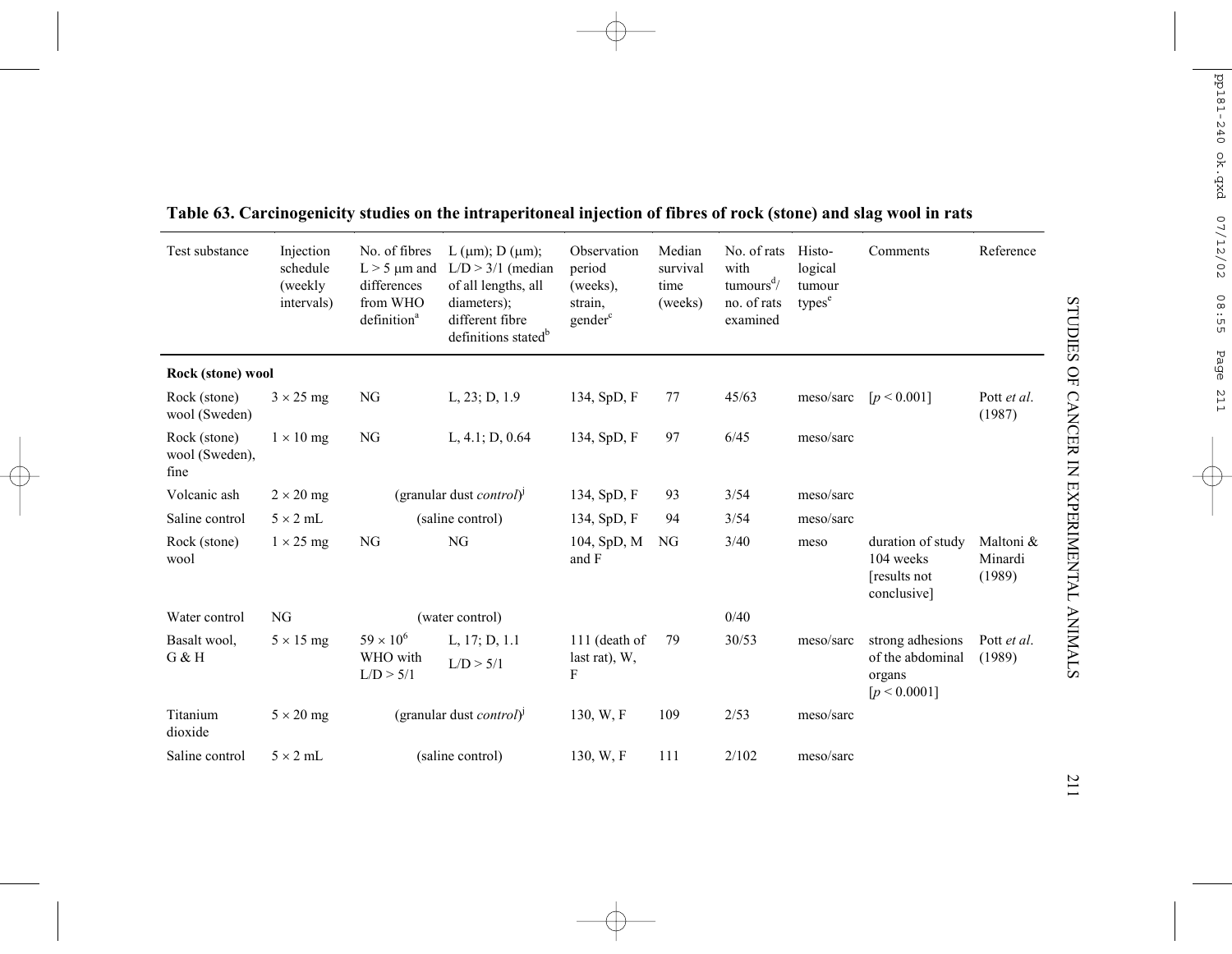|  | Table 63 (contd) |
|--|------------------|
|  |                  |

| Table 63 (contd)      |                                                |                                                                                          |                                                                                                                                                |                                                                     |                                       |                                                                                      |                                                   |                                                                                     |                           |
|-----------------------|------------------------------------------------|------------------------------------------------------------------------------------------|------------------------------------------------------------------------------------------------------------------------------------------------|---------------------------------------------------------------------|---------------------------------------|--------------------------------------------------------------------------------------|---------------------------------------------------|-------------------------------------------------------------------------------------|---------------------------|
| Test substance        | Injection<br>schedule<br>(weekly<br>intervals) | No. of fibres<br>$L > 5 \mu m$ and<br>differences<br>from WHO<br>definition <sup>a</sup> | L ( $\mu$ m); D ( $\mu$ m);<br>$L/D > 3/1$ (median<br>of all lengths, all<br>diameters);<br>different fibre<br>definitions stated <sup>b</sup> | Observation<br>period<br>(weeks),<br>strain,<br>gender <sup>c</sup> | Median<br>survival<br>time<br>(weeks) | No. of rats<br>with<br>tumours <sup><math>d/</math></sup><br>no. of rats<br>examined | Histo-<br>logical<br>tumour<br>types <sup>e</sup> | Comments                                                                            | Reference                 |
| Basalt wool,<br>G & H | $1 \times 25$ mg                               | $5 \times 10^6$ ;<br>$L/D > 5/1$ ;<br>$L > 5$ ;<br>$D < 2 \mu m$                         | L, 13.8; D, 1.08<br>L/D > 5/1                                                                                                                  | 130, W, F                                                           | 110                                   | 1/38                                                                                 | meso/sarc                                         | lung infection<br>months $12-13$ ;<br>mortality 10 of<br>48 at start                | Pott et al.<br>(1991)     |
| Basalt wool,<br>G & H | $5 \times 30$ mg                               | $> 5/1$ ; L $> 5$ ;<br>$D < 2 \mu m$                                                     | $30 \times 10^6$ ; L/D L, 13.8; D, 1.08<br>L/D > 5/1                                                                                           | 130, W, F                                                           | 84                                    | 15/21                                                                                | meso/sarc                                         | lung infection<br>months $12-13$ ;<br>mortality 15 of<br>36 at start<br>[p < 0.001] |                           |
| Carbon.<br>activated  | $5 \times 50$ mg                               |                                                                                          | (granular dust <i>control</i> ) <sup><math>\vert</math></sup>                                                                                  | 131, W.F                                                            | 122                                   | 1/25                                                                                 | meso/sarc                                         | lung infection<br>months $12-13$ ;<br>mortality 11 of<br>36 at start                |                           |
| Saline control        | $5 \times 2$ mL                                |                                                                                          | (saline control)                                                                                                                               | 130, W, F                                                           | 106                                   | 2/50                                                                                 | meso/sarc                                         | lung infection<br>months $12-13$ ;<br>mortality 22 of<br>72 at start                |                           |
| Basalt<br>'superthin' | $2 \times 25$ mg                               | NG                                                                                       | 17% with $L > 5$<br>and $D < 3$                                                                                                                | Lifetime                                                            |                                       | 5/40                                                                                 | meso                                              | proportion of<br>fibres $12%$<br>of nonfibres<br>particles 88%<br>[p < 0.006]       | Nikitina<br>et al. (1989) |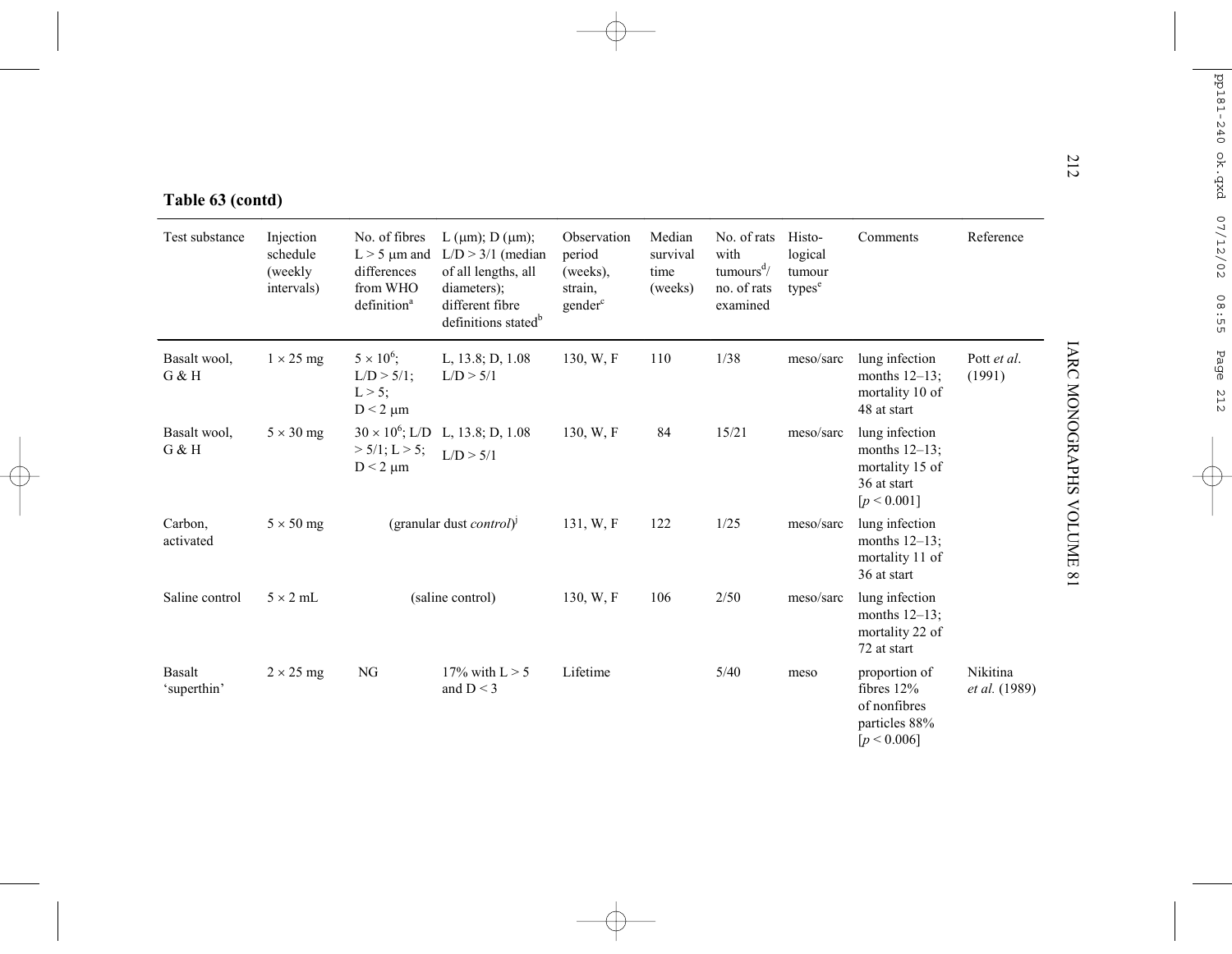| Test substance             | Injection<br>schedule<br>(weekly)<br>intervals) | No. of fibres<br>$L > 5$ µm and<br>differences<br>from WHO<br>definition <sup>a</sup> | L ( $\mu$ m); D ( $\mu$ m);<br>$L/D > 3/1$ (median<br>of all lengths, all<br>diameters);<br>different fibre<br>definitions stated <sup>b</sup> | Observation<br>period<br>(weeks),<br>strain,<br>gender <sup>c</sup> | Median<br>survival<br>time<br>(weeks) | No. of rats<br>with<br>tumours <sup>d</sup><br>no. of rats<br>examined | Histo-<br>logical<br>tumour<br>types <sup>e</sup> | Comments               | Reference                                                     |
|----------------------------|-------------------------------------------------|---------------------------------------------------------------------------------------|------------------------------------------------------------------------------------------------------------------------------------------------|---------------------------------------------------------------------|---------------------------------------|------------------------------------------------------------------------|---------------------------------------------------|------------------------|---------------------------------------------------------------|
| Basalt<br>'ultrathin'      | $2 \times 25$ MG                                | NG                                                                                    | 41% with $L > 5$<br>and $D < 3$                                                                                                                | Lifetime                                                            |                                       | 7/50                                                                   | meso                                              | [ <sub>P</sub> < 0.01] |                                                               |
| Chrysotile                 | $2 \times 25$ MG                                | NG                                                                                    | 76% with $L > 5$<br>and $D < 3$                                                                                                                | Lifetime                                                            |                                       | 27/60                                                                  | meso                                              | [P < 0.001]            |                                                               |
| Saline control             |                                                 |                                                                                       | (saline <i>control</i> ) <sup><math>\left[</math></sup>                                                                                        |                                                                     |                                       | 0/110                                                                  |                                                   |                        |                                                               |
| M-stone <sup>f</sup>       | $1 \times 8.5$ mg                               | $100 \times 10^{6}$                                                                   | L, $10.1; D, 0.84;$<br>L/D > 5/1                                                                                                               | 130, W.F                                                            | 104                                   | 2/32                                                                   | meso                                              | $[p = 0.030]$          | Davis et al.<br>$(1996b)$ ;<br>Roller <i>et al.</i><br>(1996) |
| M-stone <sup>f</sup>       | $1 \times 8.5$ mg                               | $100 \times 10^{6}$                                                                   | L, $10.1$ ; D, $0.84$ ;<br>L/D > 5/1                                                                                                           | 130, W, M                                                           | 90                                    | 2/36                                                                   | meso                                              | $[p = 0.037]$          |                                                               |
| M-stone <sup>f</sup>       | $1 \times 25.5$ mg                              | $300 \times 10^{6}$                                                                   | L, $10.1$ ; D, $0.84$ ;<br>L/D > 5/1                                                                                                           | 130, W, F                                                           | 103                                   | 9/32                                                                   | meso                                              | $[p = 0]$              |                                                               |
| M-stone <sup>f</sup>       | $1 \times 25.5$ mg                              | $300 \times 10^{6}$                                                                   | L, $10.1$ ; D, $0.84$ ;<br>L/D > 5/1                                                                                                           | 130, W, M                                                           | 93                                    | 8/36                                                                   | meso                                              | $[p = 0]$              |                                                               |
| M-stone <sup>f</sup>       | $2 \times 42.5$ mg                              | $1000 \times 10^{6}$                                                                  | L, $10.1$ ; D, $0.84$ ;<br>L/D > 5/1                                                                                                           | 130, W, M                                                           | 90                                    | 22/35                                                                  | meso                                              | $[p = 0]$              |                                                               |
| $B-20-2.0$ <sup>f, g</sup> | $1 \times 6$ mg                                 | $80 \times 10^6$                                                                      | L, 7.8; D, 0.77;<br>L/D > 5/1                                                                                                                  | 130, W.F                                                            | 105                                   | 2/32                                                                   | meso                                              | $[p = 0.030]$          |                                                               |

# **Table 63 (contd)**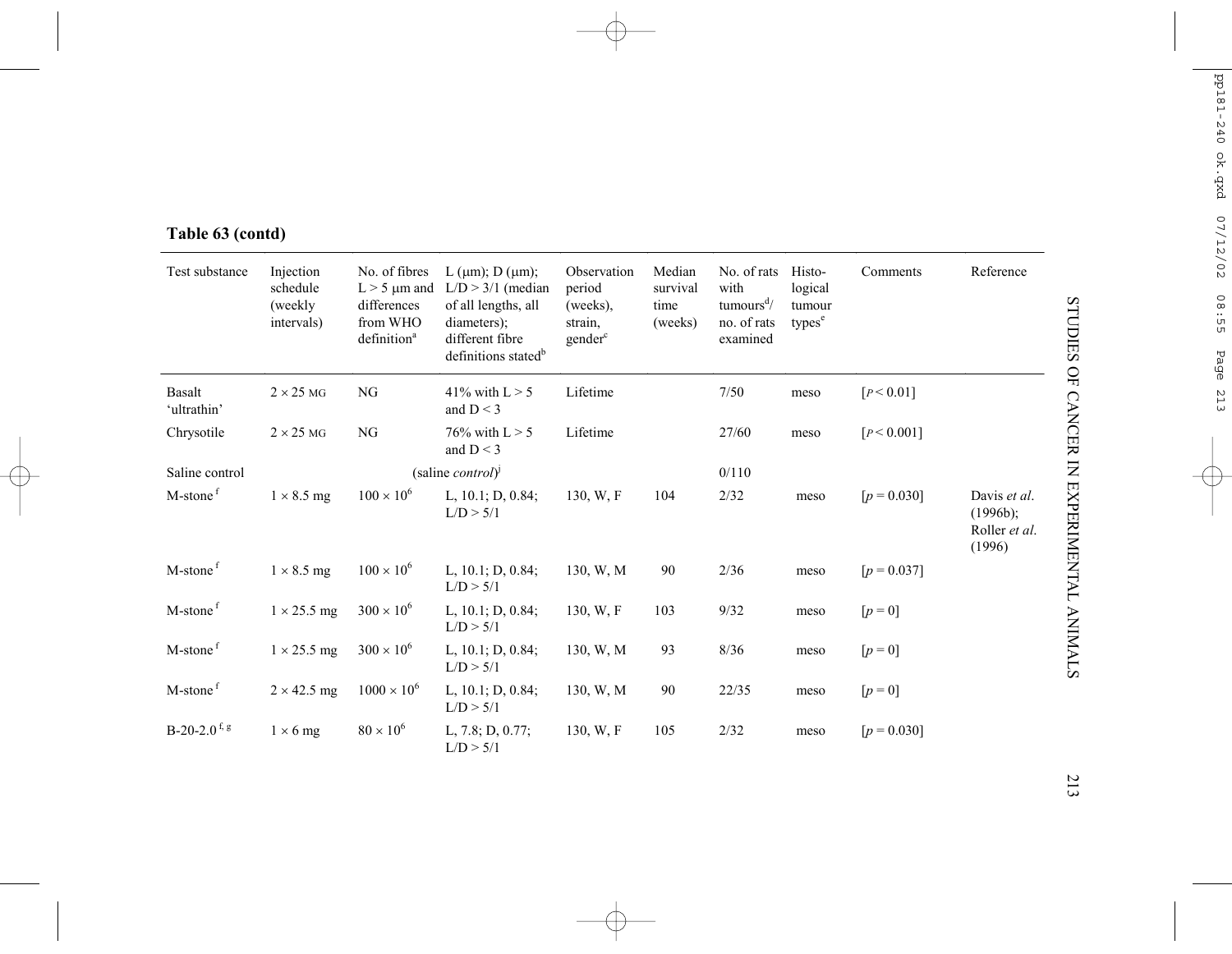| Table 63 (contd) |
|------------------|

| Table 63 (contd)           |                                                |                                                                                          |                                                                                                                                                |                                                                     |                                       |                                                                          |                                                   |           |           |
|----------------------------|------------------------------------------------|------------------------------------------------------------------------------------------|------------------------------------------------------------------------------------------------------------------------------------------------|---------------------------------------------------------------------|---------------------------------------|--------------------------------------------------------------------------|---------------------------------------------------|-----------|-----------|
| Test substance             | Injection<br>schedule<br>(weekly<br>intervals) | No. of fibres<br>$L > 5 \mu m$ and<br>differences<br>from WHO<br>definition <sup>a</sup> | L ( $\mu$ m); D ( $\mu$ m);<br>$L/D > 3/1$ (median<br>of all lengths, all<br>diameters);<br>different fibre<br>definitions stated <sup>b</sup> | Observation<br>period<br>(weeks),<br>strain,<br>gender <sup>c</sup> | Median<br>survival<br>time<br>(weeks) | No. of rats<br>with<br>tumours <sup>d</sup> /<br>no. of rats<br>examined | Histo-<br>logical<br>tumour<br>types <sup>e</sup> | Comments  | Reference |
| $B-20-2.0$ <sup>f, g</sup> | $1 \times 6$ mg                                | $80 \times 10^6$                                                                         | L, $7.8; D, 0.77;$<br>L/D > 5/1                                                                                                                | 130, W, M                                                           | 119                                   | 15/36                                                                    | meso                                              | $[p = 0]$ |           |
| $B-20-2.0$ <sup>f, g</sup> | $1 \times 18$ mg                               | $240 \times 10^{6}$                                                                      | L, 7.8; D, 0.77;<br>L/D > 5/1                                                                                                                  | 130, W, F                                                           | 96                                    | 7/32                                                                     | meso                                              | $[p = 0]$ |           |
| $B-20-2.0$ <sup>f, g</sup> | $1 \times 18$ mg                               | $240 \times 10^{6}$                                                                      | L, $7.8; D, 0.77;$<br>L/D > 5/1                                                                                                                | 130, W, M                                                           | 107                                   | 12/34                                                                    | meso                                              | $[p = 0]$ |           |
| $B-20-2.0$ <sup>f, g</sup> | $2 \times 30$ mg                               | $800 \times 10^{6}$                                                                      | L, $7.8; D, 0.77;$<br>L/D > 5/1                                                                                                                | 130, W, M                                                           | 88                                    | 21/35                                                                    | meso                                              | $[p = 0]$ |           |
| Crocidolite                | $5 \times 0.1$ mg                              | $42 \times 10^{6}$                                                                       | L, $1.8$ ; D, $0.19$ ;<br>L/D > 5/1                                                                                                            | 130, W, F                                                           | 85                                    | 25/32                                                                    | meso                                              |           |           |
| Crocidolite                | $5 \times 0.1$ mg                              | $42 \times 10^{6}$                                                                       | L, $1.8$ ; D, $0.19$ ;<br>L/D > 5/1                                                                                                            | 130, W, M                                                           | 89                                    | 32/48                                                                    | meso                                              |           |           |
| Silicon carbide            | $5 \times 50$ mg                               |                                                                                          | (granular dust <i>control</i> ) <sup>1</sup>                                                                                                   | 130, W, F                                                           | 105                                   | 1/47                                                                     | meso                                              |           |           |
| Silicon carbide            | $5 \times 50$ mg                               |                                                                                          | (granular dust <i>control</i> ) <sup>1</sup>                                                                                                   | 130, W, M                                                           | 109                                   | 0/71                                                                     |                                                   |           |           |
| Silicon carbide            | $20 \times 50$ mg                              |                                                                                          | (granular dust <i>control</i> ) <sup>1</sup>                                                                                                   | 130, W.F.                                                           | 107                                   | 0/45                                                                     |                                                   |           |           |
| Silicon carbide            | $20 \times 50$ mg                              |                                                                                          | (granular dust <i>control</i> ) <sup>1</sup>                                                                                                   | 130, W, M                                                           | 104                                   | 0/70                                                                     |                                                   |           |           |
| Saline control             | $20 \times 2$ mL                               |                                                                                          | (saline <i>control</i> ) <sup><math>J</math></sup>                                                                                             | 130, W.F.                                                           | 110                                   | 0/93                                                                     |                                                   |           |           |
| Saline control             | $20 \times 2$ mL                               |                                                                                          | (saline <i>control</i> ) <sup><math>J</math></sup>                                                                                             | 130, W, M                                                           | 103                                   | 1/69                                                                     | meso                                              |           |           |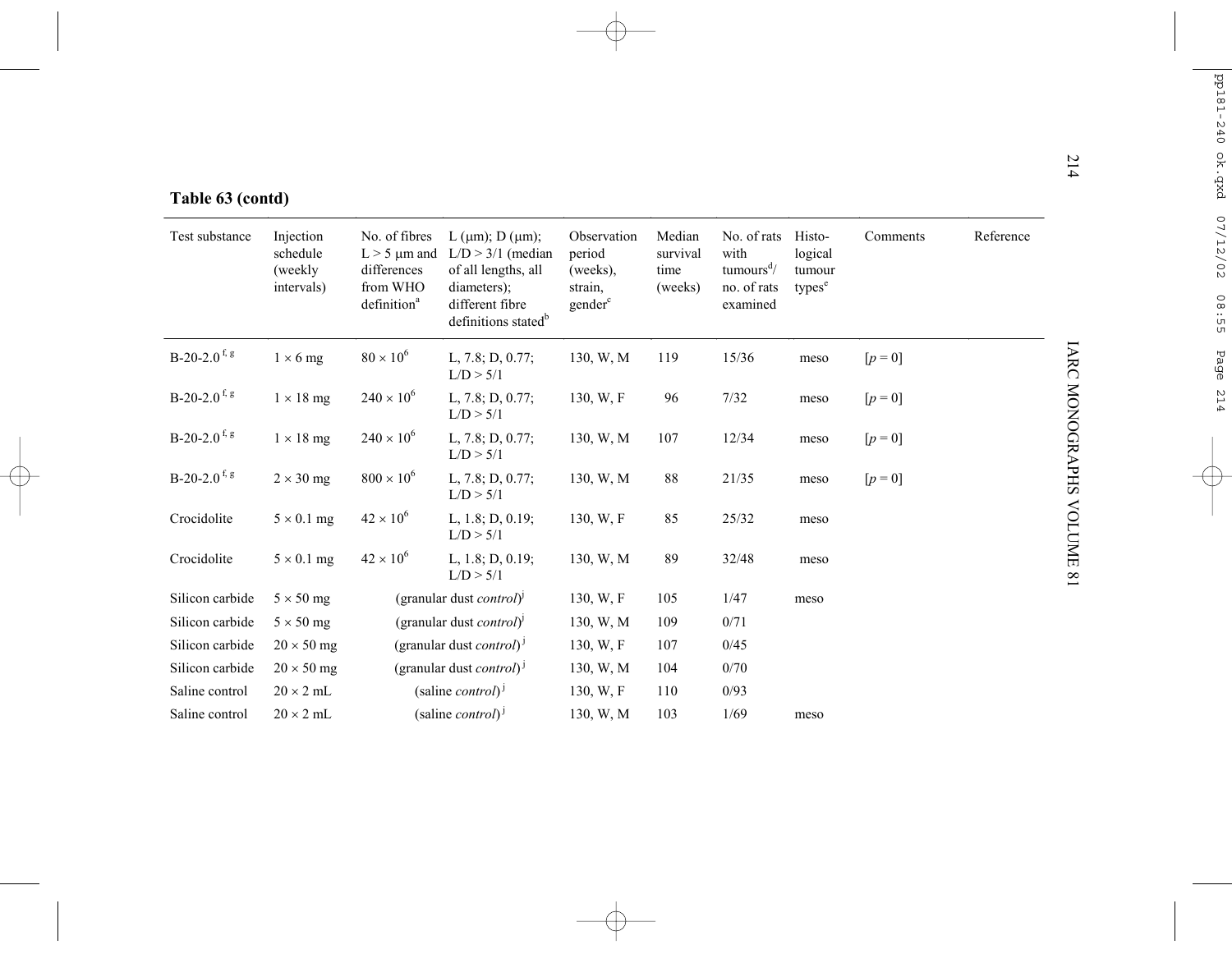| Test substance            | Injection<br>schedule<br>(weekly)<br>intervals) | No. of fibres<br>$L > 5 \mu m$ and<br>differences<br>from WHO<br>definition <sup>a</sup> | L ( $\mu$ m); D ( $\mu$ m);<br>$L/D > 3/1$ (median<br>of all lengths, all<br>diameters);<br>different fibre<br>definitions stated <sup>b</sup> | Observation<br>period<br>(weeks),<br>strain,<br>gender <sup>c</sup> | Median<br>survival<br>time<br>(weeks) | No. of rats<br>with<br>tumours <sup>d</sup> /<br>no. of rats<br>examined | Histo-<br>logical<br>tumour<br>types <sup>e</sup> | Comments                                                        | Reference                                              |
|---------------------------|-------------------------------------------------|------------------------------------------------------------------------------------------|------------------------------------------------------------------------------------------------------------------------------------------------|---------------------------------------------------------------------|---------------------------------------|--------------------------------------------------------------------------|---------------------------------------------------|-----------------------------------------------------------------|--------------------------------------------------------|
| $B-20-06$ <sup>f, 1</sup> | $1 \times 3.5$ mg                               | $400 \times 10^{6}$                                                                      | L, 3.6; D, 0.30;<br>L/D > 5/1                                                                                                                  | 130, W, F                                                           | 103                                   | 12/40<br>$(6 \text{ macr.}^{\text{h}})$                                  | meso                                              | final histol.:<br>11 rats with<br>meso <sup>k</sup> $[p = 0]$   | Davis et al.<br>$(1996b)$ ;<br>Roller et al.<br>(1996) |
| $B-20-06$ <sup>f, 1</sup> | $1 \times 8.5$ mg                               | $1000 \times 10^{6}$                                                                     | L, $3.6$ ; D, $0.30$ ;<br>L/D > 5/1                                                                                                            | 130, W, F                                                           | 96                                    | 17/40<br>$(5$ macr. <sup>h</sup> )                                       | meso                                              | final histol.:<br>19 rats with<br>meso <sup>k</sup> $[p = 0]$   |                                                        |
| $B-20-06$ <sup>f, 1</sup> | $1 \times 25$ mg                                | $3000 \times 10^{6}$                                                                     | L, $3.6$ ; D, $0.30$ ;<br>L/D > 5/1                                                                                                            | 130, W.F                                                            | 79                                    | 30/40                                                                    | meso                                              | final histol.:<br>31 rats with<br>meso <sup>k</sup> [ $p = 0$ ] |                                                        |
| $B-20-06$ <sup>f, 1</sup> | $3 \times 25$ mg                                | $9000 \times 10^{6}$                                                                     | L, $3.6$ ; D, $0.30$ ;<br>L/D > 5/1                                                                                                            | 130, W, F                                                           | 38                                    | 27/31                                                                    | meso                                              | final histol.:<br>27 rats with<br>meso <sup>k</sup> [ $p = 0$ ] |                                                        |
| Saline control            | $3 \times 2$ mL                                 |                                                                                          | (saline control)                                                                                                                               | 130, W, F                                                           | 121                                   | 0/38                                                                     |                                                   | final histol.:<br>0 rat with $mesok$                            |                                                        |
| Tremolite                 | $1 \times 3.3$ mg                               | $57 \times 10^6$                                                                         | L, 3.4; D, 0.29                                                                                                                                | 130, W, F                                                           | 98                                    | 10/39                                                                    | meso                                              |                                                                 |                                                        |
| Tremolite                 | $1 \times 15$ mg                                | $260 \times 10^{6}$                                                                      | L, 3.4; D, 0.29                                                                                                                                | 130, W, F                                                           | 74                                    | 30/40                                                                    | meso                                              |                                                                 |                                                        |
| MMVF21 $f, g$             | $2 \times 30$ mg                                | $400 \times 10^{6}$                                                                      | L, $16.9; D, 1.02;$<br>L/D > 5/1                                                                                                               | 130, W, F                                                           | 54                                    | 37/38                                                                    | meso                                              | final histol.:<br>37 rats with<br>meso <sup>k</sup> $[p = 0]$   | Davis et al.<br>$(1996b)$ ;<br>Roller et al.<br>(1996) |

# **Table 63 (contd)**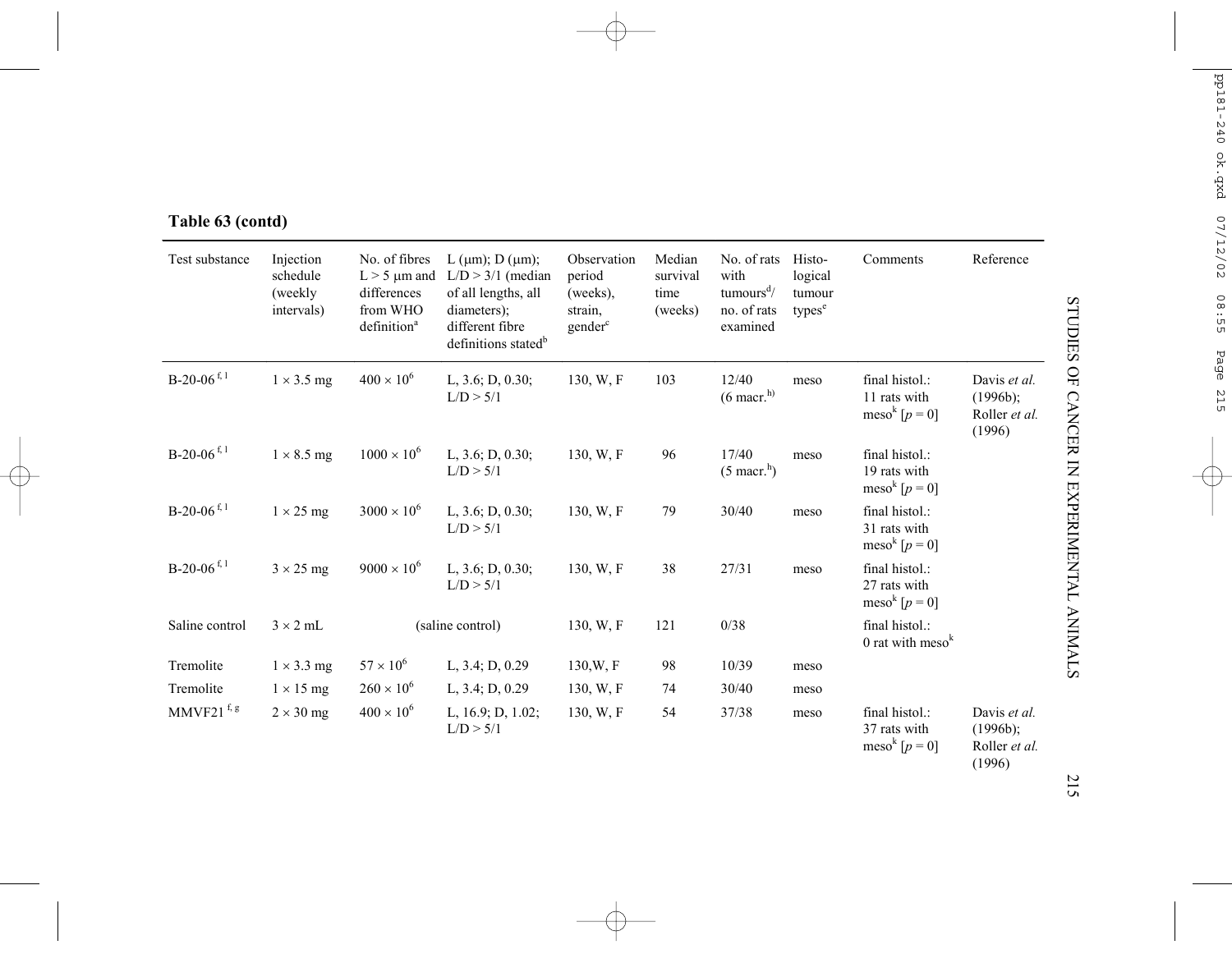|  | Table 63 (contd) |  |
|--|------------------|--|
|  |                  |  |

| Table 63 (contd)                                              |                                                |                                                                                          |                                                                                                                                     |                                                                     |                                       |                                                                                           |                                                   |                                                               |                         |
|---------------------------------------------------------------|------------------------------------------------|------------------------------------------------------------------------------------------|-------------------------------------------------------------------------------------------------------------------------------------|---------------------------------------------------------------------|---------------------------------------|-------------------------------------------------------------------------------------------|---------------------------------------------------|---------------------------------------------------------------|-------------------------|
| Test substance                                                | Injection<br>schedule<br>(weekly<br>intervals) | No. of fibres<br>$L > 5 \mu m$ and<br>differences<br>from WHO<br>definition <sup>a</sup> | L ( $\mu$ m); D ( $\mu$ m);<br>$L/D > 3/1$ (median<br>of all lengths, all<br>diameters);<br>different fibre<br>definitions stated b | Observation<br>period<br>(weeks),<br>strain,<br>gender <sup>c</sup> | Median<br>survival<br>time<br>(weeks) | No. of rats<br>with<br>$t$ umours <sup><math>d</math></sup> /<br>no. of rats<br>evaluated | Histo-<br>logical<br>tumour<br>types <sup>e</sup> | Comments                                                      | Reference               |
| $\text{MMVF21}\ensuremath{\,^\text{f}\!},\ensuremath{\rm{g}}$ | $5 \times 30$ mg                               | $1000 \times 10^{6}$                                                                     | L, 16.9; D, 1.02;<br>L/D > 5/1                                                                                                      | 130, W.F                                                            | 51                                    | 33/38                                                                                     | meso                                              | final histol.:<br>33 rats with<br>meso <sup>k</sup> $[p = 0]$ |                         |
| R-stone-E3 $f, i$                                             | $4 \times 28.5$ mg                             | $400 \times 10^{6}$                                                                      | L, 16.9; D, 1.03;<br>L/D > 5/1                                                                                                      | 130, W, F                                                           | 120                                   | 0/30                                                                                      |                                                   | final histol.:<br>0 rat with $mesok$<br>$[p = 1]$             |                         |
| R-stone-E3 $f, i$                                             | $9 \times 28.5$ mg                             | $900 \times 10^{6}$                                                                      | L, $16.9; D, 1.03;$<br>L/D > 5/1                                                                                                    | 130, W, F                                                           | 120                                   | 4/35(4)<br>$\text{macr.}^{\text{h}}$                                                      | meso                                              | final histol.:<br>1 rat with $mesok$<br>$[p = 0.0005]$        |                         |
| Crocidolite                                                   | $5 \times 0.1$ mg                              | $42 \times 10^{6}$                                                                       | L, 1.8; D, 0.19;<br>L/D > 5.1                                                                                                       | 130, W, F                                                           | 100                                   | 20/39                                                                                     | meso                                              |                                                               |                         |
| Untreated<br>control                                          |                                                | (untreated control)                                                                      | 130, W.F                                                                                                                            | 115                                                                 | 0/37                                  |                                                                                           |                                                   | final histol.: 0 rat with meso. $k$                           |                         |
| MMVF21                                                        | 183.1 mg                                       | 10 <sup>9</sup>                                                                          |                                                                                                                                     | Lifetime or<br>until signs of<br>debilitation,<br>W, M              | 40                                    | 19/20                                                                                     | meso                                              |                                                               | Miller et al.<br>(1999) |
| Amosite                                                       | $6.1 \text{ mg}$                               | 10 <sup>9</sup>                                                                          |                                                                                                                                     | Lifetime or<br>until signs of<br>debilitation,<br>W, M              | 73                                    | 21/24                                                                                     | meso                                              |                                                               |                         |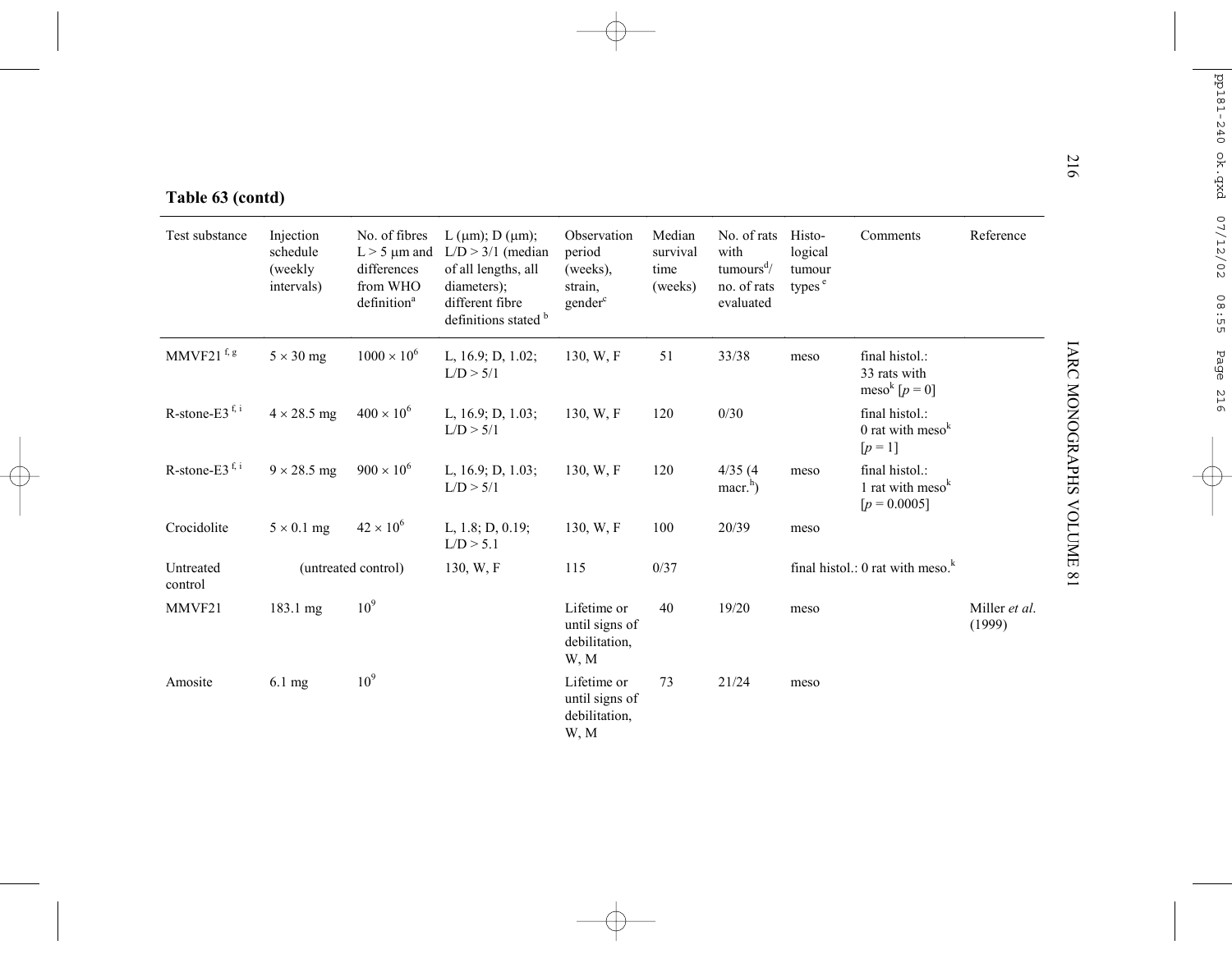| Test substance           | Injection<br>schedule<br>(weekly<br>intervals) | No. of fibres<br>$L > 5$ µm and<br>differences<br>from WHO<br>definition <sup>a</sup> | L ( $\mu$ m); D ( $\mu$ m);<br>$L/D > 3/1$ (median<br>of all lengths, all<br>diameters);<br>different fibre<br>definitions stated <sup>b</sup> | Observation<br>period<br>(weeks),<br>strain,<br>gender <sup>c</sup> | Median<br>survival<br>time<br>(weeks) | No. of rats<br>with<br>tumours <sup>d</sup> /<br>no. of rats<br>examined | Histo-<br>logical<br>tumour<br>types <sup>e</sup> | Comments                                                             | Reference                                              |
|--------------------------|------------------------------------------------|---------------------------------------------------------------------------------------|------------------------------------------------------------------------------------------------------------------------------------------------|---------------------------------------------------------------------|---------------------------------------|--------------------------------------------------------------------------|---------------------------------------------------|----------------------------------------------------------------------|--------------------------------------------------------|
| Slag wool                |                                                |                                                                                       |                                                                                                                                                |                                                                     |                                       |                                                                          |                                                   |                                                                      |                                                        |
| Slag wool<br>Rheinstahl  | $2 \times 20$ mg                               | NG                                                                                    | L, $26$ ; D, $2.6$ ;<br>L/D > 5/1                                                                                                              | 158, W, F                                                           | 111                                   | 6/99                                                                     | meso/sarc                                         |                                                                      | Pott et al.<br>(1987)                                  |
| Slag wool<br>Zimmermann  | $2 \times 20$ mg                               | NG                                                                                    | L, $14$ ; D, $1.5$ ;<br>L/D > 5/1                                                                                                              | 155, W, F                                                           | 107                                   | 2/96                                                                     | meso/sarc                                         |                                                                      |                                                        |
| Saline control           | $2 \times 2$ mL                                |                                                                                       | (saline control)                                                                                                                               | 150, W, F                                                           | 101                                   | 0/48                                                                     |                                                   |                                                                      |                                                        |
| Slag wool                | $5 \times 30$ mg                               | $250 \times 10^{6}$ ;<br>$L/D > 5/1$ ;<br>$L > 5 \mu m$ ;<br>$D < 2 \mu m$            | L, $9.0; D, 1.21;$<br>L/D > 5/1                                                                                                                | 131, W.F                                                            | 106                                   | 2/28                                                                     | meso/sarc                                         | lung infection<br>months $12-13$ ;<br>mortality 8 of 36<br>at start  | Pott et al.<br>(1991)                                  |
| Saline control           | $5 \times 2$ mL                                |                                                                                       | (saline control)                                                                                                                               | 130, W, F                                                           | 106                                   | 2/50                                                                     | meso/sarc                                         | lung infection<br>months $12-13$ ;<br>mortality 22 of<br>72 at start |                                                        |
| $MMVF22$ <sup>f, m</sup> | $1 \times 20$ mg                               | $400 \times 10^{6}$                                                                   | L, $8.7; D, 0.77;$<br>L/D > 5/1                                                                                                                | 130, W, F                                                           | 99                                    | 4/40<br>$(3 \text{ macr.}^h)$                                            | meso                                              | final histol.:<br>5 rats with meso <sup>k</sup>                      | Davis et al.<br>$(1996b)$ ;<br>Roller et al.<br>(1996) |
| $MMVF22$ <sup>f, m</sup> | $1 \times 50$ mg                               | $1000 \times 10^{6}$                                                                  | L, $8.7; D, 0.77;$<br>L/D > 5/1                                                                                                                | 130, W, F                                                           |                                       | 8/40                                                                     | meso                                              | final histol.:<br>8 rats with meso <sup>k</sup>                      |                                                        |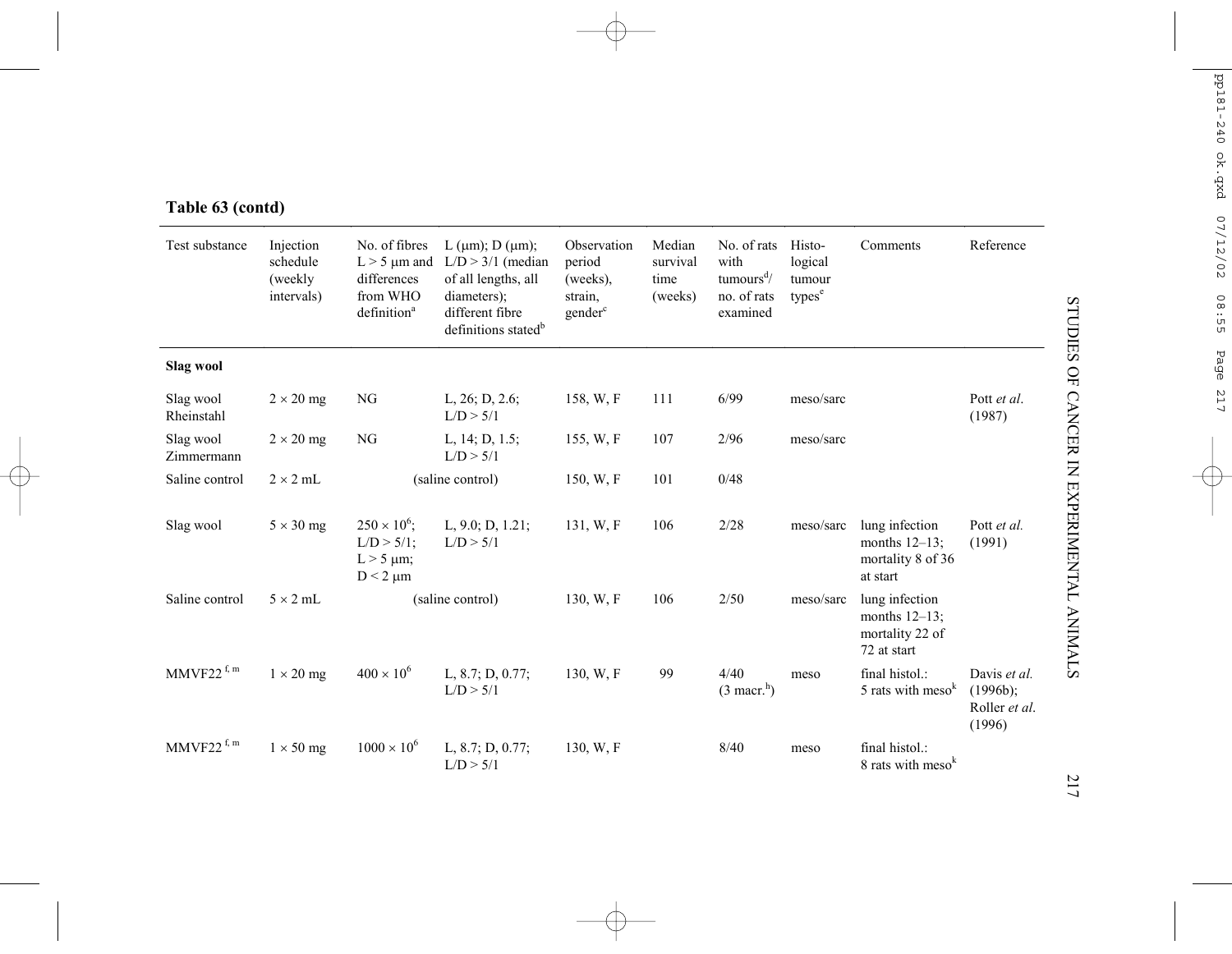| Table 63 (contd) |                                                 |                                                                                          |                                                                                                                                                |                                                                     |                                       |                                                                          |                                                   |                                                     |                         |
|------------------|-------------------------------------------------|------------------------------------------------------------------------------------------|------------------------------------------------------------------------------------------------------------------------------------------------|---------------------------------------------------------------------|---------------------------------------|--------------------------------------------------------------------------|---------------------------------------------------|-----------------------------------------------------|-------------------------|
| Test substance   | Injection<br>schedule<br>(weekly)<br>intervals) | No. of fibres<br>$L > 5 \mu m$ and<br>differences<br>from WHO<br>definition <sup>a</sup> | L ( $\mu$ m); D ( $\mu$ m);<br>$L/D > 3/1$ (median<br>of all lengths, all<br>diameters);<br>different fibre<br>definitions stated <sup>b</sup> | Observation<br>period<br>(weeks),<br>strain,<br>gender <sup>c</sup> | Median<br>survival<br>time<br>(weeks) | No. of rats<br>with<br>tumours <sup>d</sup> /<br>no. of rats<br>examined | Histo-<br>logical<br>tumour<br>types <sup>e</sup> | Comments                                            | Reference               |
| MMVF22 $f, m$    | $3 \times 50$ mg                                | $2900 \times 10^{6}$                                                                     | L, 8.7; D, 0.77;<br>L/D > 5/1                                                                                                                  | 130, W, F                                                           | 101                                   | 18/38                                                                    | meso                                              | final histol.:<br>18 rats with<br>meso <sup>k</sup> |                         |
| Saline control   | $3 \times 2$ mL                                 | (saline control)                                                                         |                                                                                                                                                | 130, W, F                                                           | 121                                   | 0/38                                                                     |                                                   | Final histol.:<br>0 rat with $mesok$                |                         |
| Tremolite        | $1 \times 3.3$ mg                               | $57 \times 10^{6}$                                                                       | L, 3.4; D, 0.29                                                                                                                                | 130, W, F                                                           | 98                                    | 10/39                                                                    | meso                                              |                                                     |                         |
| Tremolite        | $1 \times 15$ mg                                | $260 \times 10^{6}$                                                                      | L, 3.4; D, 0.29                                                                                                                                | 130, W, F                                                           | 74                                    | 30/40                                                                    | meso                                              |                                                     |                         |
| MMVF22           | $129.6 \text{ mg}$                              | 10 <sup>9</sup>                                                                          |                                                                                                                                                | Lifetime or<br>until signs of<br>debilitation.<br>W, M              | 94                                    | 13/24                                                                    | meso                                              |                                                     | Miller et al.<br>(1999) |
| Amosite          | 6.1 mg                                          | 10 <sup>9</sup>                                                                          |                                                                                                                                                | Lifetime or<br>until signs of<br>debilitation,<br>W, M              | 73                                    | 21/24                                                                    | meso                                              |                                                     |                         |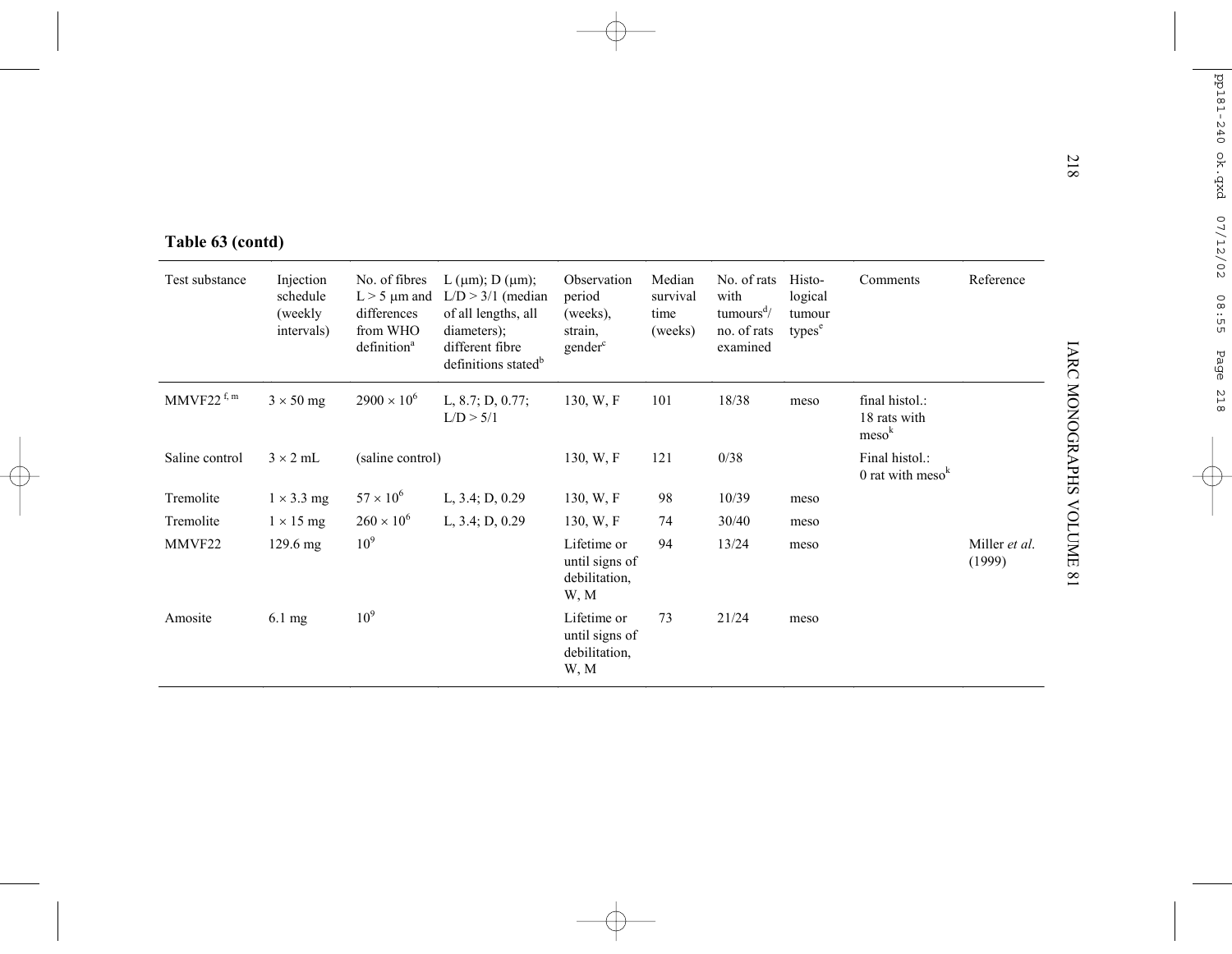# **Table 63 (contd)**

G & H, Grünszweig & Hartmann; NG, not given; lifetime, until survival rate is  $\leq 20\%$ .

a Aspect ratio > 5/1 in Pott *et al*. (1989, 1991) and Roller *et al*. (1996); diameter < 2 <sup>µ</sup>m in Pott *et al*. (1991) and Roller *et al*. (1996)

b Aspect ratio > 5/1 in Pott *et al*. (1989, 1991) and Roller *et al*. (1996)

c SpD, Sprague Dawley; W, Wistar; M, male; F, female; period of observation after first injection

d Calculated from the stated percentage for some groups

e Correct histopathological diagnosis of tumours of the abdominal cavity requires considerable experience. Differential diagnoses of sarcomatous mesothelioma, sarcoma (sarc) and metastases of uterus carcinoma have to be considered in addition to other rare tumour types. Such experience was available for the large study by Roller *et al*. (1996) at which time it was clear that only mesotheliomas (meso) could be attributed to fibrous dusts. In this study, when mesotheliomas were excluded, 49 tumours of the uterus and 18 other tumours were found in the abdominal cavity of 406 female rats (4.4%) and 32 tumours in 661 male rats (4.8%). Three histopathologists with experience in the pathology of rodent neoplasia reviewed a large series of slides from this study of which a few presented some diagnostic difficulty. This most commonly involved uterine adenocarcinoma with widespread peritoneal metastases. There was good agreement among the histopathologists on the percentage or absence of malignant mesothelioma. In most cases, these neoplasms appeared similar to other malignant mesotheliomas that have been induced in this animal model. The initial diagnoses were unanimous in 85% of the cases. Following discussion, final agreement was reached in 99% of the cases. A comparison of the final diagnosis made by the panel with the original diagnosis made at the Fraunhofer Institute revealed agreement in 98% of the cases (Davis *et al*. 1996b). A summary of former results of Pott *et al*. showed tumours in the abdominal cavity in 23 of 886 female Wistar rats (tumours of the uterus were excluded as far as possible) after intraperitoneal administration of non-fibrous dusts or fibres thicker than 3 µm (2.6 %). After injection of saline, tumours were reported in the abdominal cavity in 13 of 491 rats (2.6%) (Pott *et al.*, 1993).

f The chemical composition was published in Roller *et al*. (1996) and a description of the experimental method in Pott *et al*. (1993).

<sup>g</sup> This experimental vitreous fibre was produced with a chemical composition analogous to early commercial rock (stone) wool fibres.

<sup>h</sup> Rats with abdominal tumours were diagnosed only macroscopically at the time of publication.

i This experimental vitreous fibre had a chemical composition expected to have a low biodurability and, consequently, a low carcinogenic potential.

<sup>j</sup> Statistical test performed versus the control group(s) in italics or their sum

k The final data on the histopathological findings were used for calculation of the dose–response relationships and published subsequently (Roller *et al*., 1997; Roller & Pott, 1998).

<sup>1</sup> Same chemical composition as B-20-2.0 (similar to rock (stone) fibres, see footnote  $\epsilon$ ), but with shorter lengths and smaller diameters

 $<sup>m</sup>$  This experimental vitreous fibre was produced with a chemical composition analogous to early commercial slag wool fibres.</sup>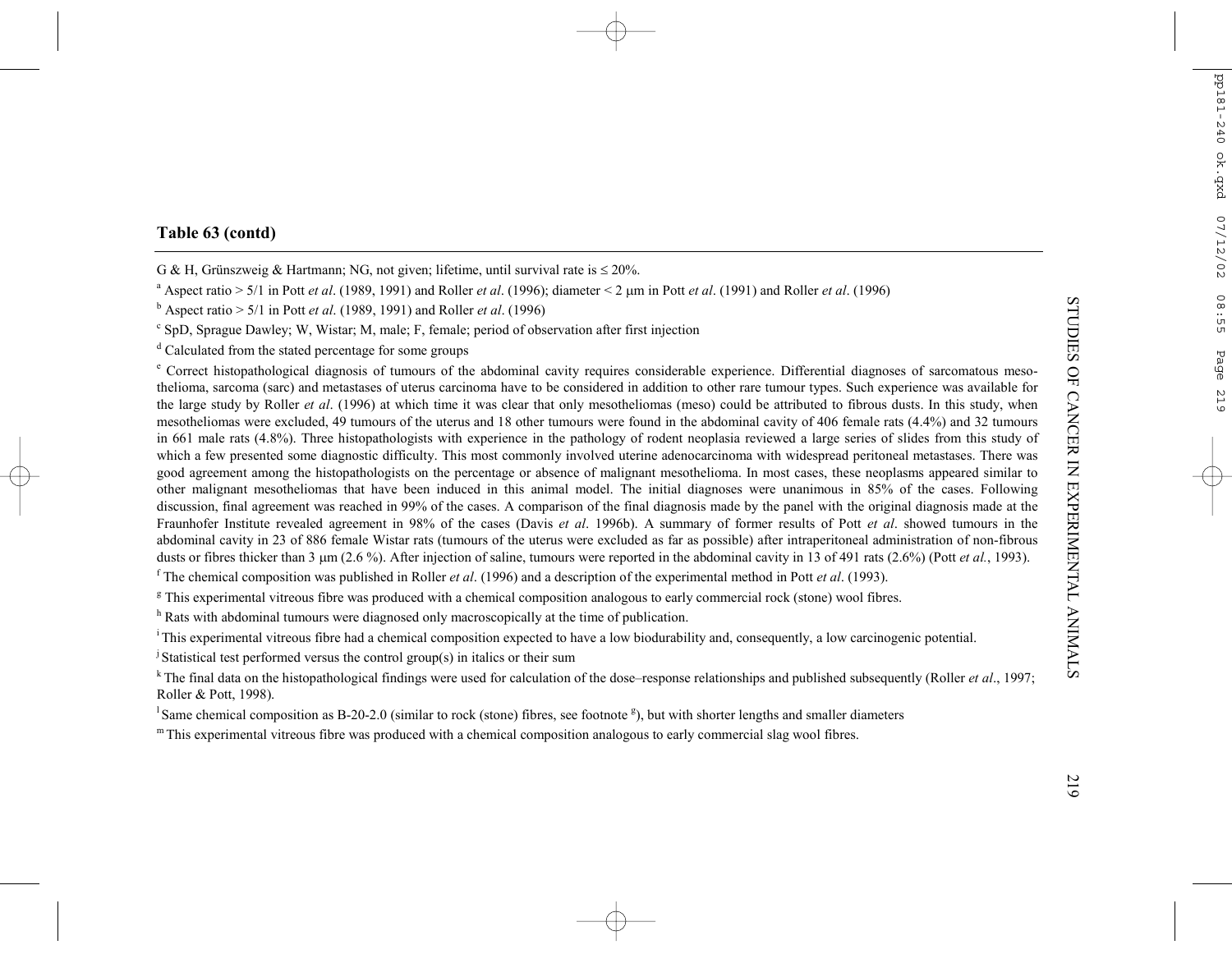### 220 IARC MONOGRAPHS VOLUME 81

Groups of 20 male and 20 female Sprague-Dawley rats, 6–8 weeks of age, received an intraperitoneal injection of 25 mg rock (stone) wool fibres [type not specified; no information on size was given for the test material] and were killed after 104 weeks. A complete autopsy was performed on all animals together with a histopathological examination of the peritoneum. Mesotheliomas were reported in 3/40 rats. The average latency time was 80 weeks. The control animals were injected with water and no tumours were reported (Maltoni & Minardi, 1989). [The Working Group noted that the results are not conclusive as the number of fibres administered and other important details were not presented.]

Female Wistar rats [initial numbers not specified], eight weeks of age, received five weekly intraperitoneal injections of 15 mg of a basalt wool (total dose, 75 mg) [produced by Grünzweig and Hartmann, Germany, chemical composition not given]. The median length of the fibres was 17 µm and the median diameter was 1.1 µm. The total number of WHO fibres (with  $L/D > 5/1$ ) injected was  $59 \times 10^6$ . The median life-span was 79 weeks after first treatment. A post-mortem examination of the abdominal cavity was made. Parts of tumours or organs in which macroscopic tumour tissue was found were investigated by histopathological examination. Mesotheliomas were diagnosed in 30/53 treated animals (lifespan of first animal with tumour, 54 weeks). In a control group that received five weekly injections of saline, mesothelioma was observed in 2/102 animals and the median lifespan was 111 weeks after first treatment, showing a clear increase in the mortality of the fibre-treated group. In a further group of rats, treated with 100 mg titania, the median survival time was 109 weeks and 2/53 rats had mesotheliomas or sarcomas (Pott *et al*., 1989)

In a chronic study, three groups of rats [age, sex and strain not specified] received two monthly intraperitoneal injections of 25 mg of basalt or chrysotile asbestos dusts suspended in saline [chemical composition of dust was not given]. Forty animals in the first group received basalt dust (17% of the dust fibres had length  $>$  5 µm and diameter  $<$  3  $\mu$ m). Fifty animals of the second group received basalt dust (41% of the dust fibres had length  $> 5 \mu$ m and diameter  $< 3 \mu$ m). Sixty rats in the third group were injected with chrysotile asbestos dust. Fibres with length  $> 5 \mu m$  and diameter  $< 3 \mu m$  comprised 76% of the fibre fraction of the asbestos dust. The granular fractions of all dusts varied from 87.9%–88.9%. Control animals (110 rats) were injected intraperitoneally with the saline solution alone. Animals were observed for life. All the materials tested induced peritoneal mesotheliomas. The numbers were 5/40, 7/50 and 27/60 rats in the first basalt dust-, second basalt dust- and chrysotile asbestos-treated groups, respectively. No mesotheliomas were found in control animals (Nikitina *et al.*, 1989).

Female Wistar rats [initial numbers not specified], weighing approximately 190 g, received a single intraperitoneal injection of 25 mg or five weekly injections of 30 mg (total dose, 150 mg) basalt wool (produced by Grünzweig & Hartmann, Germany) [chemical composition not given]. The median length of the fibres was 13.8 µm and the median diameter was 1.08  $\mu$ m. The numbers of fibres injected (length,  $>$  5  $\mu$ m; diameter,  $\leq$  2 µm; aspect ratio,  $>$  5:1) were 5  $\times$  10<sup>6</sup> and 30  $\times$  10<sup>6</sup>, respectively. The survival time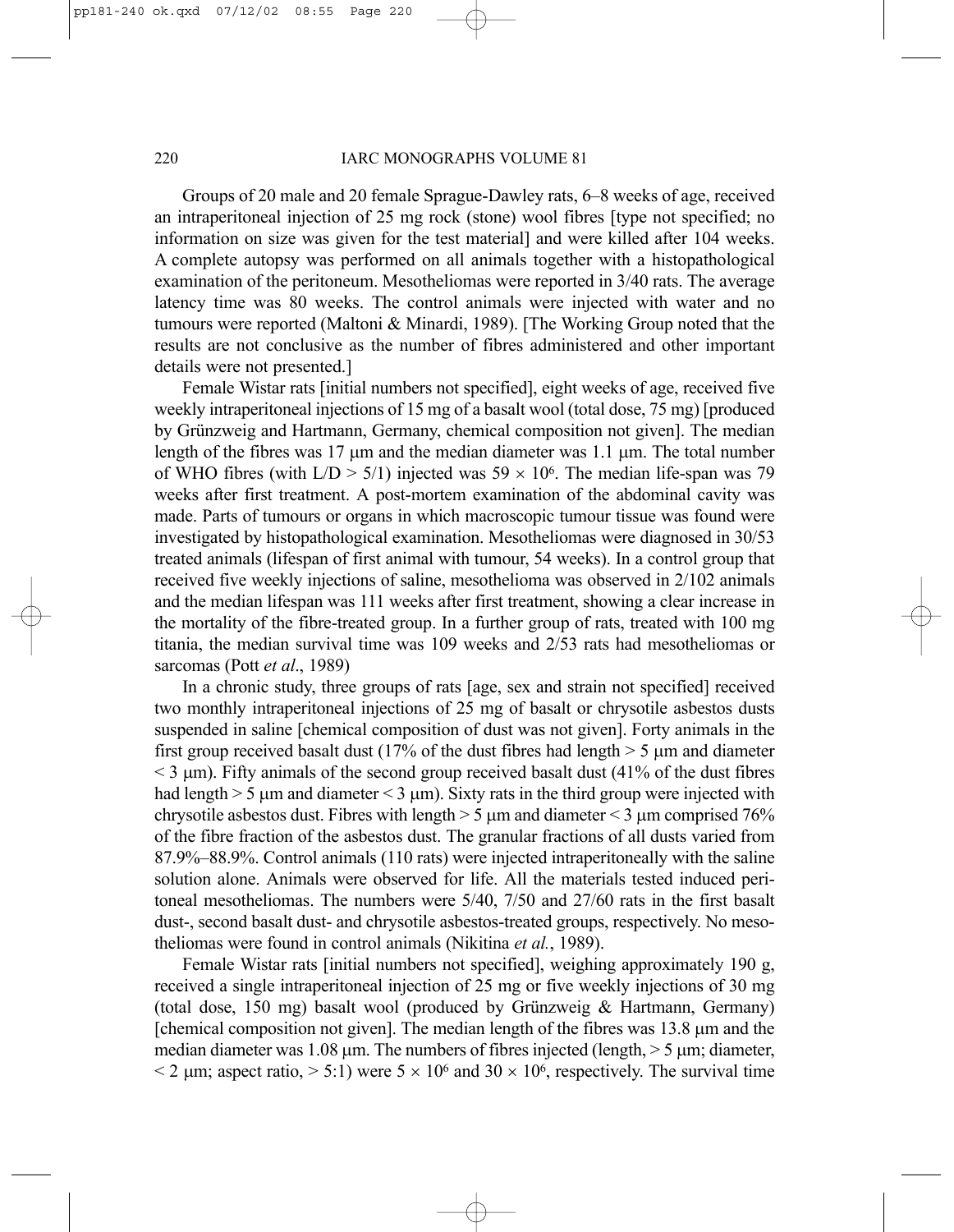was much reduced by an infectious disease of the lungs during months 12 and 13 of the study, the cause of which could not be unequivocally determined. In the low-dose group, 10/48 rats died from the infection and 15/36 in the high-dose group. The mean lifespan was 110 weeks in the low-dose group and 84 weeks in the high-dose group. For those rats that developed tumours, the mean lifespan was 128 weeks in the low-dose group and 89 weeks in the high-dose group. Macroscopic tumours were observed in 1/38 rats in the low-dose group and in 15/21 rats in the high-dose group. A control group of 72 rats was treated with five weekly injections of 2 mL saline solution. Of these animals, 22 died from the infection and the median lifespan was 106 weeks. Two of the remaining 50 rats developed an abdominal tumour (Pott *et al*., 1991). [The Working Group found it difficult to interpret the study since the impact of the infection was unknown.]

Four groups of 40 female Wistar rats, 8–10 weeks of age, received intraperitoneal injections of one of two rock (stone) wools (MMVF21 and R-stone E3) suspended in 2 mL saline administered as two or five weekly injections of 30 mg MMVF21, or four or nine weekly injections of 28.5 mg of R-stone E3. A negative-control group of 40 female Wistar rats received no treatment and a positive-control group of 40 female rats received five intraperitoneal injections of 0.1 mg of a UICC crocidolite sample. The animals were observed up to 130 weeks after first injection. The doses, dose schedules and characteristics of all the fibres tested are given in Table 63, together with data on median survival and incidence of mesotheliomas. The incidences of mesotheliomas were: 37/38 and 33/38 in the rats treated with MMVF21; 0/30 and 4/35 in the rats treated with R-stonewool E3; 20/39 in the rats treated with crocidolite; and 0/37 in untreated control rats (Pott *et al.*, 1993; Davis *et al.*, 1996b; Roller *et al.*, 1996).

A further experiment was reported as part of this study. Five groups of 32–36 male or 32–36 female Wistar rats, 8–10 weeks of age, were administered M-stone (a typical rock (stone) wool; Manville Technical Center, Denver, CO, USA; median length of the fibres was 10.1  $\mu$ m and the median diameter was 0.84  $\mu$ m) in 2 mL saline. The rats received either single intraperitoneal injections of 8.5 or 25.5 mg (males and females) or two injections (at a two-week interval) of 42.5 mg (males only). Five other groups of 32–36 male or 32–36 female Wistar rats, 8–10 weeks of age, received intraperitoneal injections of experimental rock (stone) wool B-20-2.0 (Bayer, Germany; median length of the fibres was 6.6  $\mu$ m and the median diameter was 0.83  $\mu$ m) suspended in 2 mL saline and administered as a single injection of 6 or 18 mg (males and females) or as two weekly injections of 30 mg (males only). Animals were observed for up to 130 weeks. A control group of 96 female and 72 male Wistar rats received 20 weekly intraperitoneal injections of 2 mL saline alone. Macroscopic tumours were investigated histopathologically. The incidence of peritoneal mesotheliomas in the five groups treated with M-stone was 2/32, 2/36, 9/32, 8/36 and 22/35. In the groups treated with B-20-2.0, mesotheliomas were observed in 2/32 females and 15/36 males in the low-dose group, 7/32 females and 12/34 males in the mid-dose group and in 21/35 animals that received the high dose. In the control group treated with saline, no tumour was observed in any of the 93 females and a mesothelioma was observed in one of the 69 males. Two groups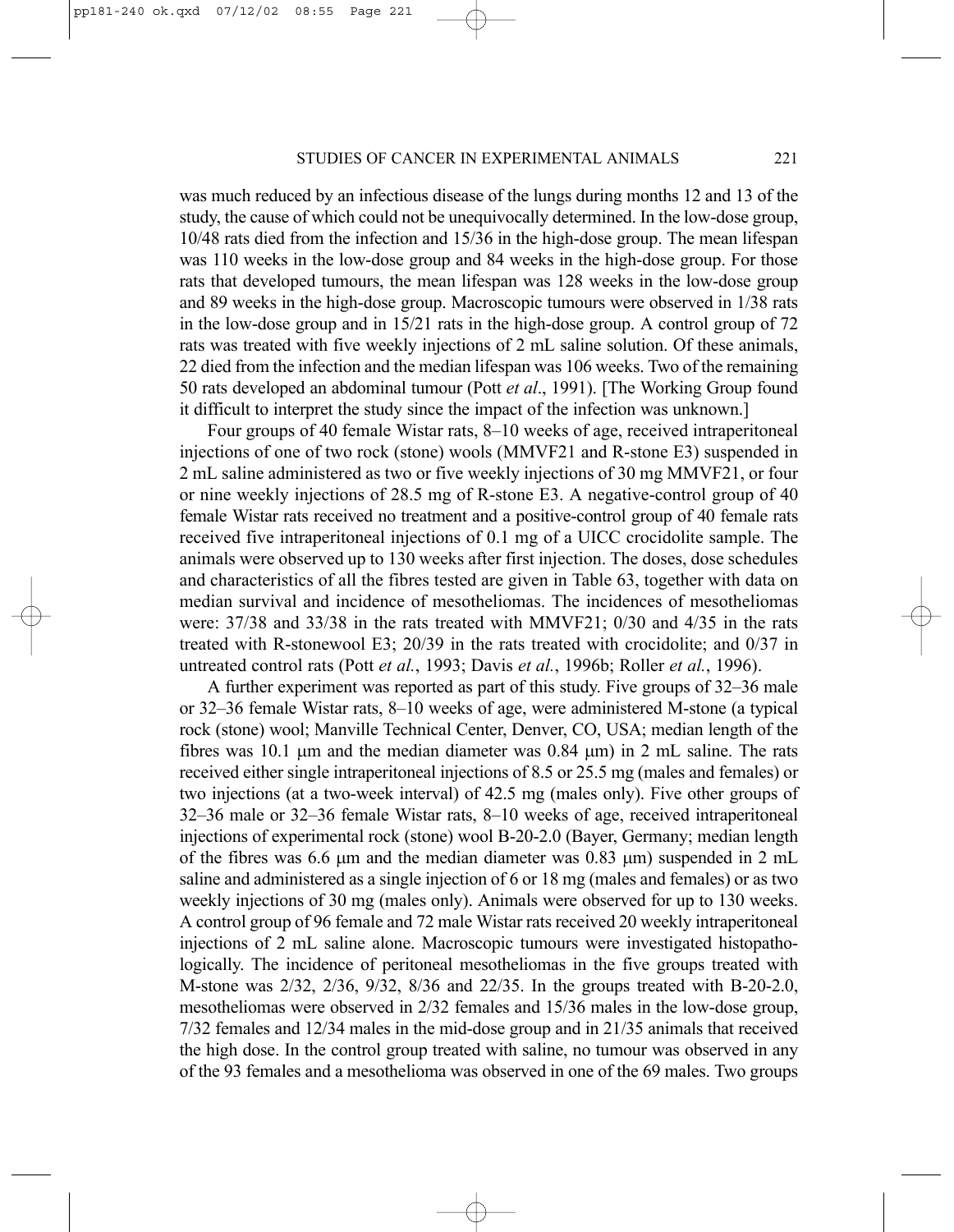of positive control animals (one female and one male) received five weekly intraperitoneal injections of 0.1 mg UICC crocidolite. The median length of the fibres was 1.8  $\mu$ m and the median diameter 0.19  $\mu$ m. Mesotheliomas were observed in 25/32 females and 32/48 males examined. Two groups of negative-control animals (48 female and 72 male Wistar rats) received 20 weekly intraperitoneal injections of 50 mg granular silicon carbide. No mesotheliomas were observed in any of the 45 female or 70 male rats examined (Pott *et al*., 1993; Davis *et al*., 1996b; Roller *et al*., 1996).

An additional experiment performed as part of the same study was also reported. Four groups of 40 female Wistar rats, 8–10 weeks of age, received intraperitoneal injections of experimental rock (stone) wool B-20-0.6 (Bayer, Germany) suspended in 2 mL saline either as a single injection of 3.5, 8.5 or 25 mg or as three weekly injections of 25 mg. A negative-control group consisted of 40 female Wistar rats that received three intraperitoneal injections of 2 mL saline alone and two groups of positive controls received injections of either 3.3 or 15 mg tremolite (Libby, Montana). The incidences of mesotheliomas were: 12/40, 17/40, 30/40 and 27/31 in the rats treated with B-20-0.6; 10/39 and 30/40 in the rats treated with tremolite compared to 0/38 in the control rats treated with saline (Pott *et al.*, 1993; Davis *et al.*, 1996b; Roller *et al.*, 1996).

Groups of about 24 male Wistar rats, approximately 12 weeks of age, received two injections of MMVF21 of a mass dose of 183.1 mg suspended in buffered saline. The target dose was 10<sup>9</sup> WHO fibres; the number of fibres with length  $>$  5 µm was  $0.8 \times 10^9$ per rat and the diameters were  $\leq 0.95$  µm and  $\geq 0.95$  µm. Animals were kept for life or until they showed signs of debilitation. At autopsy, the peritoneal contents were examined macroscopically for the presence of peritoneal mesotheliomas. In addition, specimens from the first six animals to develop mesotheliomas were taken for histopathological examination. The median survival time was 281 days. The median survival time of rats that developed mesotheliomas was 284 days. An abdominal mesothelioma was diagnosed in 19/20 animals examined. Tumours were diagnosed by the macroscopic presence of peritoneal mesotheliomas and by microscopy when the diagnosis was in doubt. In a group of positive controls, male Wistar rats were treated with 6.1 mg amosite fibres with the same target concentration of 109 WHO fibres. About 99% of the fibres had diameters below 0.95  $\mu$ m. Mesotheliomas were observed in 21/24 of the rats in this group (Miller *et al*., 1999). [The Working Group noted that no vehicle control group was included in this study.]

# 3.4.4 *Intrapleural injection*

*Rat*: Groups of 48 SPF Sprague-Dawley rats [sex and age unspecified] received single intrapleural injections of 20 mg Swedish rock (stone) wool [type of rock unspecified] or chrysotile in 0.5 mL saline. The dust samples used (and the size distributions of fibres) were: Swedish rock (stone) wool with resin coating (70% fibres  $<$  5  $\mu$ m in length; 52%  $<$  0.6  $\mu$ m in diameter), Swedish rock (stone) wool after removal of resin (70%  $\leq$  5 µm in length; 58%  $\leq$  0.6 µm in diameter) and UICC African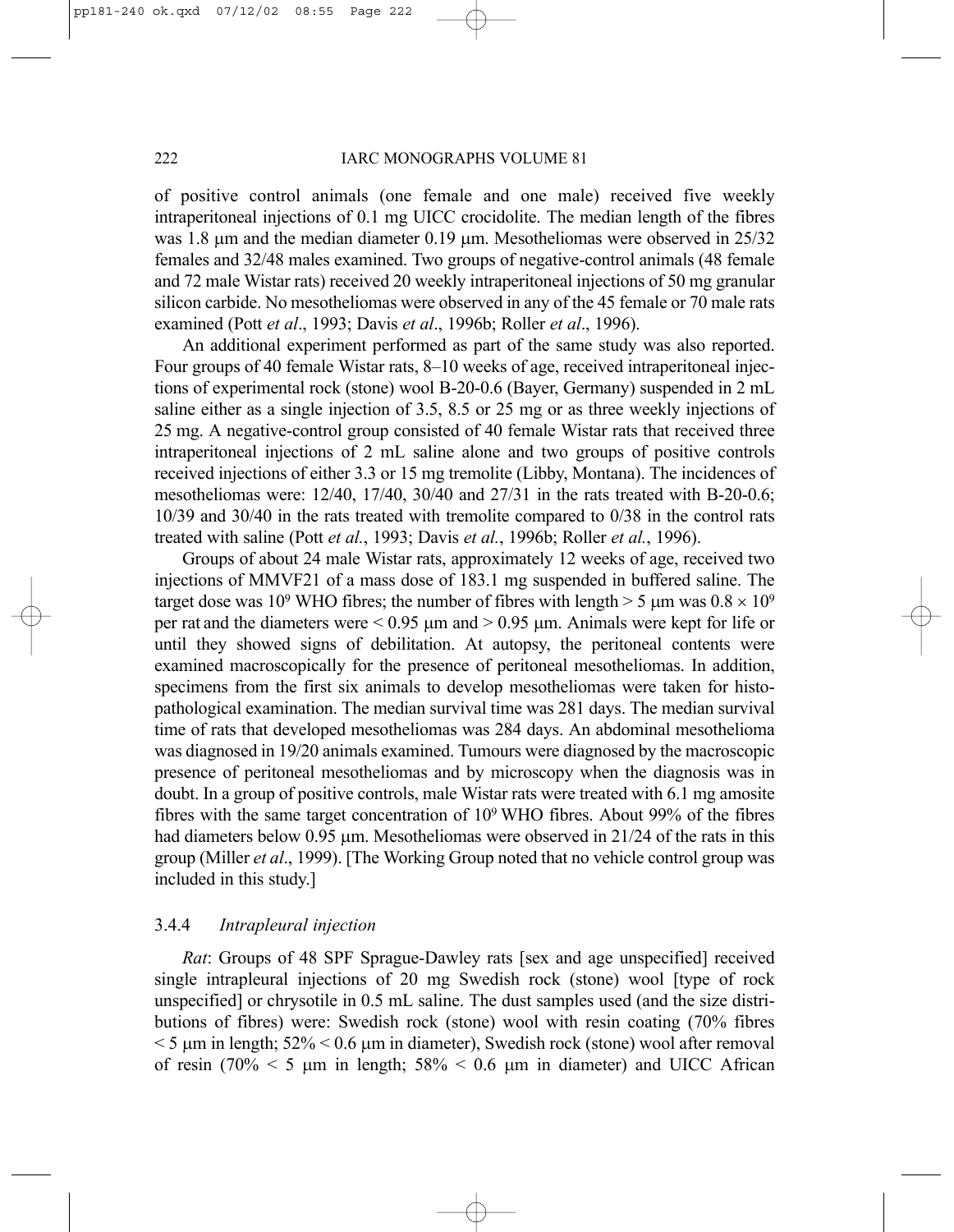chrysotile [fibre sizes unspecified]. The animals were kept until natural death [survival times unspecified]. Three mesotheliomas occurred in the group treated with rock (stone) wool with resin and two in the group treated with rock (stone) wool without resin; six mesotheliomas occurred in the group treated with chrysotile. No tumour was observed in a group of 24 controls treated with saline (Wagner *et al.*, 1984).

# **3.5 Slag wool**

# 3.5.1 *Inhalation exposure* (see Table 61)

*Rat*: A group of 55 female Osborne-Mendel rats, 100 days of age, was exposed by inhalation (nose only) to slag wool dust [type of slag unspecified] (mass concentration, 7.8 mg/m3; 15.2% respirable fibres — geometric mean diameter, 0.9 µm; geometric mean length, 22  $\mu$ m; chamber concentration, 200 fibres/cm<sup>3</sup> with 76 fibres > 10  $\mu$ m in length and  $\leq 1.0$  µm in diameter) for 6 h per day on five days per week for two years and then observed for life. Groups of 59 chamber and 125 room controls were also kept. No tumour of the respiratory tract was observed in any group. Average survival time in the group treated with slag wool was shorter (677 days) than that of chamber (754 days) and room (724 days) controls. Of 57 rats exposed to UICC crocidolite (3000 fibres/cm3; 5% fibres  $\geq$  5 µm in length; mean, 3.1  $\pm$  10.2 µm), two developed bronchoalveolar tumours and one, a mesothelioma (Smith *et al*., 1987). [No information was given on chemical composition of the slag wool or on animal respirability. The number of slag wool fibres retained was relatively low.]

Groups of 140 male Fischer 344 rats, eight weeks of age, were exposed in noseonly inhalation chambers to three concentrations  $(3, 16 \text{ and } 30 \text{ mg/m}^3)$  of slag wool (MMVF22) for 6 h per day on five days per week for 104 weeks. These exposure conditions correspond to average numbers of WHO fibres/cm<sup>3</sup> of 30, 131 and 213. The geometric mean diameter of the test fibres was approximately  $0.85 \mu m$  and the geometric mean length approximately 13  $\mu$ m. The retained lung burden/mg dry lung tissue after 24 months was:  $44.4 \times 10^3$  WHO fibres and  $1.8 \times 10^3$  fibres  $> 20$  µm for the 3 mg/m<sup>3</sup> dose,  $96.7 \times 10^3$  and  $4.5 \times 10^3$ , respectively, for the 16 mg/m<sup>3</sup> dose and 177  $\times$  $10<sup>3</sup>$  and  $11.0 \times 10<sup>3</sup>$ , respectively, for the 30 mg/m<sup>3</sup> dose. The post-exposure period was continued until approximately 20% of the animals in the air-control group survived; this occurred four months after the end of exposure. Mortality was similar to that observed in the unexposed controls. In the group that received the  $3 \text{ mg/m}^3$  dose, one adenoma and one carcinoma were observed in 116 rats. No tumours were observed in the group that received the 16 mg/m<sup>3</sup> dose. In the group treated with 30 mg/m<sup>3</sup> slag wool dust, two pulmonary adenomas and one lung carcinoma were observed in 115 rats. In the control group, two lung adenomas were found in 126 rats. A positive control group was exposed to crocidolite asbestos  $(10 \text{ mg/m}^3)$ , with a geometric mean diameter of 0.28  $\mu$ m determined by SEM and a geometric mean length of 4.1  $\mu$ m determined by light microscopy. Exposure to crocidolite asbestos was terminated after 10 months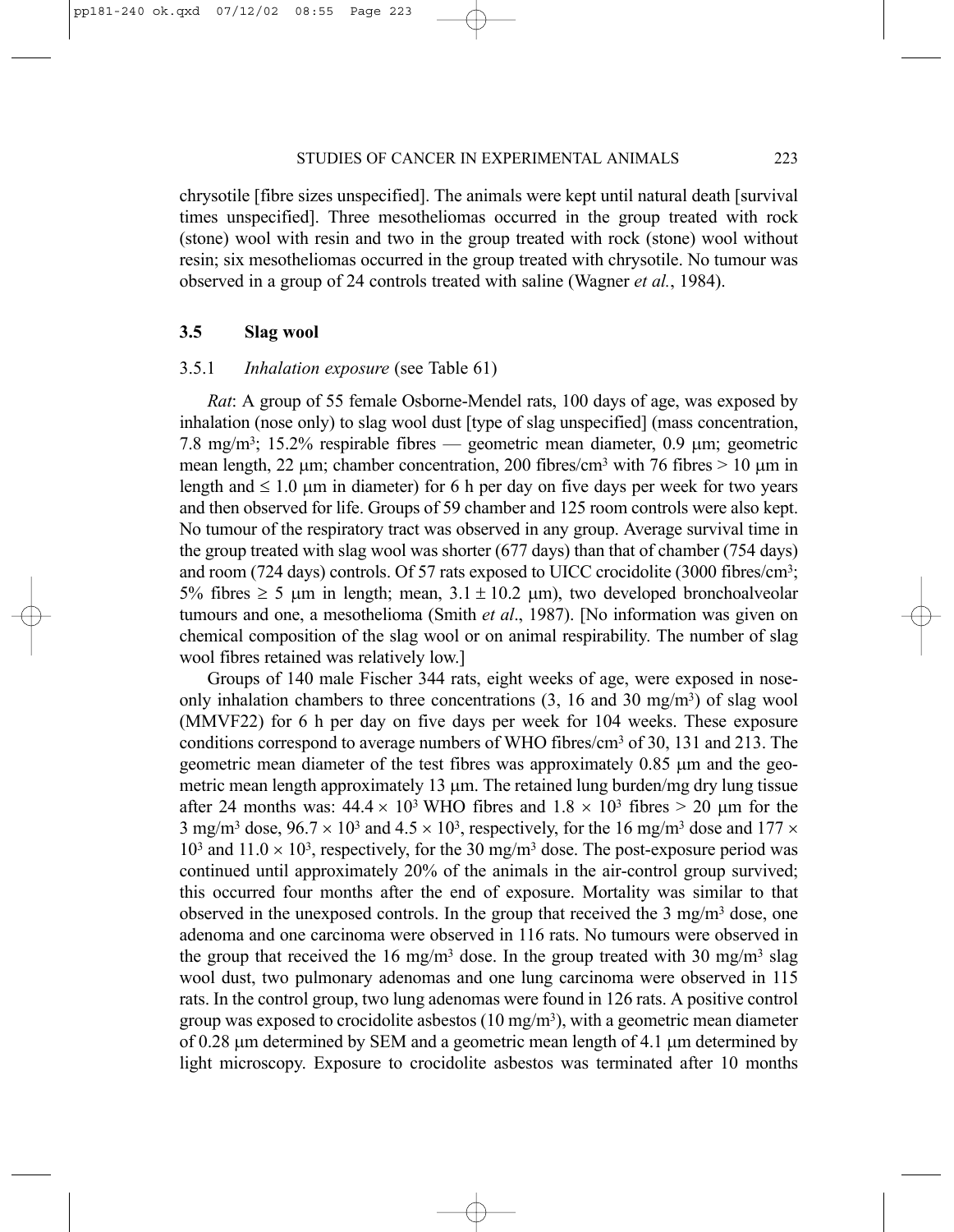because of increased morbidity and mortality. The retained lung burden/mg dry lung tissue after 104 weeks was  $759 \times 10^3$  WHO fibres and  $41.1 \times 10^3$  fibres  $> 20$  µm. Ten pulmonary adenomas, five pulmonary carcinomas and one mesothelioma were reported in 106 rats (McConnell *et al*., 1994).

# 3.5.2 *Intraperitoneal injection* (see Table 63)

(*a*) *Rat*

Groups of female Wistar rats, 15 weeks old, received two weekly intraperitoneal injections of 20 mg of one of two samples of Rheinstahl and Zimmermann (Germany) slag wool [chemical composition not given] in 2 mL saline. The Rheinstahl sample had a median fibre length of 26  $\mu$ m and a median fibre diameter of 2.6  $\mu$ m; the Zimmermann sample had a median fibre length of  $14 \mu m$  and a median fibre diameter of  $1.5 \mu m$ . The animals were observed for life; median survival times were 111, 107 and 101 weeks for the groups given coarser (Rheinstahl) and finer (Zimmermann) slag wool and for a control group treated with saline alone, respectively. Slight increases in the incidence of sarcomas, mesotheliomas and (rarely) carcinomas of the abdominal cavity were observed with the slag wool samples: 6/99 with the coarser sample (first tumour after 88 weeks) and 2/96 with the finer sample (first tumour after 67 weeks). No tumour occurred in any of the 48 control animals (Pott *et al*., 1987). [The Working Group noted that, in other studies in this laboratory, the historical incidence of abdominal tumours in animals treated with saline ranged from  $0\% - 6.3\%$ .

Female Wistar rats [initial numbers not specified], weighing approximately 190 g, received either five weekly intraperitoneal injections of 30 mg slag wool [chemical composition not given] suspended in 2 mL saline or 2 mL saline alone (control group of 72 females). The median length of the fibres was  $9.0 \mu m$ , the median diameter was 1.21  $\mu$ m and the number of fibres injected (length  $>$  5  $\mu$ m, diameter  $\leq$  2  $\mu$ m, aspect ratio  $> 5/1$ ) was  $250 \times 10^6$ . The lifespan of the animals was much reduced by an infectious disease of the lung in months 12 and 13 (the cause could not be diagnosed) which killed 8/36 rats in the treated group. The mean lifespan in both groups was 106 weeks. The mean lifespan for rats that developed tumours was 77 weeks. Macroscopic tumours were observed in 2/28 rats. In the control group, 22/72 animals died from the infection and two of the remaining 50 rats developed an abdominal tumour (Pott *et al*., 1991). [The Working Group found it difficult to interpret this study since the impact of the infection was unknown.]

Three groups of 40 female Wistar rats, 8–10 weeks old, received a single intraperitoneal injection of 20 or 50 mg or three weekly injections of 50 mg MMVF22 suspended in 2 mL saline. The median length of the fibres was  $8.7 \mu m$  and the median diameter was 0.77 µm. A control group of 40 female Wistar rats received three intraperitoneal injections of 2 mL saline only. The length of the observation period was 130 weeks. The median survival time was 99 weeks in the group treated with the 20-mg dose, 102 weeks in the group treated with the single 50-mg dose and 95 weeks in the group that received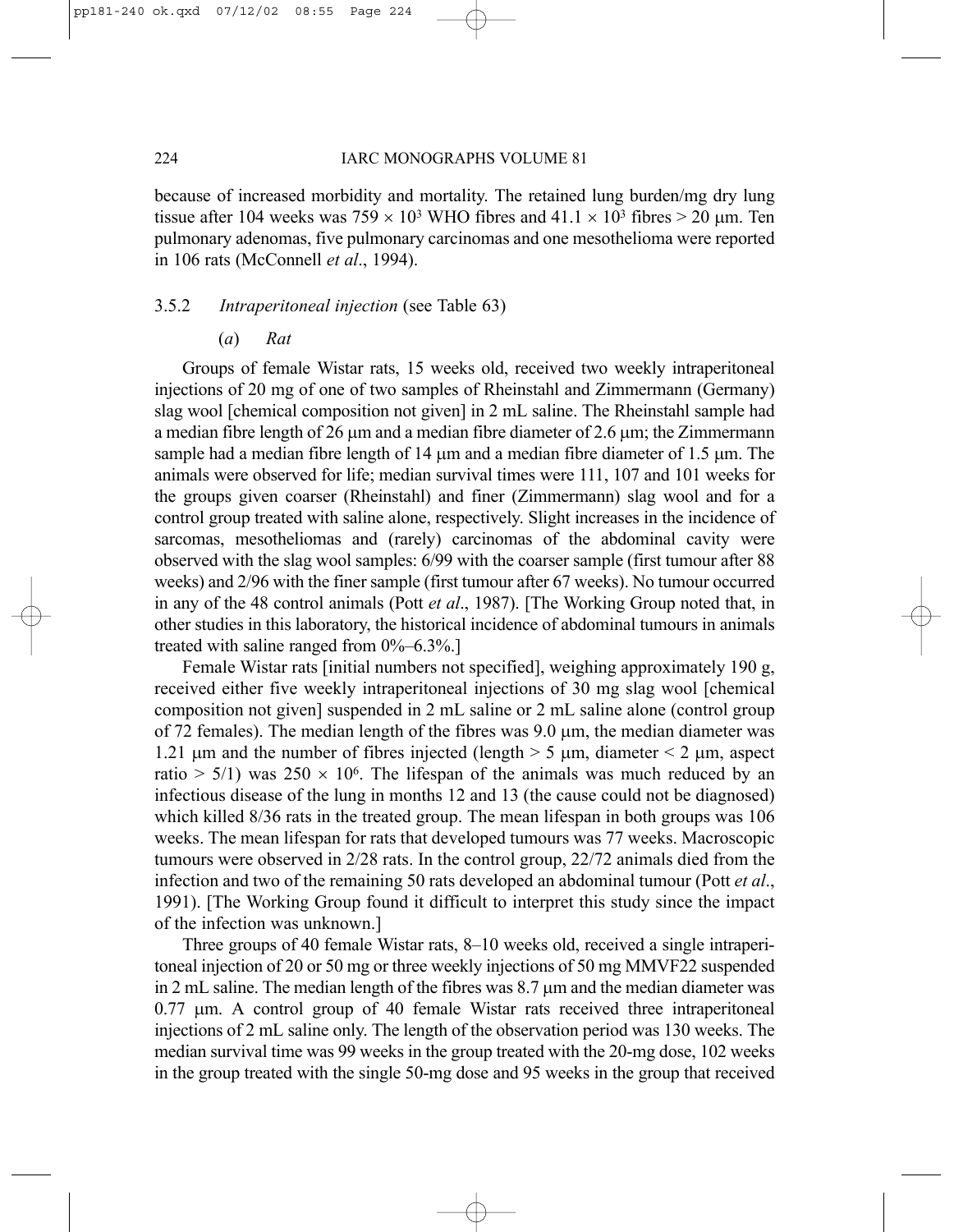the three 50-mg doses. Necropsy was followed by a macroscopic investigation of the thoracic and abdominal areas for tumours and the organs were transferred into buffered formalin. Macroscopic tumours were investigated histopathologically. The incidence of mesotheliomas was 4/40 in the group given the 20-mg dose, 8/40 after treatment with the single 50-mg dose and 18/38 in the group that received the three 50-mg doses. In the control group treated with saline, no tumour was observed in 38 rats. Two groups of positive controls received an intraperitoneal injection of either 3.3 mg or 15 mg tremolite (Libby, Montana). The median fibre length was 3.4 µm and the median diameter was 0.29 µm; the numbers of fibres injected were  $57 \times 10^6$  and  $260 \times 10^6$ , respectively. In the group that received 3.3 mg tremolite, 10/39 rats examined had developed mesotheliomas, and mesotheliomas were seen in 30/40 rats in the group treated with 15 mg tremolite (Pott *et al*., 1993; Davis *et al*., 1996b; Roller *et al*., 1996)

Groups of approximately 24 male Wistar rats, approximately 12 weeks of age, received two injections of a slag wool fibre (MMVF22) of a mass dose of 129.6 mg suspended in buffered saline. The target dose was 109 WHO fibres. Animals were kept for life or until they showed signs of debilitation. At autopsy, the peritoneal contents were examined macroscopically for the presence of peritoneal mesotheliomas. Tumours were diagnosed by the macroscopic presence of peritoneal mesotheliomas and by microscopy when the diagnosis was in doubt. In addition, specimens from the first six animals to develop mesotheliomas were taken for a histopathological examination. The median survival time was 658 days, and the median survival time of animals with mesothelioma was 695 days. An abdominal mesothelioma was diagnosed in 13/24 rats examined. In a group of positive controls, male Wistar rats were treated with 6.1 mg amosite fibres with the same target concentration of 109 WHO fibres. About 99% of the fibres had diameters below 0.95 µm. Mesotheliomas were observed in 22/24 of the rats in this group [no vehicle control group was included in this study] (Miller *et al*., 1999).

#### (*b*) *Hamster*

A group of 69 male Syrian golden hamsters, 100 days of age, was exposed by inhalation (nose-only) to slag wool dust [type of slag unspecified] (mass concentration, 7.8 mg/m<sup>3</sup>; 15.2% respirable fibres; geometric mean diameter,  $0.9 \mu m$ ; geometric mean length, 22  $\mu$ m; chamber concentration, 200 fibres/cm<sup>3</sup> with 76 fibres/cm<sup>3</sup> > 10  $\mu$ m in length and  $\leq 1.0$  µm in diameter) for 6 h per day on five days per week for two years and then observed for life. Groups of 58 chamber and 112 room controls were included in the study. No tumour of the respiratory tract was observed in the treated animals or in room controls; one of 58 chamber controls had a bronchoalveolar tumour. There was no decrease in lifespan (about 660 days). In a group of 58 hamsters exposed to UICC crocidolite (3000 fibres/cm<sup>3</sup>; 5% fibres  $\geq$  5  $\mu$ m in length; mean, 3.1  $\pm$  10.2  $\mu$ m), no pulmonary tumour was seen (Smith *et al*., 1987). [The Working Group noted that the counting criteria for retained fibres were not stated and that the number of slag wool fibres retained was relatively low.]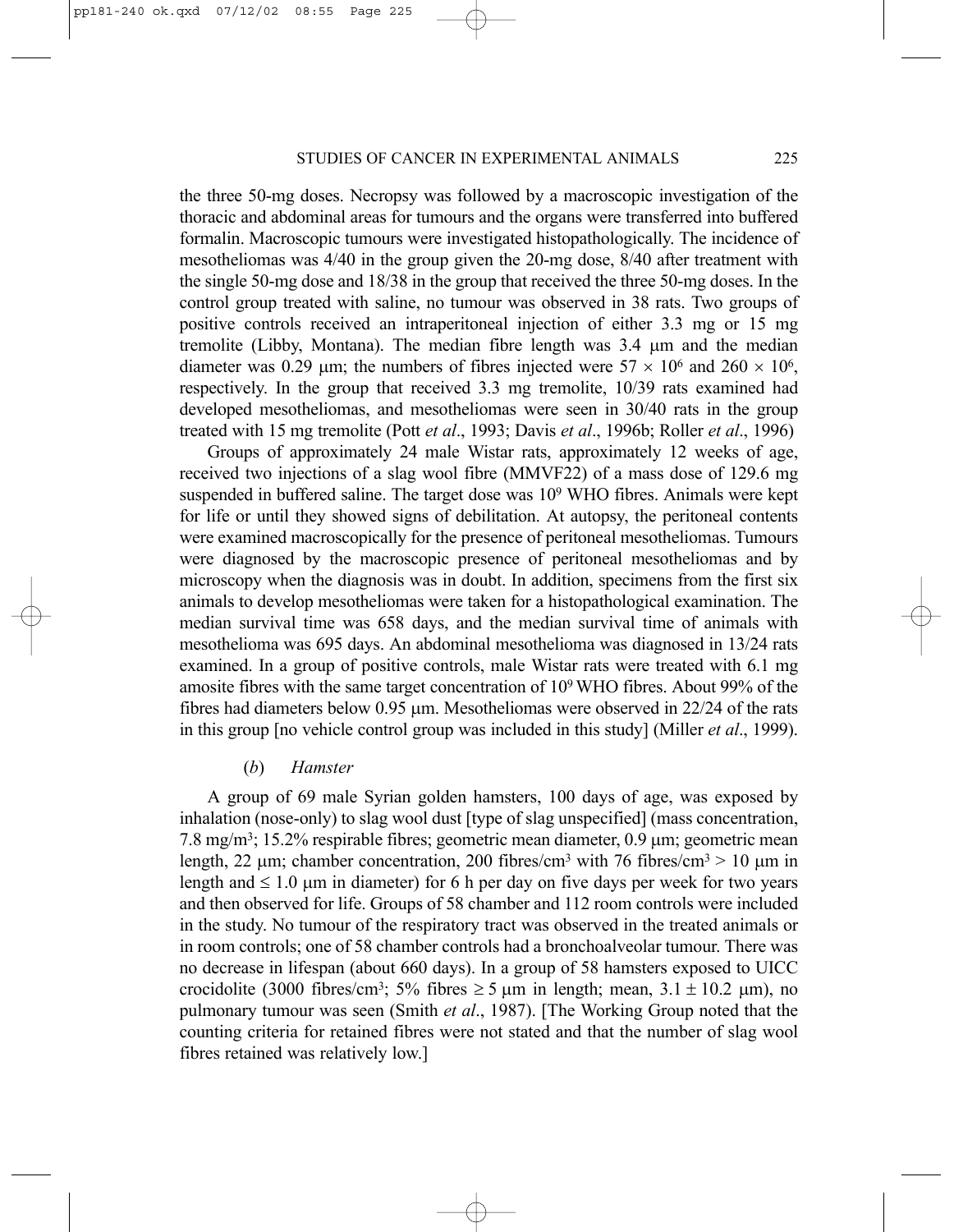#### 226 IARC MONOGRAPHS VOLUME 81

# 3.5.3 *Intrapleural injection*

*Rat*: Groups of 48 SPF Sprague-Dawley rats [sex and age unspecified] received either a single intrapleural injection of 20 mg German slag wool [type of slag unspecified] or chrysotile in 0.5 mL saline. The dust samples used (and the size distributions of the fibres) were: German slag wool  $(67\% \le 5 \text{ µm}$  in length;  $42\% \le 0.6 \text{ µm}$  in diameter), German slag wool after removal of resin  $(80\% \leq 5 \text{ µm}$  in length; 62%  $< 0.6$   $\mu$ m in diameter and UICC African chrysotile [sizes of fibres unspecified]. The animals were kept until natural death [survival times unspecified]. No tumour was observed in the group treated with slag wool or in a group of 24 controls treated with saline. Six mesotheliomas occurred in the group treated with chrysotile (Wagner *et al.*, 1984).

# **3.6 Refractory ceramic fibres**

# 3.6.1 *Inhalation exposure* (see Table 64)

(*a*) *Rat*

A group of 48 SPF Wistar AF/HAN rats [sex and source unspecified], 12 weeks old, was exposed by whole-body inhalation [exposure chamber parameters (size, flow rate, temperature, humidity) and animal husbandry (single or group caging, environmental controls, light/dark cycle, basal diet and water supply) unspecified] to a target concentration of 10 mg/m<sup>3</sup> respirable dust from bulk fibrous ceramic aluminium silicate glass [chemical composition not given] for 7 h per day on five days per week for 12 months (cumulative exposure, 224 days). A group of 40 unexposed rats housed within the same laboratory unit served as controls [age, sex, source and treatment of controls (whether exposed to room or chamber air) unspecified]. Following cessation of exposure to the dust, all the remaining animals were kept until either their natural death or the termination of the experiment at 32 months. The mean concentration of respirable dust was  $10.0 \pm 4.8$  mg/m<sup>3</sup> and that of total dust,  $9.6 \pm 8.4$  mg/m<sup>3</sup>. The analysis of respirable dust, by phase contrast optical microscopy (PCOM), showed that the animals were exposed to 95 WHO fibres/cm<sup>3</sup> ( $>$  5  $\mu$ m in length and < 3  $\mu$ m in diameter; aspect ratio,  $> 3:1$ ). Approximately 90% of the fibres were  $< 3 \mu m$  in length and  $\leq 0.3$  µm in diameter and the ratio of particles ( $\geq 1$  µm in diameter) to fibres ( $> 5 \mu$ m in length) was approximately 4:1. Survival times did not differ significantly between control and treated animals. Eight animals treated with dust (8/48, 17%) developed pulmonary neoplasms (one adenoma, three carcinomas and four malignant histiocytomas). Pulmonary tumours were not observed in any of the control animals. In addition to the tumours associated with the lung, eight benign and eight malignant tumours [unspecified], including one peritoneal mesothelioma were also found in the group treated with dust. The dust burden of ceramic aluminium silicate in the left lung was converted to whole lung values and ranged from 2.8–6.8 mg (Davis *et al*., 1984).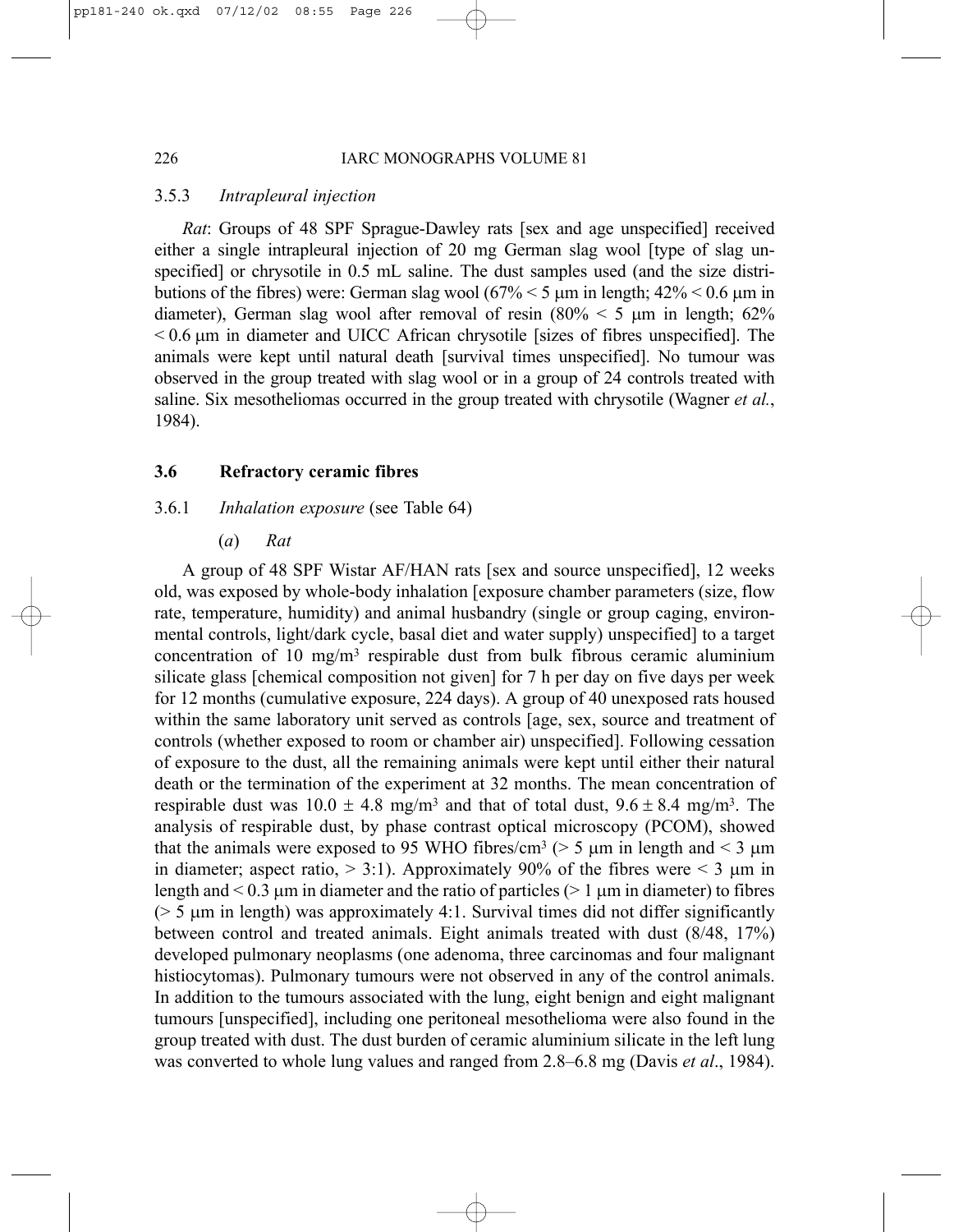| Fibre type                                         | Route of<br>adminis-<br>tration | Strain                                | Sex       | Exposure<br>conc.<br>(mg/m <sup>3</sup> ) | Exposure conc.<br>$(f/cm^3)$                                                                                   | Exposure<br>duration<br>$(h/d, d/wk)$ ,<br>total exposure<br>(weeks),<br>observation<br>(weeks) | No. of<br>animals/<br>group | Lung<br>tumours<br>(adenoma<br>and<br>carcinoma)        | Tumours<br>(pleural or<br>peritoneal) | Lung<br>burden                                            | Reference              |
|----------------------------------------------------|---------------------------------|---------------------------------------|-----------|-------------------------------------------|----------------------------------------------------------------------------------------------------------------|-------------------------------------------------------------------------------------------------|-----------------------------|---------------------------------------------------------|---------------------------------------|-----------------------------------------------------------|------------------------|
| Rat                                                |                                 |                                       |           |                                           |                                                                                                                |                                                                                                 |                             |                                                         |                                       |                                                           |                        |
| RCF (NS)                                           | Whole-<br>body<br>inhalation    | <b>SPF</b><br>Wistar<br><b>AF/HAN</b> | <b>NS</b> | 10                                        | 95 WHO $f/cm3$ ,<br>90% with<br>$D_{1}$ < 3 $\mu$ m; prt/fib,<br>4:1                                           | $(7, 5)$ , 52,<br>lifetime or<br>128                                                            | 48                          | 8/48<br>$(17\%)$ ; 0 in<br>controls                     | $\bf{0}$                              | -                                                         | Davis et al.<br>(1984) |
| Fibrefrax®                                         | Nose-only<br>inhalation         | Osborne-<br>Mendel                    | F         | 10.8                                      | 88 f/cm <sup>3</sup> with<br>$L > 10 \mu m$ ;<br>$GMD$ , 0.9 $\mu$ m;<br>GML, $25 \mu m$ ;<br>$prt/fib$ , 33:1 | (6, 5), 104,<br>lifetime                                                                        | 55                          | 0/55                                                    | $\overline{\phantom{0}}$              | $2.18 \times$<br>$10^4$ f/mg<br>dry lung                  | Smith et al.<br>(1987) |
| Kaolin-<br>based<br>RCF1                           | Nose-only<br>inhalation         | Fischer<br>344                        | M         | 30                                        | 187 WHO $f/cm3$ .<br>GMD, $\sim 0.8$ $\mu$ m;<br>GML, 12.8-<br>$17.4 \mu m$                                    | (6, 5), 104,<br>lifetime                                                                        | 140                         | 16/123<br>$(13\%)$ ;<br>controls.<br>2/130<br>$(1.5\%)$ | 2/123<br>$(1.6\%)$ ;<br>controls, 0   | $2 - 7 \times 10^{5}$<br><b>WHO</b><br>$f/mg$ dry<br>lung | Mast et al.<br>(1995a) |
| Alumina-<br>zirconia<br>silica<br>RCF <sub>2</sub> | Nose-only<br>inhalation         | Fischer<br>344                        | M         | 30                                        | 220 WHO $f/cm^3$ :<br>GMD, $\sim 0.8$ $\mu$ m;<br>GML, 12.8-<br>$17.4 \mu m$                                   | (6, 5), 104,<br>lifetime                                                                        | 140                         | 9/121<br>$(7.4\%)$ ;<br>controls.<br>2/130<br>$(1.5\%)$ | 3/121<br>$(2.5\%)$ ;<br>controls, 0   | $2 - 7 \times 10^{5}$<br><b>WHO</b><br>f/mg dry<br>lung   |                        |

# **Table 64. Studies of the carcinogenicity of refractory ceramic fibres in rats and hamsters**

227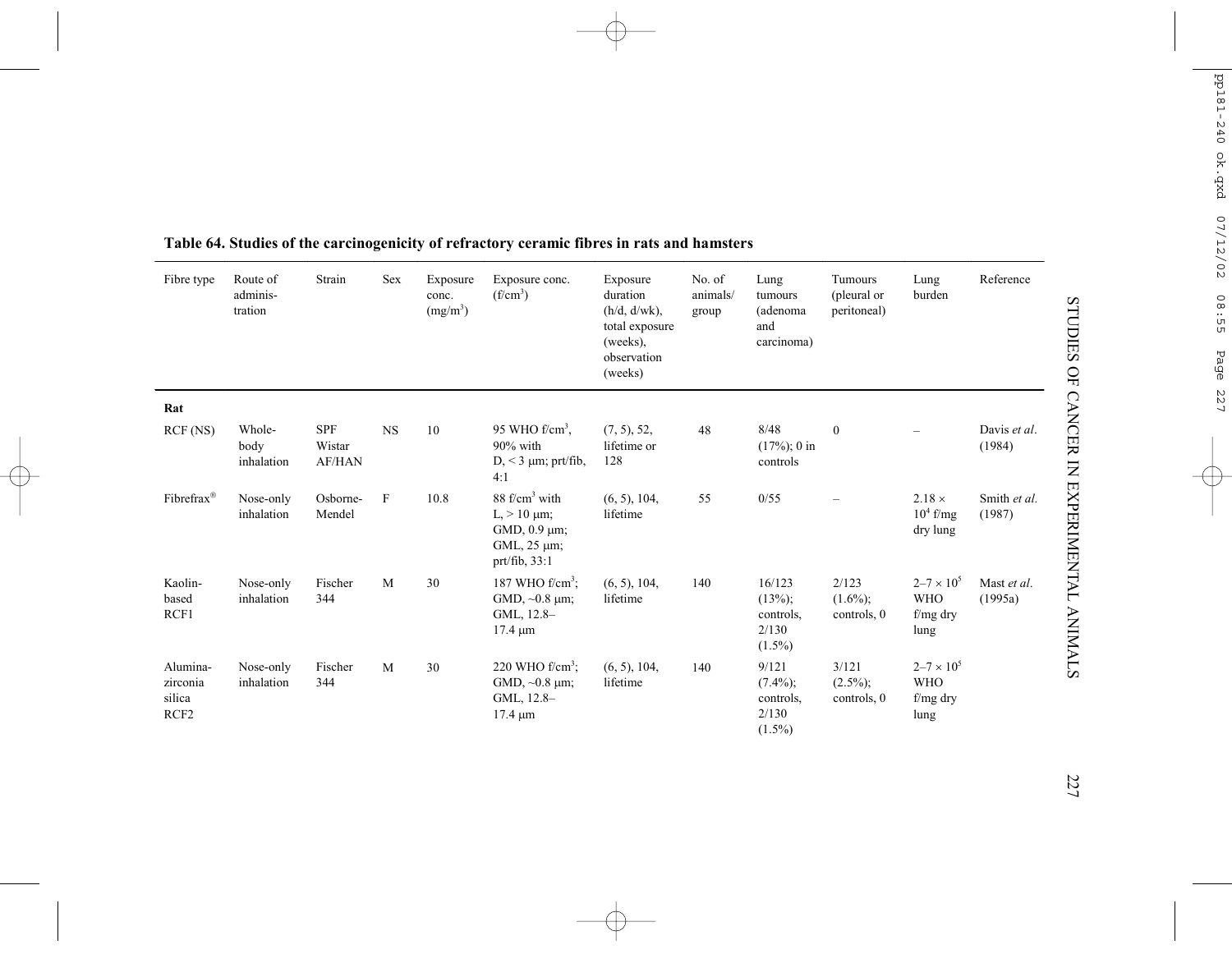| Table 64 (contd) |  |  |
|------------------|--|--|
|------------------|--|--|

| Table 64 (contd)          |                                    |                    |     |                                           |                                                                             |                                                                                                 |                             |                                                                      |                                             |                                                                                       |                        |
|---------------------------|------------------------------------|--------------------|-----|-------------------------------------------|-----------------------------------------------------------------------------|-------------------------------------------------------------------------------------------------|-----------------------------|----------------------------------------------------------------------|---------------------------------------------|---------------------------------------------------------------------------------------|------------------------|
| Fibre type                | Route of<br>adminis-<br>tration    | Strain             | Sex | Exposure<br>conc.<br>(mg/m <sup>3</sup> ) | Exposure conc.<br>(f/cm <sup>3</sup> )                                      | Exposure<br>duration<br>$(h/d, d/wk)$ ,<br>total exposure<br>(weeks),<br>observation<br>(weeks) | No. of<br>animals/<br>group | Lung<br>tumours<br>(adenoma<br>and<br>carcinoma)                     | Tumours<br>(pleural or<br>peritoneal)       | Lung<br>burden                                                                        | Reference              |
| High-<br>purity<br>RCF3   | Nose-only<br>inhalation            | Fischer<br>344     | M   | 30                                        | 182 WHO $f/cm3$ .<br>GMD, $\sim 0.8$ $\mu$ m;<br>GML, 12.8-<br>$17.4 \mu m$ | (6, 5), 104,<br>lifetime                                                                        | 140                         | 19/121<br>$(10.7\%)$ ;<br>controls,<br>2/130<br>$(1.5\%)$            | 2/121<br>$(1.7\%)$ ;<br>controls, 0         | $2 - 7 \times 10^{5}$<br><b>WHO</b><br>$f/mg$ dry<br>lung                             |                        |
| After-<br>service<br>RCF4 | Nose-only<br>inhalation            | Fischer<br>344     | M   | 30                                        | 206 WHO $f/cm^3$ ;<br>GMD, 1.22 µm;<br>GML, 9.8 µm                          | (6, 5), 104,<br>lifetime                                                                        | 140                         | 4/118<br>$(3.4\%)$ ;<br>controls.<br>2/130<br>$(1.5\%)$              | 1/118<br>$(0.8\%)$ ;<br>controls, 0         | $2 - 7 \times 10^{5}$<br><b>WHO</b><br>f/mg dry<br>lung                               |                        |
| Kaolin-<br>based<br>RCF1  | Nose-only<br>inhalation            | Fischer<br>344     | M   | 3<br>9<br>16                              | 26<br>75<br>120 WHO $f/cm3$ .<br>GMD, 0.8 µm;<br>GML, 14 µm                 | (6, 5), 104,<br>lifetime                                                                        | 140                         | $2(1.6\%)$<br>$5(3.9\%)$<br>$2(1.6\%)$ ;<br>controls, 1<br>$(0.8\%)$ | $\bf{0}$<br>$1(0.8\%)$<br>0:<br>controls, 0 | $4.3 \times 10^{4}$<br><b>NS</b><br>$22.1 \times$<br>$10^4$ WHO<br>$f/mg$ dry<br>lung | Mast et al.<br>(1995b) |
| Fibrefrax <sup>®</sup>    | Intra-<br>tracheal<br>instillation | Osborne-<br>Mendel | F   | $5 \times 2$ mg<br>(weekly)               | (Elutriated from<br>inhalation<br>chamber)                                  | lifetime                                                                                        | 22                          | $\boldsymbol{0}$                                                     |                                             |                                                                                       | Smith et al.<br>(1987) |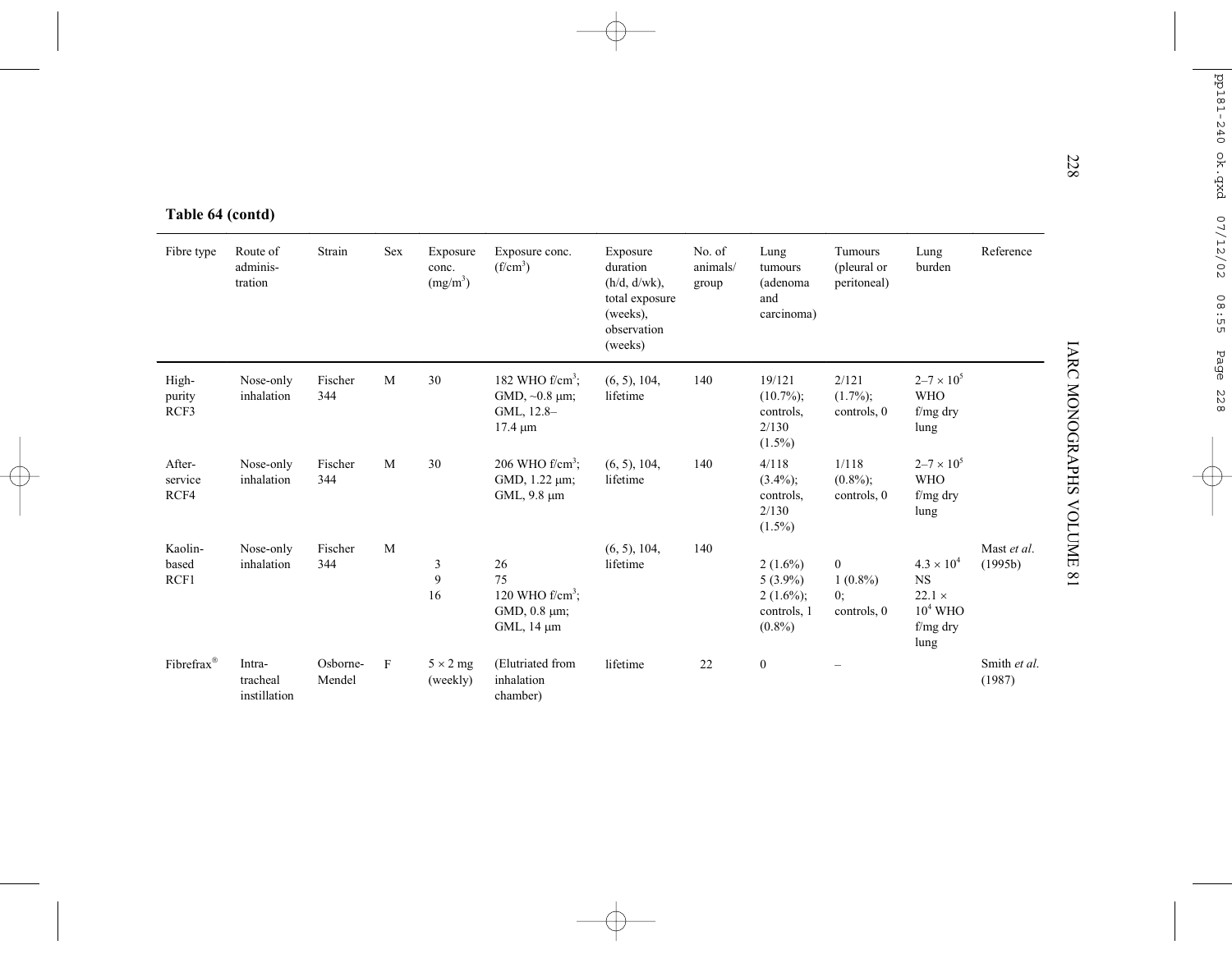| Fibre type                                                                          | Route of<br>adminis-<br>tration   | Strain                          | Sex       | Exposure<br>conc.<br>(mg/m <sup>3</sup> ) | Exposure conc.<br>$(f/cm^3)$                          | Exposure<br>duration<br>$(h/d, d/wk)$ ,<br>total exposure<br>(weeks),<br>observation<br>(weeks) | No. of<br>animals/<br>group | Lung<br>tumours<br>(adenoma<br>and<br>carcinoma) | Tumours<br>(pleural or<br>peritoneal)                                                                       | Lung<br>burden           | Reference                       |
|-------------------------------------------------------------------------------------|-----------------------------------|---------------------------------|-----------|-------------------------------------------|-------------------------------------------------------|-------------------------------------------------------------------------------------------------|-----------------------------|--------------------------------------------------|-------------------------------------------------------------------------------------------------------------|--------------------------|---------------------------------|
| Refractory<br>ceramic<br>fibre $(NS)$                                               | Intrapleural<br>injection         | <b>SPF</b><br>Wistar            | M/F       | $20$ mg in<br>$0.4$ mL                    | (Ball mill<br>grinding)                               | lifetime                                                                                        | 31                          |                                                  | $3/31$ (9.7%),<br>pleural<br>meso                                                                           | $\overline{\phantom{m}}$ | Wagner<br>et al.<br>(1973)      |
| Kaolin<br>(fibre $A$ )/<br>alumina<br>and silica<br>(fibre B)                       | Intrapleural<br>injection         | Alpk:AP<br>(Wistar-<br>derived) | M/F       | $20$ mg in<br>$0.2$ mL                    | (Ball mill grinding<br>and sieving)                   | lifetime                                                                                        | 24 M/<br>24 F               | $\overline{\phantom{a}}$                         | Fibre A, 0<br>Fibre B:<br>$1/48$ , $(2.1\%$ ,<br>pleural<br>meso); 2/48<br>$(4.1\%,$<br>peritoneal<br>meso) | $\overline{\phantom{m}}$ | Pigott $&$<br>Ishmael<br>(1992) |
| High<br>$Duty^{TM}$<br>grade<br>alumino-<br>silicate,<br>vitreous or<br>devitrified | Intrapleural<br>injection         | Wistar-<br>Porton               | M         | $20$ mg in<br>$0.4$ mL                    | <b>NS</b>                                             | lifetime                                                                                        | 19                          |                                                  | $\boldsymbol{0}$                                                                                            |                          | Carthew<br>et al.<br>(1995)     |
| Refractory<br>ceramic<br>fibre $(NS)$                                               | Intraperi-<br>toneal<br>injection | Wistar<br><b>AF/HAN</b>         | <b>NS</b> | $25$ mg in<br>2 mL                        | NS; L, 90%<br>$<$ 3 $\mu$ m;<br>$D_{1}$ < 0.3 $\mu$ m | $_{\rm NS}$                                                                                     | 32                          |                                                  | $3/32(9.4\%)$<br>peritoneal<br>tumours                                                                      | $\overline{\phantom{m}}$ | Davis et al.<br>(1984)          |

# **Table 64 (contd)**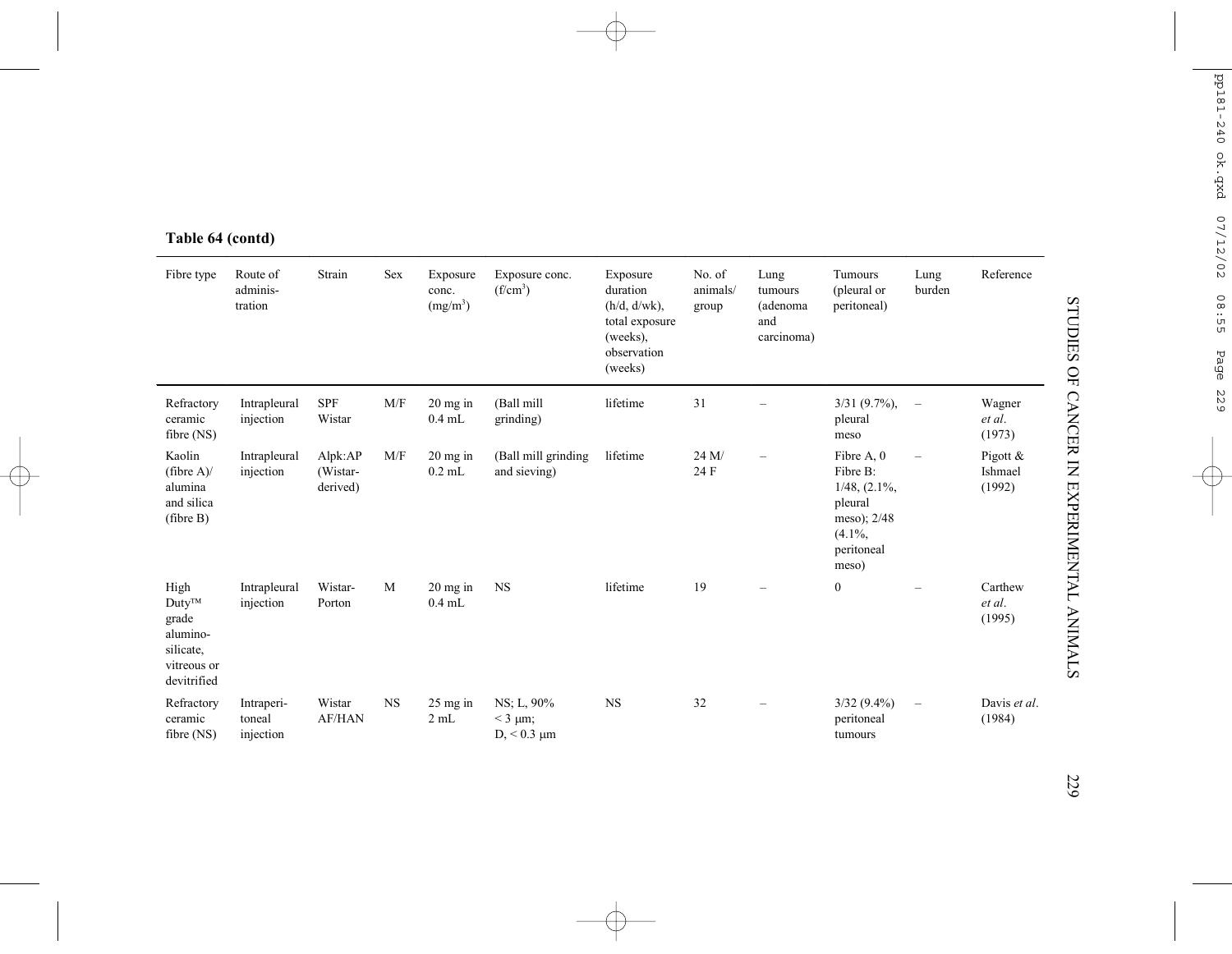| Table 64 (contd)       |                                   |                            |             |                                           |                                                          |                                                                                                 |                             |                                                  |                                                             |                          |                                |
|------------------------|-----------------------------------|----------------------------|-------------|-------------------------------------------|----------------------------------------------------------|-------------------------------------------------------------------------------------------------|-----------------------------|--------------------------------------------------|-------------------------------------------------------------|--------------------------|--------------------------------|
| Fibre type             | Route of<br>adminis-<br>tration   | Strain                     | Sex         | Exposure<br>conc.<br>(mg/m <sup>3</sup> ) | Exposure conc.<br>(f/cm <sup>3</sup> )                   | Exposure<br>duration<br>$(h/d, d/wk)$ ,<br>total exposure<br>(weeks),<br>observation<br>(weeks) | No. of<br>animals/<br>group | Lung<br>tumours<br>(adenoma<br>and<br>carcinoma) | Tumours<br>(pleural or<br>peritoneal)                       | Lung<br>burden           | Reference                      |
| Fibrefrax®             | Intraperito-<br>neal<br>injection | Wistar<br>WU/<br>Kißlegg   | $\mathbf F$ | 45 mg in<br>2mL                           | L, $8.3 \mu m$ ;<br>$D, 0.91 \mu m$                      | 28 months<br>after injection                                                                    | $\sim 50$                   |                                                  | 32/47 (68%)                                                 | $\overline{\phantom{a}}$ | Pott et al.<br>(1987,<br>1989) |
| Manville               |                                   |                            |             | $75$ mg in<br>2 mL                        | L, $6.9 \mu m$ ;<br>$D, 1.1 \mu m$                       |                                                                                                 |                             |                                                  | 12/54(22%)<br>TiO <sub>2</sub><br>control,<br>$5/53$ (9.4%) |                          |                                |
| Fibrefrax <sup>®</sup> | Intra-<br>peritoneal<br>injection | Osborne-<br>Mendel         | F           | $25$ mg in<br>$0.5$ mL                    | (Elutriated from<br>inhalation<br>chamber)               | lifetime                                                                                        | 25                          |                                                  | 19/23<br>$(83\%)$ ;<br>control,<br>0/25                     | $\overline{\phantom{0}}$ | Smith et al.<br>(1987)         |
| RCF1                   | Intra-<br>peritonealin<br>jection | Charles<br>River<br>Wistar | M           | 110 mg<br>in 2 mL                         | $228 \times 10^{6}$<br>$f > 10 \mu m$                    | lifetime                                                                                        | $18 - 24$                   |                                                  | 21/24(88%)                                                  | $\overline{\phantom{m}}$ | Miller et al.<br>(1999)        |
| RCF <sub>2</sub>       |                                   |                            |             | 188 mg<br>in 2 mL                         | $320 \times 10^{6}$<br>$f > 10 \mu m$                    |                                                                                                 |                             |                                                  | 13/18(72%)                                                  |                          |                                |
| RCF4                   |                                   |                            |             | $90$ mg in<br>2 mL                        | $81 \times 10^6$<br>f > 10 μm or $10^9$<br>$f > 5 \mu m$ |                                                                                                 |                             |                                                  | 0/22                                                        |                          |                                |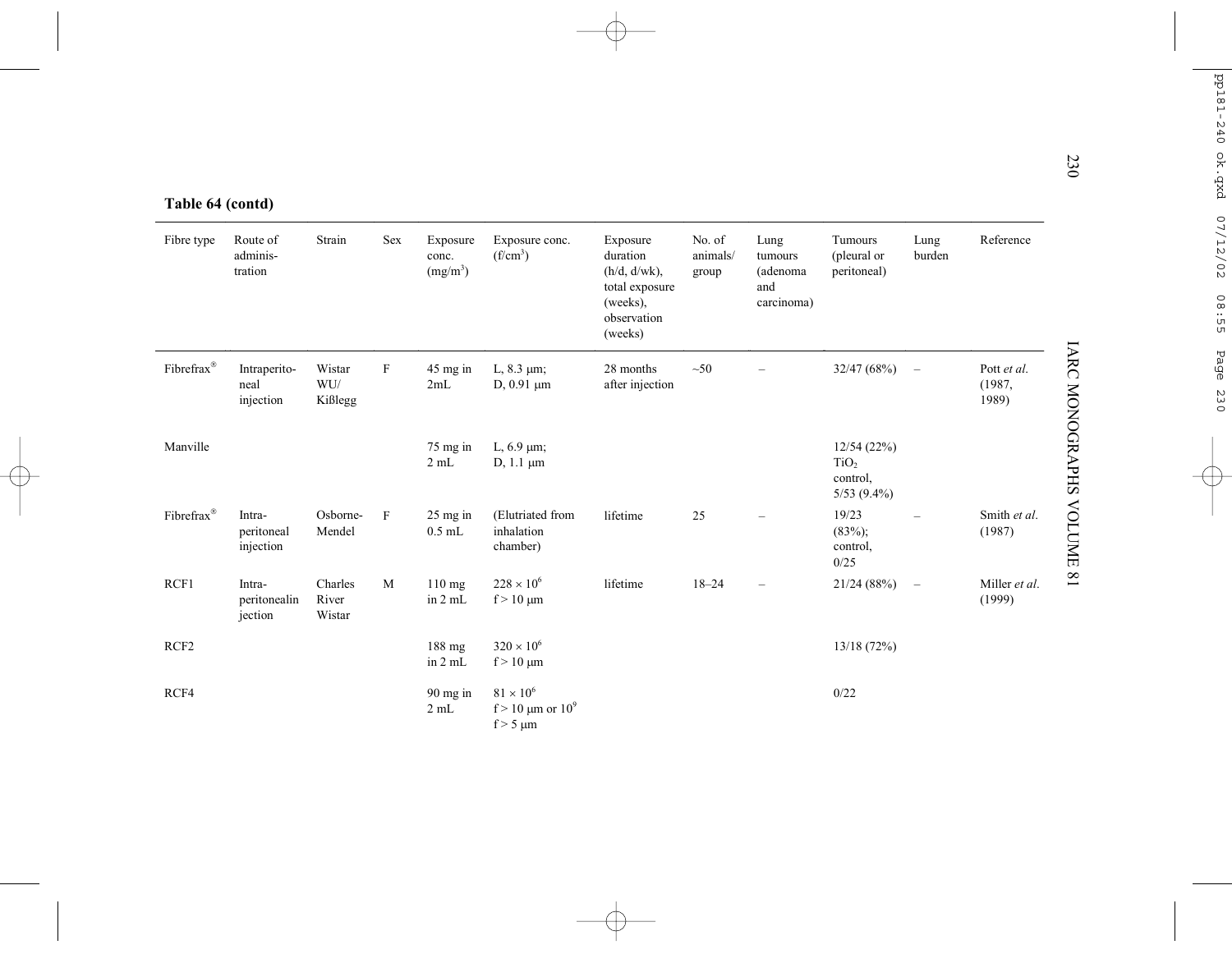| Fibre type             | Route of<br>adminis-<br>tration    | Strain           | Sex | Exposure<br>conc.<br>(mg/m <sup>3</sup> ) | Exposure conc.<br>$(f/cm^3)$                                                                 | Exposure<br>duration<br>$(h/d, d/wk)$ ,<br>total exposure<br>(weeks),<br>observation<br>(weeks) | No. of<br>animals/<br>group | Lung<br>tumours<br>(adenoma<br>and<br>carcinoma) | Tumours<br>(pleural or<br>peritoneal) | Lung<br>burden                           | Reference                     |
|------------------------|------------------------------------|------------------|-----|-------------------------------------------|----------------------------------------------------------------------------------------------|-------------------------------------------------------------------------------------------------|-----------------------------|--------------------------------------------------|---------------------------------------|------------------------------------------|-------------------------------|
| <b>Hamster</b>         |                                    |                  |     |                                           |                                                                                              |                                                                                                 |                             |                                                  |                                       |                                          |                               |
| Fibrefrax®             | Nose-only<br>inhalation            | Syrian<br>golden | M   | 10.8                                      | $200$ f/cm <sup>3</sup> .<br>$GMD$ , 0.9 $\mu$ m;<br>$GML$ , 25 $\mu$ m;<br>$prt/fib$ , 33:1 | (6, 5), 104,<br>lifetime                                                                        | 70                          | $0$ ; control,<br>1/58                           | $1/70$ ;<br>control, 0                | $0.86 \times$<br>$10^4$ f/mg<br>dry lung | Smith et al.<br>(1987)        |
| RCF1                   | Nose-only<br>inhalation            | Syrian<br>golden | M   | 30                                        | 215 WHO $f/cm3$ .<br>GMD, 0.78 µm;<br>GML, $15.9 \mu m$                                      | (6, 5), 78,<br>lifetime                                                                         | 140                         | $\boldsymbol{0}$                                 | 42/102<br>$(41\%)$ ;<br>control, 0    | $1.59 \times$<br>$10^5$ f/mg<br>dry lung | McConnell<br>et al.<br>(1995) |
| Fibrefrax®             | Intra-<br>tracheal<br>instillation | Syrian<br>golden | M   | $5 \times 2$ mg<br>(weekly)               | (Elutriated from<br>inhalation<br>chamber)                                                   | lifetime                                                                                        | 25                          | $\boldsymbol{0}$                                 |                                       | $\overline{\phantom{0}}$                 | Smith et al.<br>(1987)        |
| Fibrefrax <sup>®</sup> | Intraperi-<br>toneal<br>injection  | Syrian<br>golden | F   | $25 \,\mathrm{mg}$ in<br>$0.5$ mL         | (Elutriated from<br>inhalation<br>chamber)                                                   | lifetime                                                                                        | 56                          | $\mathbf{0}$                                     | $7/36$ ;<br>control, 0                |                                          | Smith et al.<br>(1987)        |

**Table 64 (contd)**

NS, not specified; prt/fib, ratio of particles to fibres; f., fibre; RCF, refractory ceramic fibres; GMD, geometric mean diameter; GML, geometric mean length; lifetime, until survival rate is <sup>≤</sup> 20%; D, diameter; L, length; M, male; F, female; meso, mesothelioma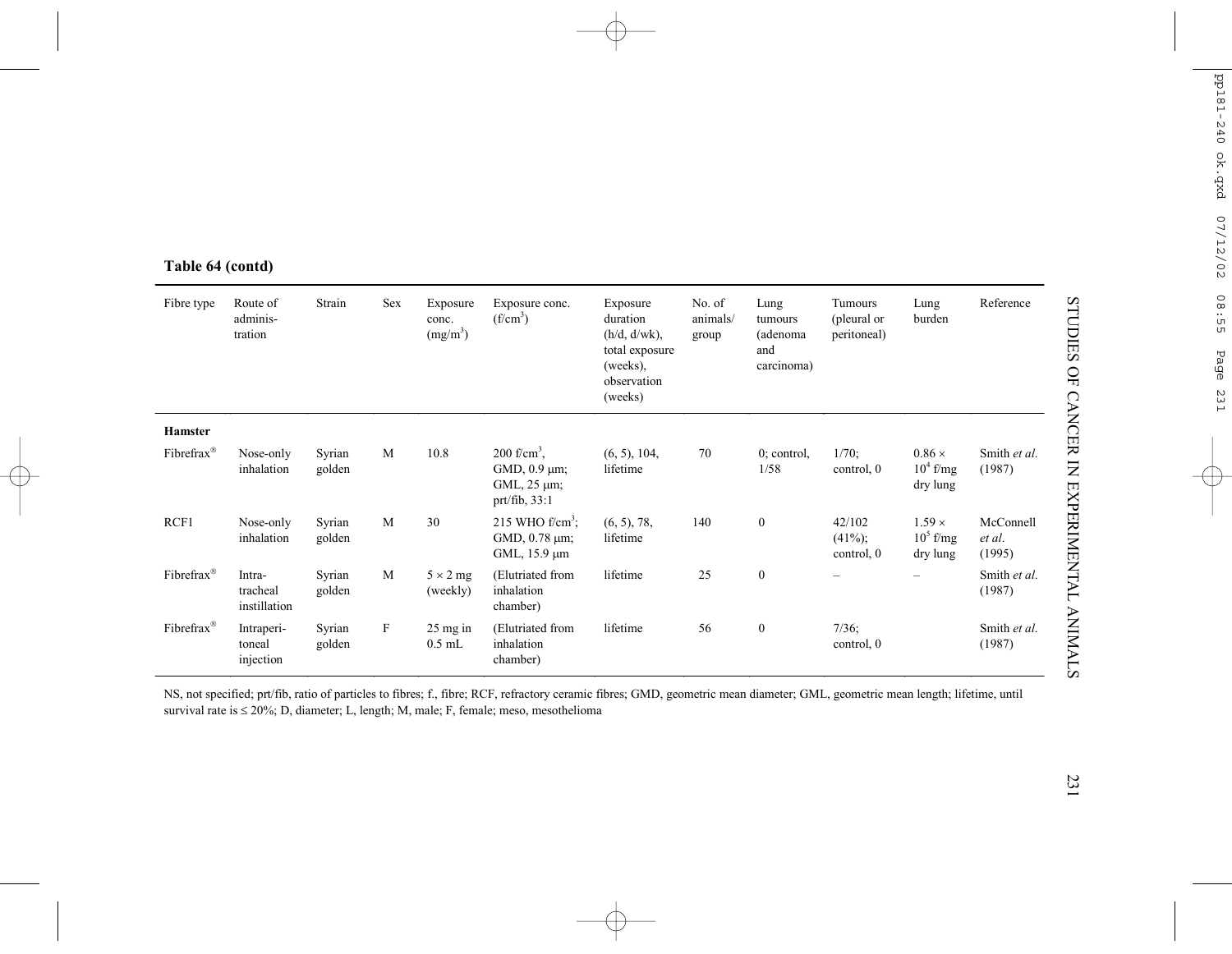A group of 55 female Osborne-Mendel rats, 100 days of age, was exposed by nose-only inhalation to an aerosol of a refractory ceramic fibre (Fibrefrax®) [chemical composition not given] at a mass concentration of 10.8 mg/m3 for 6 h per day on five days per week for two years and then observed for life. A group of 60 controls was exposed to filtered air by nose-only inhalation and 125 room cage controls were kept. The aerosol fibres had a geometric mean diameter of 0.9 µm and a geometric mean length of 25  $\mu$ m; it contained approximately 88 fibres/cm<sup>3</sup> > 10  $\mu$ m in length having diameters  $\leq 1.0$  µm and a particulate to fibre ratio of 33:1. [No information was available on animal respirability.] The fibre content of the lungs was assessed in only a small sample of animals [number unspecified]. Exposure to refractory ceramic fibres had no effect on overall health or survival of the animals. The lung burden of fibres was  $2.18 \pm 0.99 \times 10^4$  fibres/mg dry lung weight [particulates and size distribution of fibres unspecified]. [The lung burden of retained fibres was relatively low.] No pulmonary tumours were observed in any of the treated (0/55) or control (0/60) rats (Smith *et al*., 1987).

Six groups of 140 male weanling Fischer 344 rats were exposed to refractory ceramic fibres by nose-only inhalation. A control group exposed to high-efficiency particulate air (HEPA)-filtered air was included. Four groups of animals were exposed to  $30 \text{ mg/m}^3$  of one of three types (kaolin-based RCF1; alumina zirconia silica — AZS RCF2, or high-purity RCF 3) of size-separated refractory ceramic fibres or to an afterservice heat-treated (1316 °C for 24 h to simulate after-service material) kaolin-based fibre containing approximately 27% crystalline silica in the form of cristobalite) (RCF4) for 6 h per day on five days per week for 24 months. An additional group of 80 animals was exposed to 10 mg/m<sup>3</sup> chrysotile asbestos. Following the 24-month exposure period, the rats were kept for lifetime observation (until approximately 20% survival at 30 months), at which time they were killed. Aerosol exposure concentrations of 30 mg/m3 for the refractory ceramic fibres and 10 mg/m3 for chrysotile were achieved and maintained during the study. The counts of WHO fibres at these concentrations corresponded to  $187 \pm 53$ ,  $220 \pm 52$ ,  $182 \pm 66$ ,  $206 \pm 48$  and  $1.06 \times 10^4$  fibres/cm<sup>3</sup> for RCF1, RCF2, RCF3, RCF4 and chrysotile, respectively. The GMD of RCF1, RCF2 and RCF3 in the aerosol ranged from 0.82–0.88  $\mu$ m and the GML ranged from 12.8– 17.4 µm. The RCF4 was somewhat thicker (GMD, 1.22 µm) and shorter (GML, 9.8  $\mu$ m). The corresponding dimensions for chrysotile were 0.08  $\mu$ m and 1.2  $\mu$ m, respectively. [In view of the known association between fibre length and carcinogenic potential, the differences in mean length between the refractory ceramic fibres and chrysotile make direct comparison difficult.] The particulate  $(< 3 \mu m$  diameter) to fibre ratio was reported to range between 1.02:1 and 1.88:1 for the refractory ceramic fibres. [This estimate has been revised in Maxim *et al.* (1997), Mast *et al*. (2000a,b) and Bellmann *et al.* (2001).] Lung burdens at 24 months ranged from approximately  $2 \times 10^5$ to  $7 \times 10^5$  WHO fibres/mg dry lung tissue. The numbers of exposure-related pulmonary neoplasms (bronchoalveolar adenomas and carcinomas) were significantly increased in all the groups exposed to fibres (except that exposed to RCF4) (RCF1, 16/123 (13%);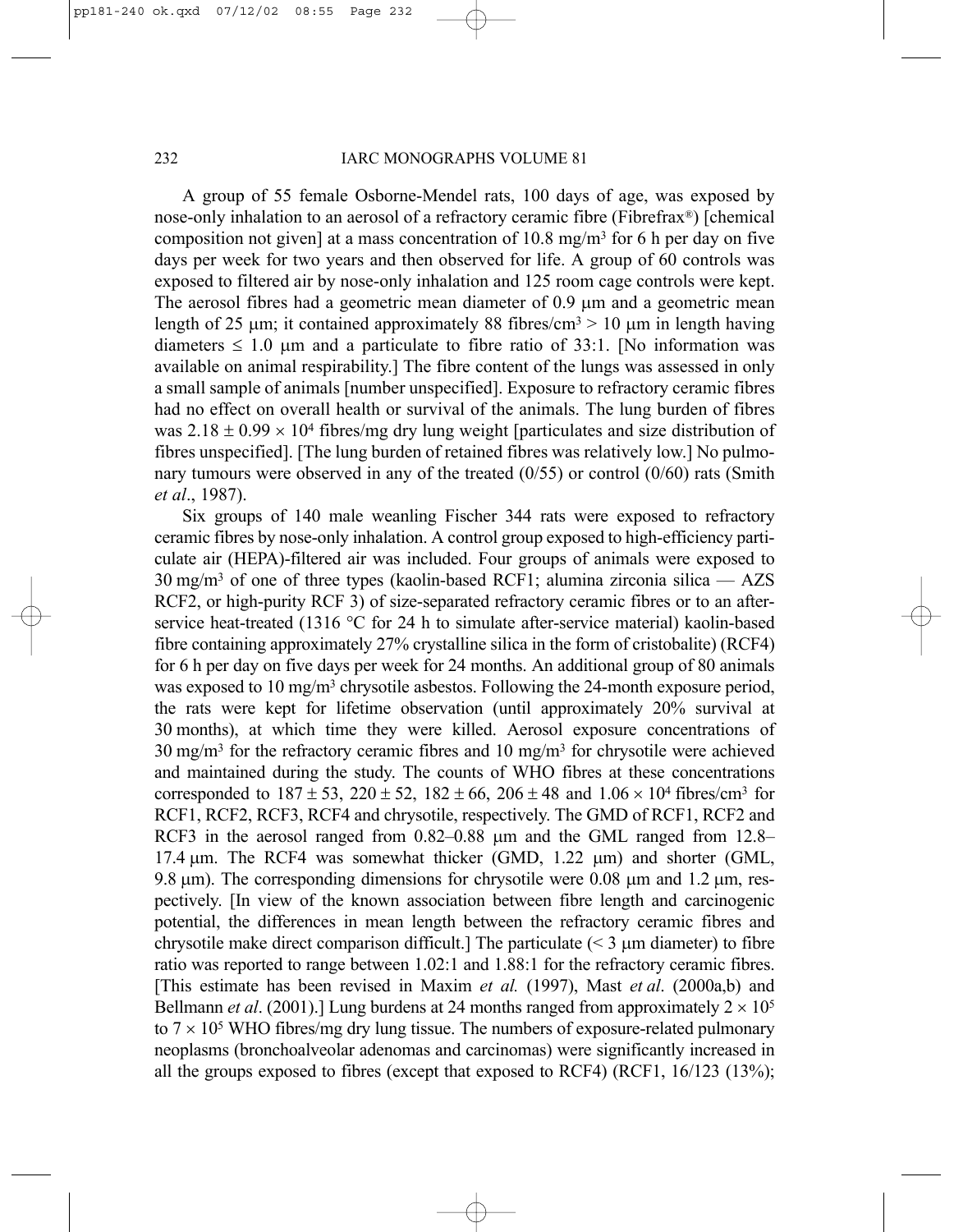RCF2, 9/121 (7.4%); RCF3, 19/121 (15.7%); RCF4, 4/118 (3.4%); the number in the group that received chrysotile was  $13/69$  (19%) compared with  $2/130$  (1.5%) in the untreated chamber controls. A few mesotheliomas were observed in each of the groups exposed to fibres (RCF1, 2/123 (1.6%); RCF2, 3/121 (2.5%); RCF3, 2/121 (1.7%); RCF4, 1/118 (0.8%); chrysotile, 1/69 (1.4%)), compared with 0/130 in the untreated controls (Mast *et al*., 1995a).

The study by Mast *et al.* (1995a) was followed up with a multiple-dose study of the kaolin-based refractory ceramic fibre (RCF1) conducted in the same laboratory using the identical lot of RCF1, animal source and experimental design. Four groups of 140 weanling Fischer 344 rats were exposed by nose-only inhalation to HEPAfiltered air (chamber controls) or to 3, 9 or 16 mg/m<sup>3</sup> of RCF1 (corresponding to 26, 75 and 120 WHO fibres/cm3 and a reported particulate to fibre ratio of 0.9–1.5:1 [as noted above, this has since been recalculated]; GMD, 0.8 µm; GML, 14 µm) for 6 h per day on five days per week for 24 months. Following the 24-month period of exposure, the rats were kept for lifetime observation (until approximately 20% survival), at which time they were killed (30 months). The lung fibre burden (WHO fibres/mg dry lung weight) at 24 months ranged from  $4.3 \times 10^4$  in the animals treated with 3 mg/m<sup>3</sup> to 22.1  $\times$  10<sup>4</sup> in the group that received 16 mg/m<sup>3</sup>. The numbers of pulmonary neoplasms (adenoma and carcinoma combined) showed no statistically significant increase at any of the concentrations of RCF1 tested when compared with control animals and were within the range reported as typical in the male Fischer 344 rat. At 30 months, when the animals were killed, a single very small mesothelioma was seen in one rat that had been exposed to 9 mg/m3 RCF1 (Mast *et al*., 1995b).

[The Working Group noted that the greater particulate fraction of RCF1 (than other RCFs) could have influenced the development of inflammation and subsequent carcinogenic response in the chronic inhalation studies of RCF1. The extent of this influence is difficult to assess quantitatively (Yu *et al*., 1994; Hesterberg *et al.*, 1995a,b; Mast *et al*., 1995a; Gelzleichter *et al*., 1996a; Bernstein *et al*., 1997; Creutzenberg *et al*., 1997; Maxim *et al*., 1997; Brown, 2000; Brown *et al.*, 2000a; Mast *et al*., 2000a,b; Bellmann *et al*., 2001).]

#### (*b*) *Hamster*

A group of 70 male Syrian golden hamsters, 100 days old, was exposed by noseonly inhalation to refractory ceramic fibres (Fibrefrax®) [chemical composition not given] at a mass concentration of 10.8 mg/m<sup>3</sup> for 6 h per day on five days per week for 24 months. The control groups consisted of 58 chamber controls exposed to air and 112 room cage controls. A group of 58 hamsters was exposed to UICC crocidolite (7 mg/m3; 3000 fibres/cm<sup>3</sup>;  $95\% \le 5$  µm in length; 90 fibres/cm<sup>3</sup> > 10 µm long). The exposure aerosol fibres had a GMD of 0.9 µm and a GML of 22 µm. Assuming a concentration of 200 fibres/cm3, the aerosol was calculated to contain approximately 88 fibres/cm3  $> 10$  µm in length and  $\leq 1.0$  µm in diameter. A respirable mass fraction of 35 ± 7% (percentage weight) was estimated. The particle-to-fibre ratio was reported to be 33:1.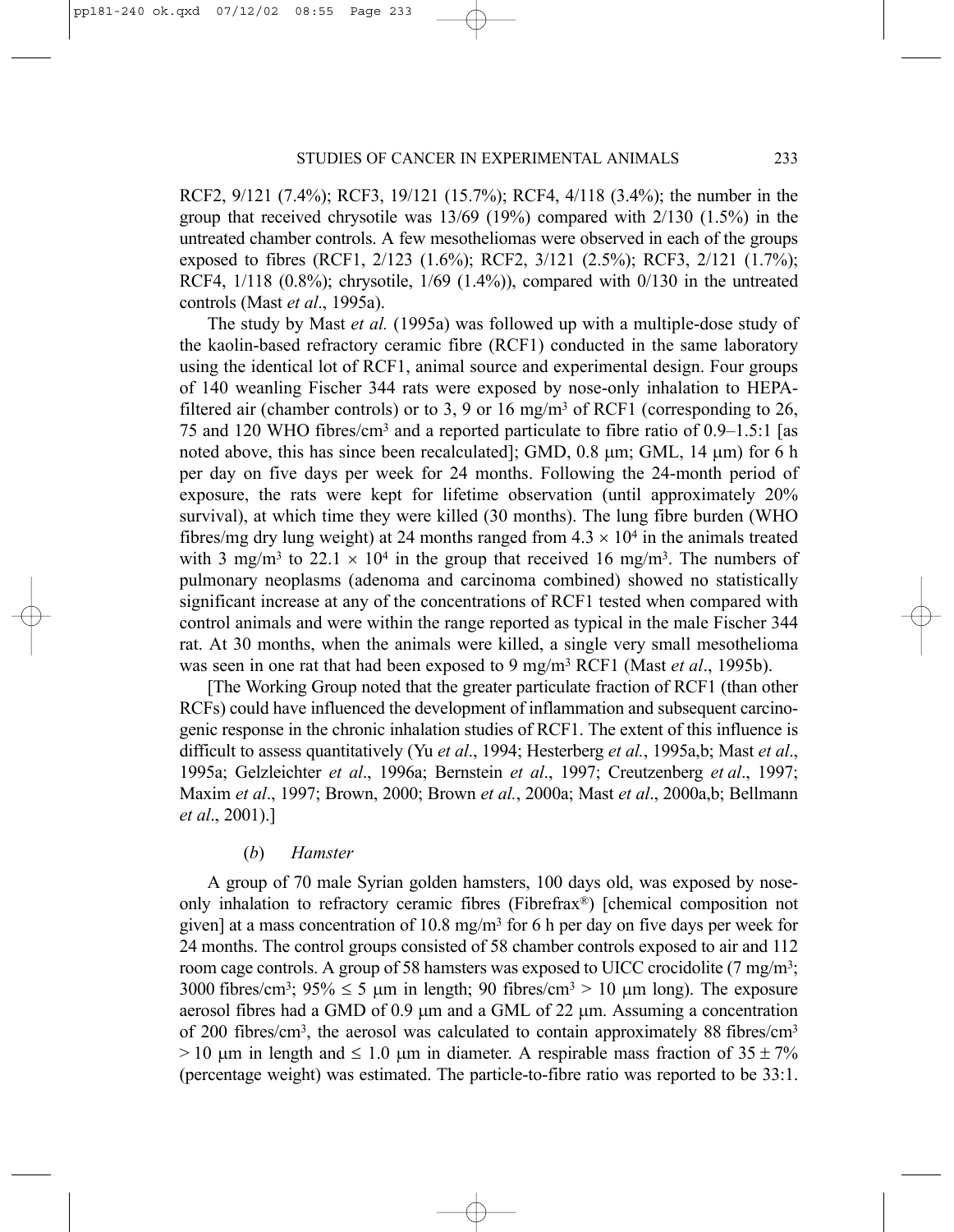The fibre content of the lungs  $(0.86 \times 10^4$  fibres/mg dry lung) was assessed in a small sample of animals [actual number of animals and time of sampling unspecified]. At 10 months of treatment, one hamster exposed to the refractory ceramic fibre (1/70) developed a mesothelioma. A chamber control hamster (1/58) had a secretory bronchoalveolar tumour. No pulmonary tumours were seen in the hamsters exposed to crocidolite although there was a significant incidence of bronchoalveolar hyperaplasia (11/58) and interstitial fibrosis (14/58) (Smith *et al*., 1987).

Two groups of 140 weanling male Syrian golden hamsters were exposed by noseonly inhalation to either HEPA-filtered air (chamber controls) or to 30 mg/m<sup>3</sup> (215 WHO fibres/cm3; GMD, 0.78 µm; GML, 15.9 µm) size-selected refractory ceramic fibres (RCF1) for 6 h per day on five days per week for 18 months. (This study was conducted with the identical lot of refractory ceramic fibres and in the same laboratory as the studies reported by Mast *et al*., 1995a,b.) Once the period of exposure had ended the hamsters were kept until approximately 20% survival and then killed (20 months). A group of 80 hamsters exposed to 10 mg/m<sup>3</sup> ( $3.0 \times 10^{3}$  WHO fibres/cm3; GMD, 0.08 µm; GML, 0.98 µm) NIEHS chrysotile acted as the positive control. Survival was unaffected by exposure to RCF1 but was significantly reduced by chrysotile. Lung burden of fibres (WHO fibres/mg dry lung) at 18 months was  $1.59 \times 10^5$  and  $16.5 \times 10^5$  in the groups treated with RCF1 and chrysotile, respectively. No pulmonary neoplasms occurred in any experimental group. Mesotheliomas developed in 42/102 (41%) of the animals exposed to RCF1, but not in any other group. While the first mesothelioma was found at 10 months of treatment, most (24/42) were not seen until after 18 months. Many were readily visible at necropsy (57%) and involved both the visceral and parietal pleura (McConnell *et al*., 1995). [The Working Group noted that all the hamsters had been treated with tetracycline for an intestinal infection that they developed during the study.]

## 3.6.2 *Intratracheal instillation*

### (*a*) *Rat*

A group of 22 female Osborne-Mendel rats, 100 days old, received five weekly intratracheal instillations of 2 mg refractory ceramic fibres (Fibrefrax®) [chemical composition not given], which had been elutriated from the chambers of a nose-only inhalation study. The fibres in the inhalation aerosol had a GMD of 0.9 µm, a GML of 25 µm, contained approximately 88 fibres/cm<sup>3</sup> with lengths  $> 10$  µm and diameters  $\le$  $1.0 \mu$ m, and a particulate-to-fibre ratio of 33:1. [The length and diameter distributions and particulate count of the instilled material were unspecified.] A group of 25 control females was treated with saline. The treated animals and controls were then kept for their natural lifespan. Treatment with the refractory ceramic fibre had no effect on median average lifespan (698 days) compared with controls treated with saline (688 days). No pulmonary tumours developed in any of the rats treated with refractory ceramic fibres or with saline. Of 25 rats treated similarly with UICC crocidolite [size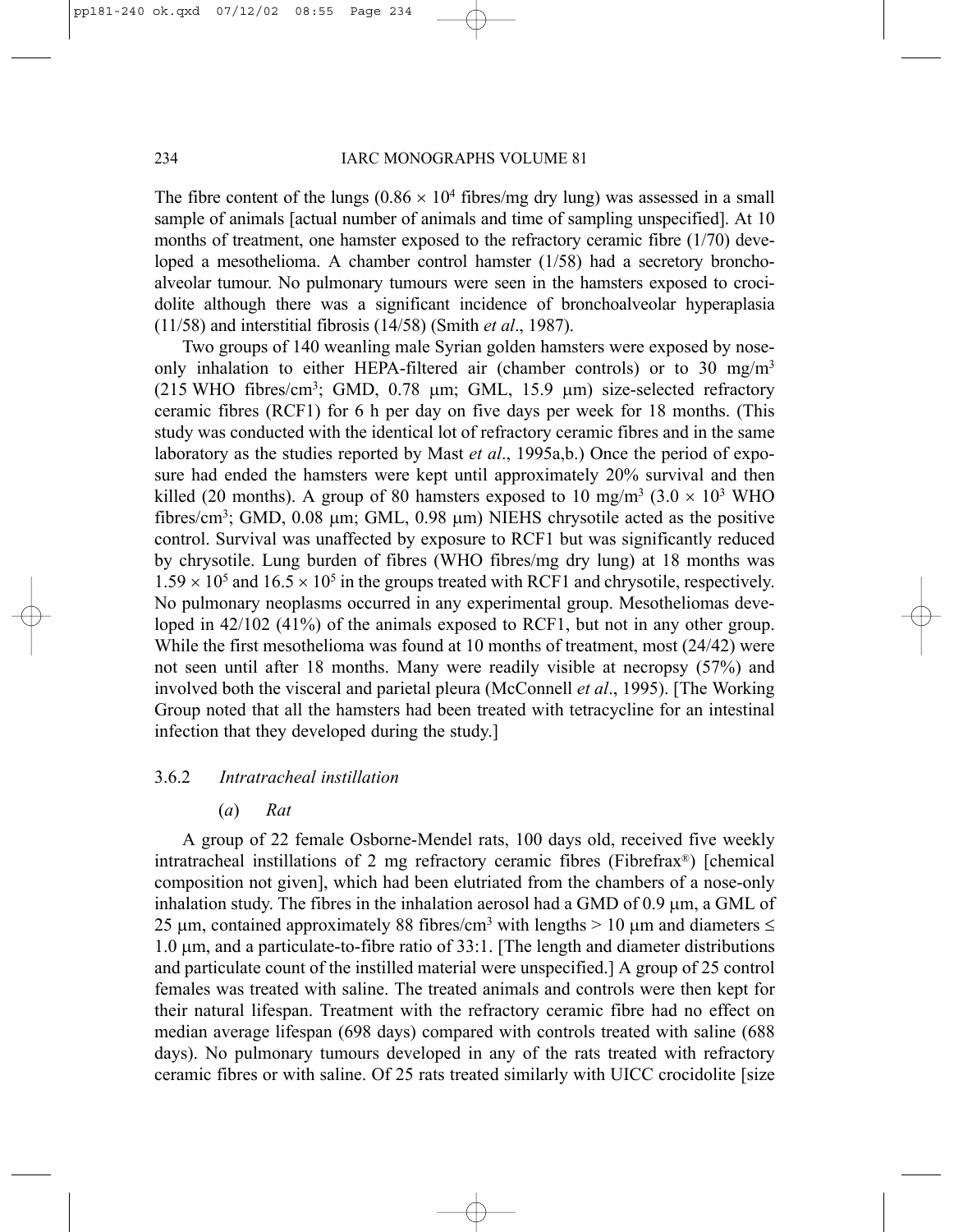distribution of elutriated material unspecified], 2/25 (8%) developed bronchoalveolar tumours (Smith *et al*., 1987).

# (*b*) *Hamster*

A group of 25 male Syrian golden hamsters, 100 days old, received five weekly intratracheal instillations of 2 mg refractory ceramic fibres (Fibrefrax®) [chemical composition not given], which had been elutriated from the chambers of a nose-only inhalation study. The fibres in the inhalation aerosol had a GMD of  $0.9 \mu m$ , a GML of 25  $\mu$ m, contained approximately 88 fibres/cm<sup>3</sup> with lengths  $> 10 \mu$ m and diameters  $\leq 1.0$  µm, and a particulate-to-fibre ratio of 33:1. [The length and diameter distributions and particulate count of the instilled material were unspecified.] A group of 24 males treated with 0.2 mL saline acted as controls. The treated animals and controls were then kept for their natural lifespan. The median average lifespan of hamsters treated with refractory ceramic fibres (446 days) was significantly shorter than that of the controls treated with saline (567 days). No pulmonary tumours were seen either in any hamster treated with refractory ceramic fibres or in any control animal treated with saline. Of 27 hamsters treated similarly with UICC crocidolite [size distribution of elutriated material unspecified], 20/27 (74%) developed bronchoalveolar tumours. Of these primary tumours, 13 were benign and seven were malignant (Smith *et al*., 1987).

# 3.6.3 *Intrapleural injection*

*Rat*: Groups of 31–36 SPF Wistar rats (twice as many males as females) [number of each sex unspecified], 13 weeks old, received a single intrapleural injection, in 0.4 mL sterile saline, containing 20 mg suspended solids of numerous different fibres and dusts including ceramic aluminium silicate fibres [chemical composition not given] prepared by grinding. The mean survival time was 736 days, which was similar to that in controls (728 days) being used at the same time in other experiments. Thirtyone of the animals injected with refractory ceramic fibres were examined by microscopy and three were found to have pleural mesotheliomas (9.7%). The first appeared 743 days after treatment. In this experiment, pleural mesotheliomas were observed in 23/36 (64%) of the rats injected with SFA chrysotile (20 mg); the first tumour appeared 325 days after injection [non-neoplastic disease unspecified] (Wagner *et al*., 1973).

Groups of 24 male and 24 female Alpk:AP (Wistar-derived) rats, eight weeks old, received a single intrapleural injection of 20 mg suspended solids of aluminosilicate fibres in 0.2 mL saline (fibre A made from kaolin and fibre B from alumina and silica, prepared by grinding and sieving) [source and purity unspecified] (treatment was arranged in replicates and took place over a period of five weeks) and animals were observed for life or until 85% mortality when the survivors were killed [months of total exposure at termination unspecified]. The fibre dimensions were as follows: fibre A: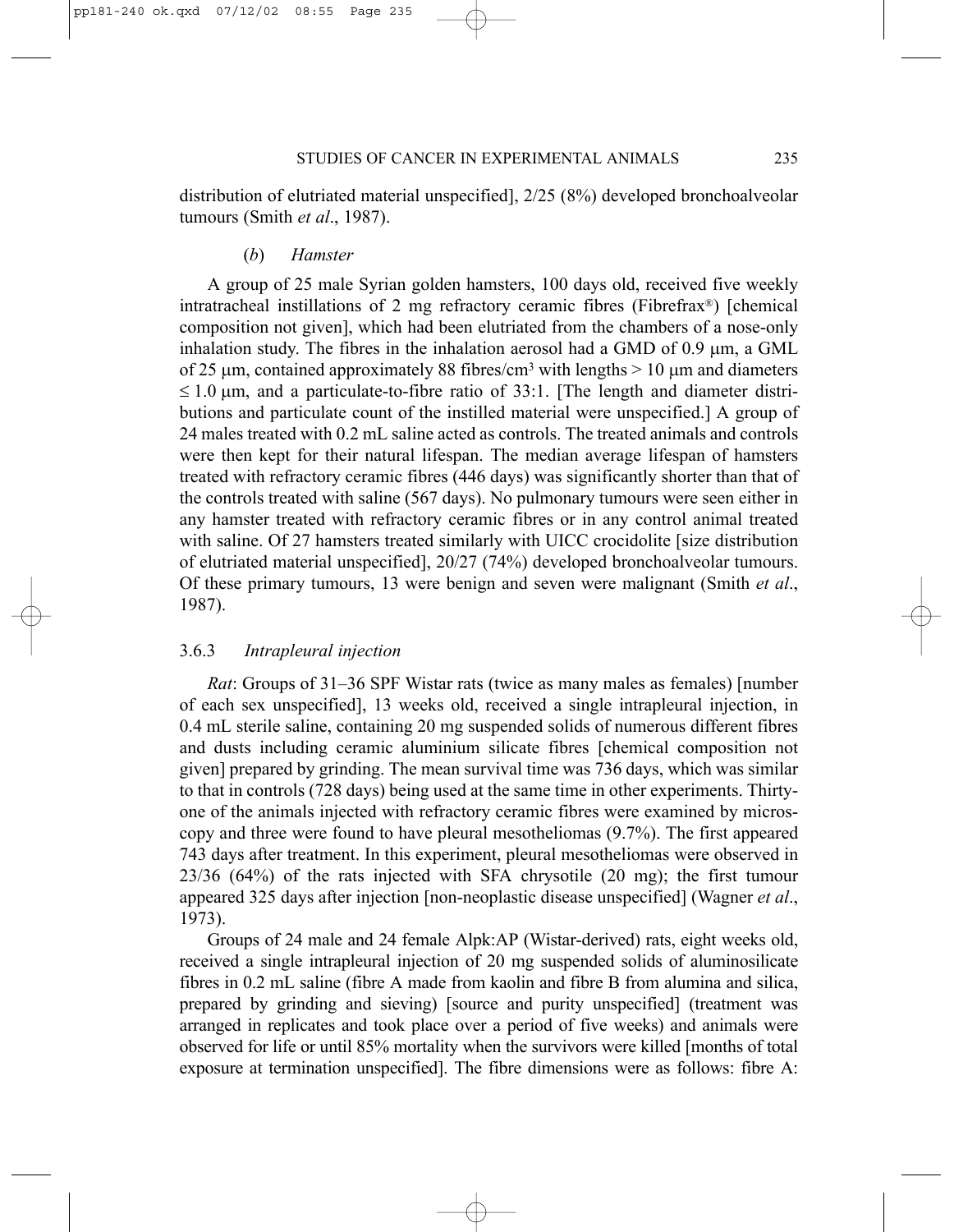diameter  $\leq 3$  µm, 66%; length  $\geq 10$  µm, 80%; fibre B: diameter  $\leq 3$  µm, 92%; length  $\geq 10$  µm, 46%). Control animals received an equivalent injection of 0.2 mL sterile saline. A similar group of animals was injected with UICC chrysotile A [length and diameter distribution unspecified] at the same concentration of suspended solids. At 24 months, survival was not affected by the treatment (control, 79%; fibre A, 96%; fibre B, 83%; chrysotile, 100%) and was not significantly different between groups at termination (control, 29%; fibre A, 41%; fibre B, 29%; chrysotile, 29%). No mesotheliomas were observed in animals treated with fibre A. Treatment-related neoplastic disease was limited to the development of pleural (1/48, 2.1%) or peritoneal mesotheliomas in (2/48, 4.1%) of the rats treated with fibre B (the peritoneal mesotheliomas were the result of a partial deposition of the dose in the peritoneum) and 7/48 (14.5%) pleural mesotheliomas in rats treated with chrysotile A (Pigott & Ishmael, 1992).

Three groups of 19, 21 and 24 male Wistar-Porton rats, weighing 200 g, received a single intrapleural injection of 0.4 mL saline containing 20 mg suspended solids of High Duty<sup> $\mathsf{TM}$ </sup> grade aluminosilicate fibres prepared from commercially available fibre blanket [length, diameter, chemical composition and quantity of non-fibrous particulates unspecified] or one of two samples of fibres that had previously been devitrified at 1400 °C or 1200 °C for 14 days. A control group of 30 rats received intrapleural saline only. Following treatment, the rats were observed for life. There was no statistically significant difference in mean survival between control and treated animals and cumulative mortality curves for control and treated groups were very similar. The study was apparently [read from a graph] terminated 900 days after treatment [actual time of termination unspecified]. No pleural mesotheliomas were observed in any of the three groups exposed to fibres or in the control group (Carthew *et al*., 1995).

# 3.6.4 *Intraperitoneal injection*

# (*a*) *Rat*

A group of 32 Wistar AF/HAN rats [sex and age unspecified] received a single 2 mL intraperitoneal injection of 25 mg refractory ceramic fibres [chemical composition not given] suspended in buffered saline [treatment of the control group unspecified]. The refractory ceramic fibres were collected from inhalation exposure chambers in use at that time for an ongoing animal study and the material collected was as similar as possible [length, diameter, particle mass and size of refractory ceramic fibres used for injection unspecified] to that entering the inhalation chamber (approximately 90% of the fibres were  $\leq$  3  $\mu$ m in length and  $\leq$  0.3  $\mu$ m in diameter and the ratio of particles ( $\geq$  1  $\mu$ m in diameter and  $> 5 \mu$ m in length) to fibres was approximately 4:1). At the end of the study [duration unspecified], 3/32 (9.4%) of the treated and 2/29 of the control rats had developed peritoneal tumours [unspecified] (Davis *et al*., 1984).

In two preliminary studies, groups of approximately 50 female Wistar WU/Kiβlegg rats, 8 weeks old, received intraperitoneal injections (once a week for five weeks) of one of the following: Fibrefrax® refractory ceramic fibre wool (total dose, 45 mg; fibre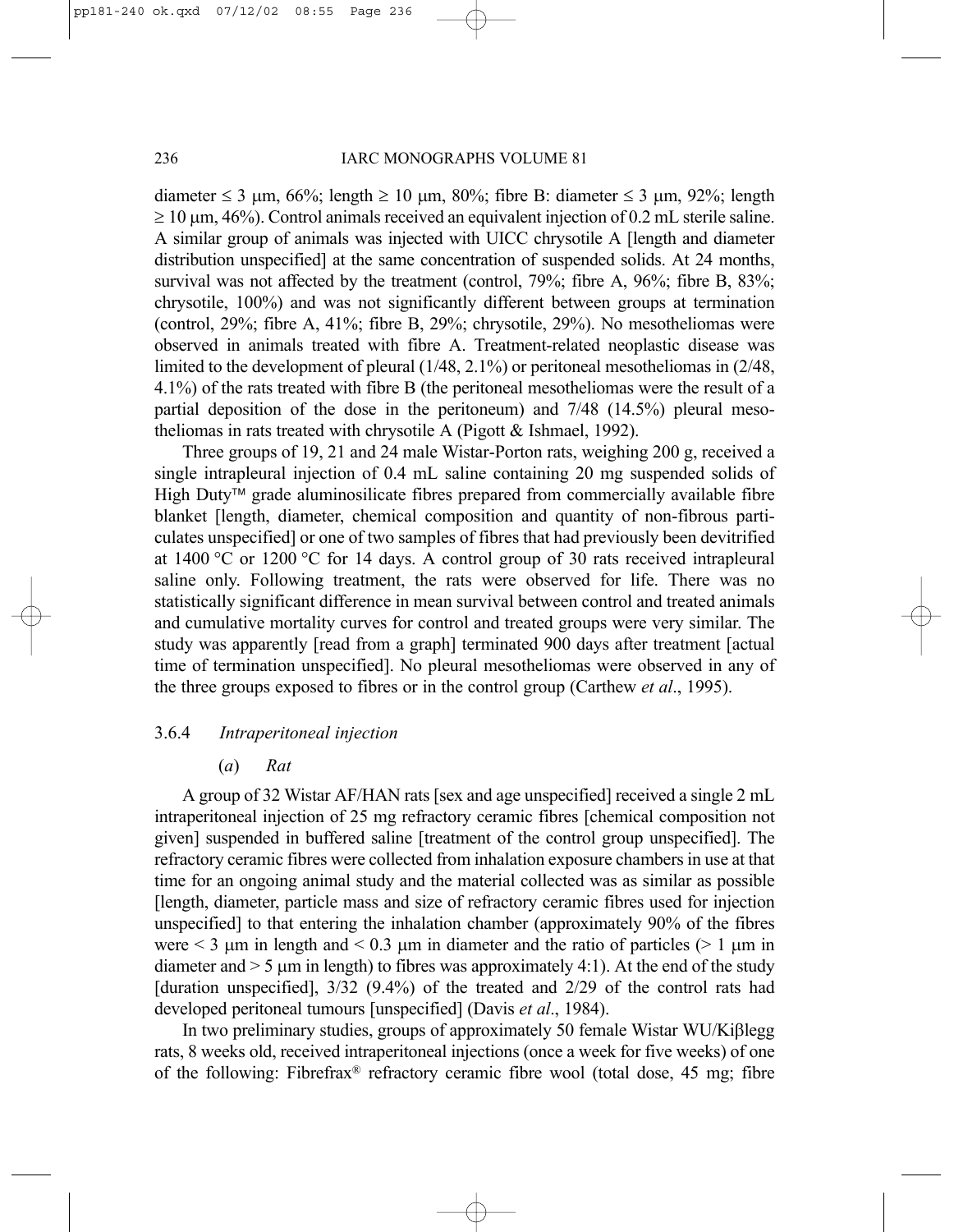length, 8.3  $\mu$ m; fibre diameter, 0.91  $\mu$ m) [chemical composition not given], Manville refractory ceramic fibre wool (total dose, 75 mg; fibre length, 6.9 µm; fibre diameter, 1.1 µm) [chemical composition not given] or titanium dioxide (total dose, 100 mg) [P25 from Degussa, Germany] suspended in 2 mL saline. A group of 102 animals served as controls and received 2 mL of saline once a week for five weeks. Necropsy at 28 months after injection showed the incidence of macroscopic abdominal tumours was 32/47  $(68%)$  in the first group treated with Fibrefrax<sup>®</sup> (first tumour death at 30 weeks), 12/54 (22%) in the second group treated with Manville (first tumour death at 60 weeks), 5/53 (9.4%) in the group treated with titanium dioxide (first tumour death at 38 weeks) and 2/102 (2%) in the control group treated with saline (first tumour death at 93 weeks). The median survival time in both the groups of animals treated with refractory ceramic fibres was reduced (51 and 91 weeks, respectively) compared with that in the controls treated with saline (111 weeks) (Pott *et al*., 1987, 1989). [The Working Group noted that these two publications presented essentially the same data, with minor discrepancies. It is unclear whether any histopathological examination was performed.]

A group of 25 female Osborne-Mendel rats, 100 days old, received a single intraperitoneal injection in 0.5 mL saline of 25 mg refractory ceramic fibre (Fibrefrax®) [chemical composition not given], which had been elutriated from the chambers of a nose-only inhalation study. The fibres in the inhalation aerosol had a GMD of 0.9  $\mu$ m and a GML of 25 µm. [The length and diameter distributions and particulate counts for the elutriated material injected were unspecified.] A group of 25 females treated with 0.5 mL saline alone served as controls. Treated and control animals were then kept for their natural lifespan. The mean lifespan in rats treated with refractory ceramic fibres was significantly shorter (480  $\pm$  32 days) that that in controls (744  $\pm$  28 days). Abdominal mesotheliomas [histological description and type unspecified] developed in 19/23 (included a single fibrosarcoma) of the animals injected with refractory ceramic fibres and in none of the controls (0/25) (Smith *et al*., 1987).

Groups of 18–24 male Charles River Wistar rats, approximately 12 weeks old, were injected intraperitoneally on two consecutive days with either RCF1 (total dose, 110 mg;  $228 \times 10^6$  fibres  $> 10$  µm length and  $< 0.95$  µm diameter), RCF2 (total dose, 188 mg;  $320 \times 10^6$  fibres  $> 10 \mu$ m length and  $< 0.95 \mu$ m diameter) or RCF4 (total dose, 90 mg;  $81 \times 10^6$  fibres  $> 10$  µm length and  $< 0.95$  µm diameter) suspended in 2 mL sterile saline. The refractory ceramic fibres were obtained from the same original stock as those used in the earlier inhalation studies by Mast *et al*. (1995a,b) and McConnell *et al*. (1995). The mass of refractory ceramic fibres required to deliver a target dose of  $10<sup>9</sup>$  fibres  $> 5$  µm in length was calculated from optical fibre-sizing data. No salineinjected controls were used. Following injection, animals were kept for life or until they became moribund and were killed. By macroscopic examination, the presence of mesotheliomas (responsible for the death of the animal) was found in 21/24 of the rats treated with RCF1, 13/18 of those treated with RCF2 and 0/22 rats injected with RCF4. The median survival time was lower after treatment with the RCF1 (337 days) and RCF2 (376 days) compared with RCF 4 (725 days) (Miller *et al*., 1999).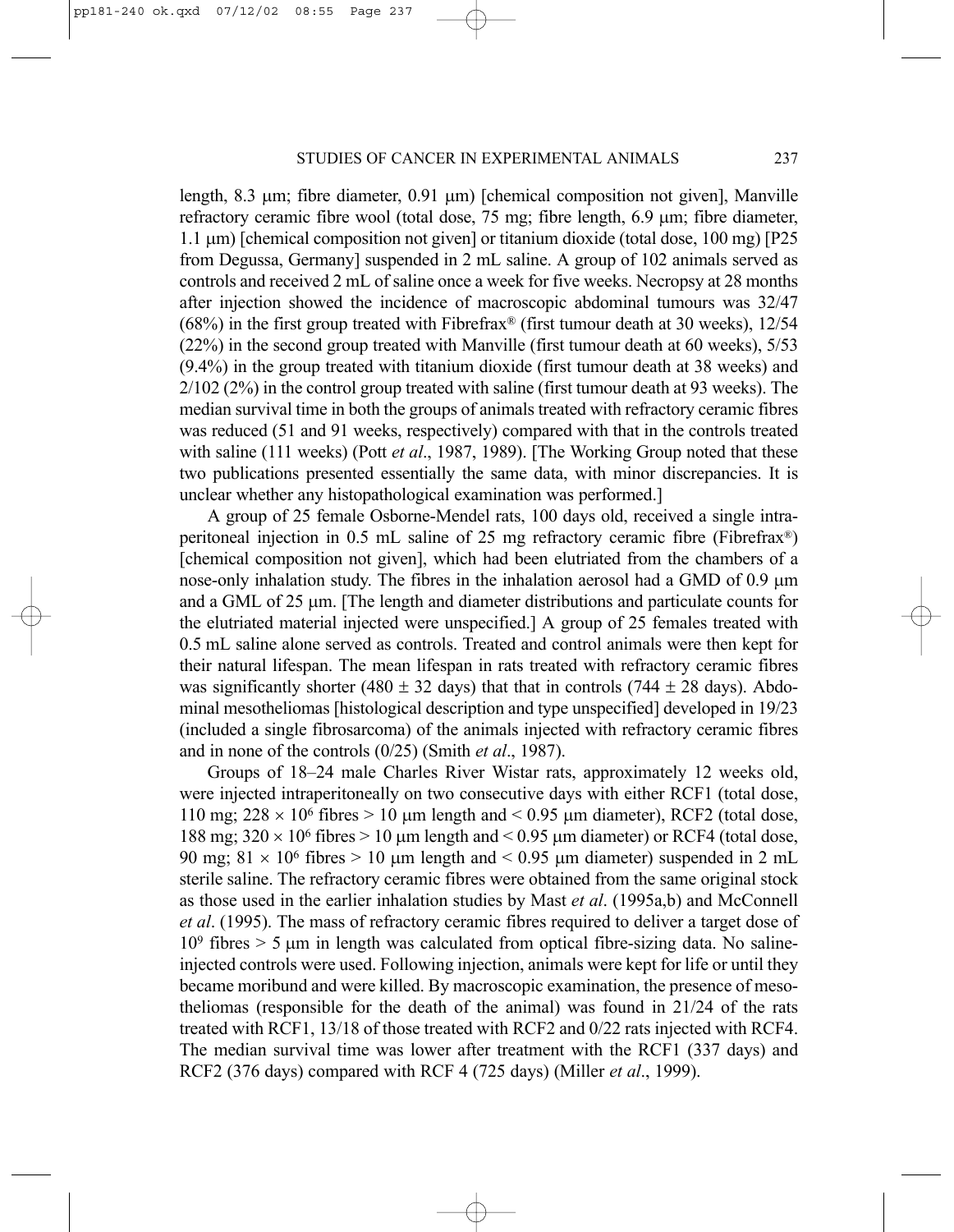# (*b*) *Hamster*

Two groups of female Syrian golden hamsters (56 in total), 100 days of age, received a single intraperitoneal injection, in 0.5 mL saline of 25 mg refractory ceramic fibres (Fibrefrax®) [chemical composition not given], which had been elutriated from the chambers of a nose-only inhalation study. The fibres in the inhalation aerosol had a GMD of 0.9 µm and a GML of 25 µm. The length and diameter distributions and particulate count of the elutriated material injected were unspecified.] A group of 25 females treated with 0.5 mL saline served as controls. Treated animals and controls were kept for life. After intraperitoneal injection with refractory ceramic fibres, 21/36 hamsters in the first group and 15/36 in the second group died within 30 days from acute haemorrhagic peritonitis and vascular collapse. The mean lifespans of the surviving hamsters were significantly reduced (462 and 489 days, in the first and second group, respectively) compared with that of control animals injected with saline (560 days). Abdominal mesotheliomas were found in 2/15 hamsters in the first group and in 5/21 hamsters in the second group [histological description and type unspecified]. No tumours were found in the controls (Smith *et al*., 1987).

# **3.7 Newly developed fibres**

# 3.7.1 *Inhalation exposure*

# *X-607 (alkaline earth silicate) wool*

*Rat*: In a chronic inhalation study, 140 male Fischer 344 rats, 9–11 weeks of age, were exposed to Johns Manville X-607 and 80 male Fischer 344 rats were exposed to NIEHS medium-length chrysotile asbestos. The X-607 wool contains a relatively high proportion of calcium oxide (38%). Rats were exposed by nose-only inhalation for 6 h per day on five days per week for periods of up to two years. The concentration of X-607 fibres in the aerosol was 30 mg/m<sup>3</sup>; there were  $174 \pm 72 \times 10^6$  WHO fibres/m<sup>3</sup> and  $47 \pm 23 \times 10^6$  fibres  $> 20 \mu m/m^3$ , with geometric mean fibre dimensions of 11  $\mu$ m  $\times$  0.9 µm. For chrysotile the concentration was 10 mg/m<sup>3</sup>, with 10 600  $\times$  10<sup>6</sup> WHO fibres/ $m<sup>3</sup>$  and no detectable fibres  $> 20 \mu m$ ; the geometric mean fibre dimensions were 1.2  $\mu$ m × 0.3  $\mu$ m. After 104 weeks of exposure to X 607, the lung burden was 58 × 10<sup>6</sup> WHO fibres/lung and  $1 \times 10^6$  fibres  $> 20$  µm/lung. After 104 weeks of exposure to chrysotile, there were  $1600 \times 10^6$  WHO fibres/lung and no fibres  $> 20$  µm were detected. Animals exposed to X-607 did not develop any lung fibrosis. The incidence of lung tumours in rats treated with X-607 was one adenoma and one carcinoma in 121 animals at risk; this was not significantly different from the incidence in controls kept in air which was two adenomas in 130 rats. The tumour incidence after exposure to chrysotile asbestos was six lung adenomas, six lung carcinomas and one mesothelioma in 69 animals at risk (Hesterberg *et al.*, 1998a).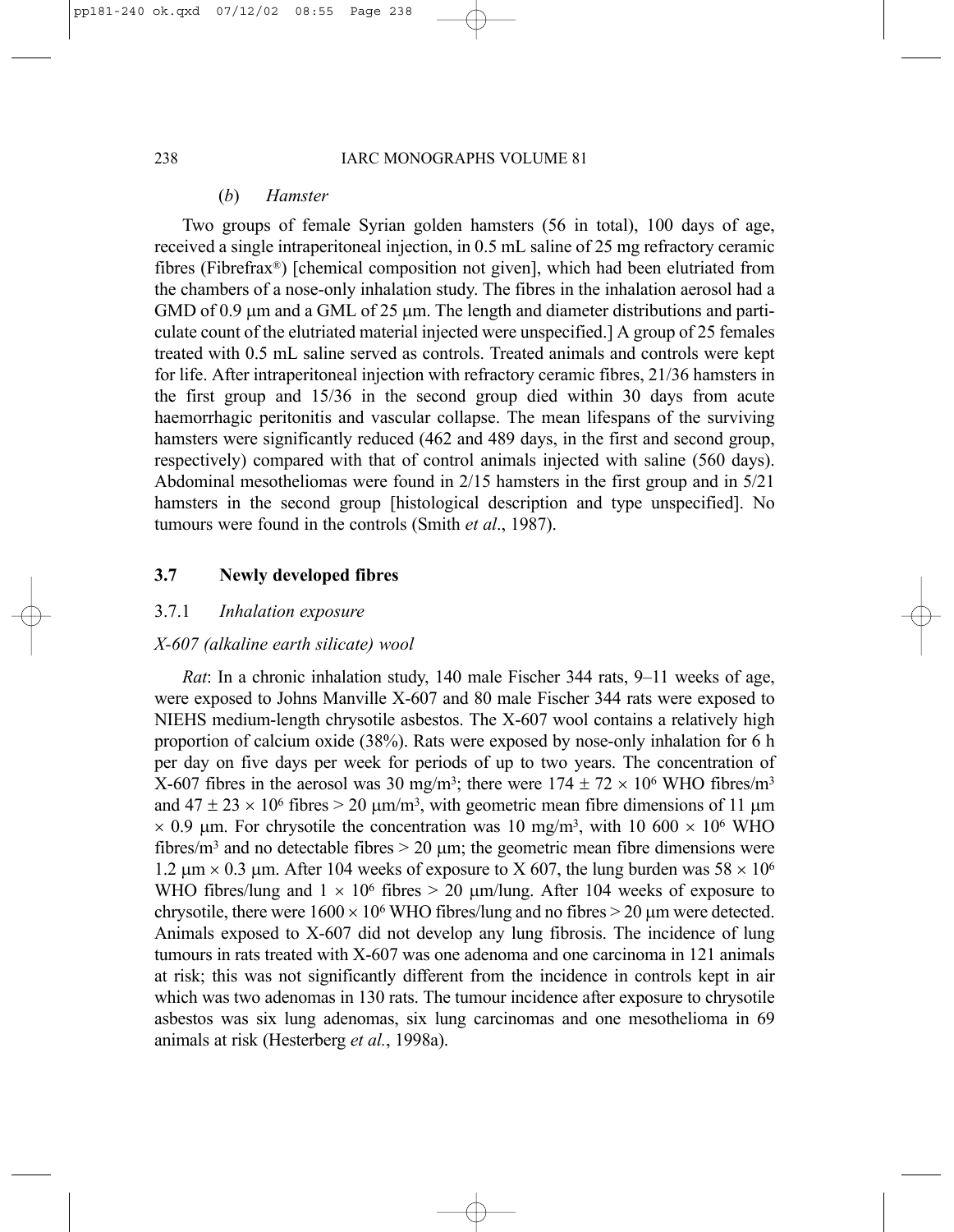### *High-alumina, low-silica wool (HT) fibre (MMVF34)*

A group of 140 male Fischer 344 rats, 9–10 weeks of age, was exposed by nose-only inhalation for 6 h per day on five days per week for 104 weeks to 30 mg/m<sup>3</sup> highalumina, low-silica wool (HT) fibre (MMVF34). This fibre, commercialized in 1995, is characterized by a relatively high content of aluminium and a relatively low content of silica compared with the older MMVF21. The gravimetric concentration was selected to obtain a fibre concentration of at least  $250 \times 10^6$  WHO fibres/m<sup>3</sup> throughout the exposure period to enable comparison with previous studies carried out on MMVFs in which 30 mg/m<sup>3</sup> was the highest dose. The actual values of the fibre concentration were 291  $\times$ 10<sup>6</sup> WHO fibres/m<sup>3</sup> and  $85 \times 10^6$  fibres  $> 20 \text{ µm/m}^3$ . The geometric mean of the fibre diameter was  $0.87$  µm and the geometric mean length was  $10.8$  µm. The retained lung burden after 24 months was  $60.2 \times 10^6$  WHO fibres and  $3.1 \times 10^6$  fibres  $> 20$  µm. A subsequent period of no exposure continued until approximately 20% survival was reached in the control group kept in air at approximately 28 months. Mortality after treatment with HT fibres was comparable with mortality of unexposed controls. The results of the comparative study showed a marked difference in the pathogenicity of the MMVF21 and MMVF34 in terms of their fibrogenic potential: MMVF21 caused pulmonary fibrosis, but MMVF34 did not. In 107 rats exposed to MMVF34, no carcinoma and five adenomas were observed. In the 107 rats in the control group, one carcinoma and three adenomas were found (Kamstrup *et al*., 1998, 2001).

# 3.7.2 *Intraperitoneal injection*

# *High-alumina, low-silica wool (HT) fibre*

*Rat*: A group of 50 female Wistar rats (body weight approximately 200–230 g), aged 10–12 weeks, received a dose of  $2.1 \times 10^9$  WHO HT fibres (0.6  $\times$  10<sup>9</sup> fibres > 20  $\mu$ m) suspended in 2 mL saline, by intraperitoneal injection. The geometric mean diameter of fibres was 0.65 µm and the geometric mean length was 10.7 µm. Fifty female Wistar rats treated with 2 mL saline served as negative controls. After treatment, animals were kept until survival in one group fell below 20%. At this time, all animals were killed. All animals were necropsied; any gross abnormalities observed during necropsy were examined histopathologically. No induction of mesothelioma was observed in either the group treated with HT fibres or in the control group. These results were compared with those of a study in which the fibre  $D6$  (MMVF21; median diameter, 0.8  $\mu$ m; median length, 8.5  $\mu$ m;  $1 \times 10^9$  WHO fibres;  $0.2 \times 10^9$  fibres > 20  $\mu$ m) had been tested by the same laboratory. In that study, mesotheliomas were observed in 32 of 57 treated rats and no mesothelioma in the corresponding control group of 91 rats (Kamstrup *et al*., 2002). [The Working Group noted that these two injection studies were not contemporaneous.]